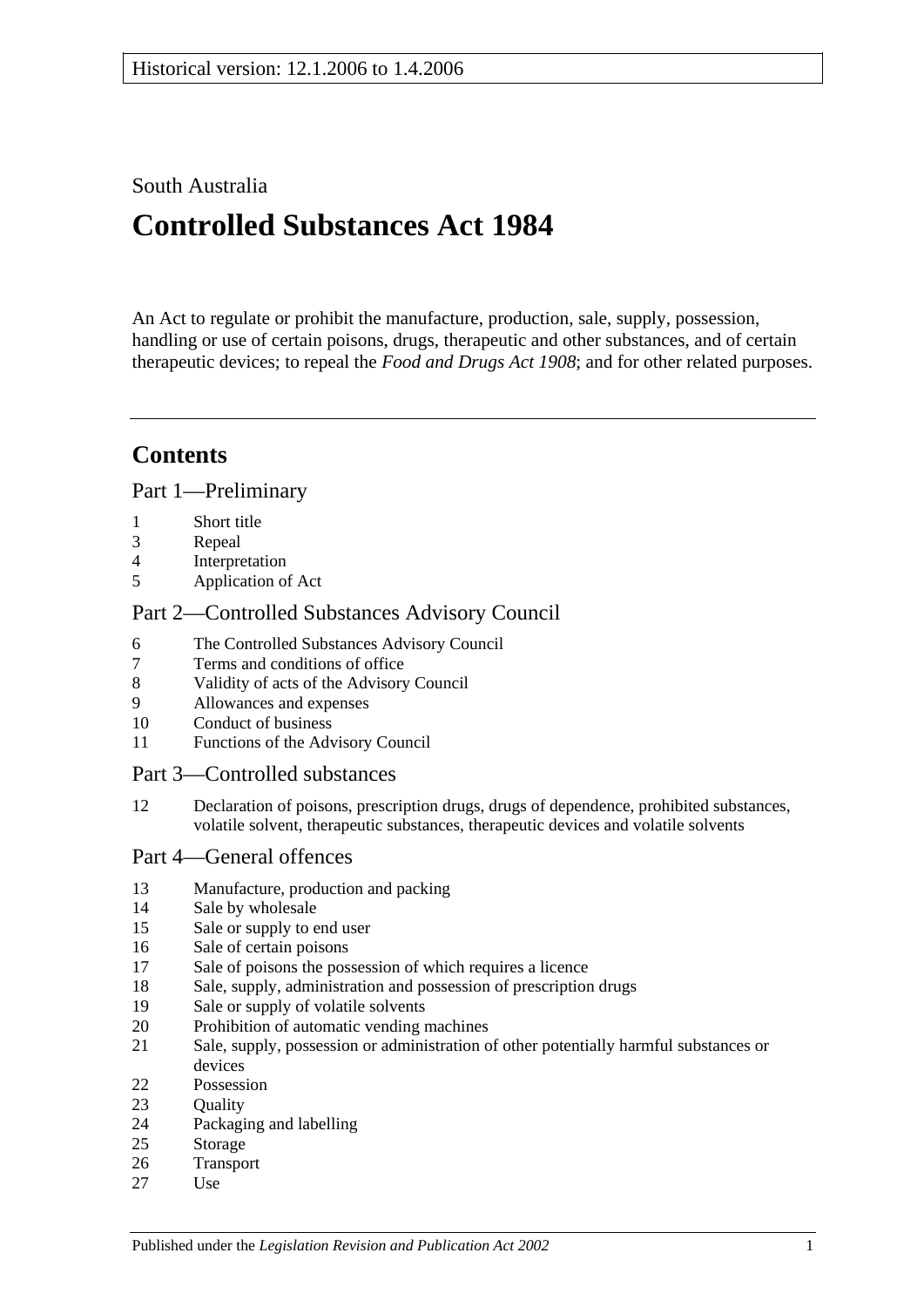- [Prohibition of advertisement](#page-12-4)
- [Regulation of advertisement](#page-12-5)
- [Forgery etc of prescriptions](#page-12-6)

## [Part 5—Special provisions relating to drugs of dependence and prohibited](#page-13-0)  [substances](#page-13-0)

#### [Division 1—Offences](#page-13-1)

- [Prohibition of possession or consumption of drug of dependence and prohibited substance](#page-13-2)
- [Prohibition of manufacture sale etc of drug of dependence or prohibited substance](#page-14-0)
- [Restriction of supply of drug of dependence in certain circumstances](#page-17-0)

#### [Division 2—Procedure in relation to simple possession offences](#page-18-0)

- [Application of this Division](#page-18-1)
- [Accreditation of drug assessment and treatment services](#page-18-2)
- [Referral for assessment](#page-19-0)
- [Assessment of referred person](#page-19-1)
- [Undertakings](#page-20-0)
- [Release from custody for the purposes of assessment or undertaking](#page-21-0)
- [Prosecution of simple possession offences](#page-21-1)
- 40A [Confidentiality](#page-21-2)

#### [Part 6—Offences, penalties etc](#page-21-3)

- [Aiding and abetting etc](#page-21-4)
- [Alternative verdict in relation to offences against section](#page-22-0) 32
- [Classification of offences](#page-22-1)
- [Matters to be considered when court fixes penalty](#page-22-2)
- [Offences committed by body corporate](#page-23-0)
- 45A [Expiation of simple cannabis offences](#page-23-1)

#### [Part 7—Search, seizure, forfeiture and analysis](#page-24-0)

- [Authorised officers](#page-24-1)
- [Analysts](#page-24-2)
- [Power to search, seize etc](#page-24-3)
- 52A [Seized property and forfeiture](#page-26-0)
- [Analysis](#page-28-0)
- [Immunity from liability](#page-28-1)

#### [Part 8—Miscellaneous](#page-28-2)

- [Licences, authorities and permits](#page-28-3)
- [Research permits](#page-29-0)
- [Power of Minister to prohibit certain activities](#page-29-1)
- 57A [Warnings](#page-30-0)
- [Publication of information](#page-31-0)
- [Minister may require certain information to be given](#page-31-1)
- 60A [Confidentiality](#page-32-0)
- 60B [False or misleading information](#page-33-0)
- [Evidentiary provisions](#page-33-1)
- [Money for this Act to be appropriated](#page-33-2)
- 62A [Delegation](#page-33-3)
- [Regulations](#page-33-4)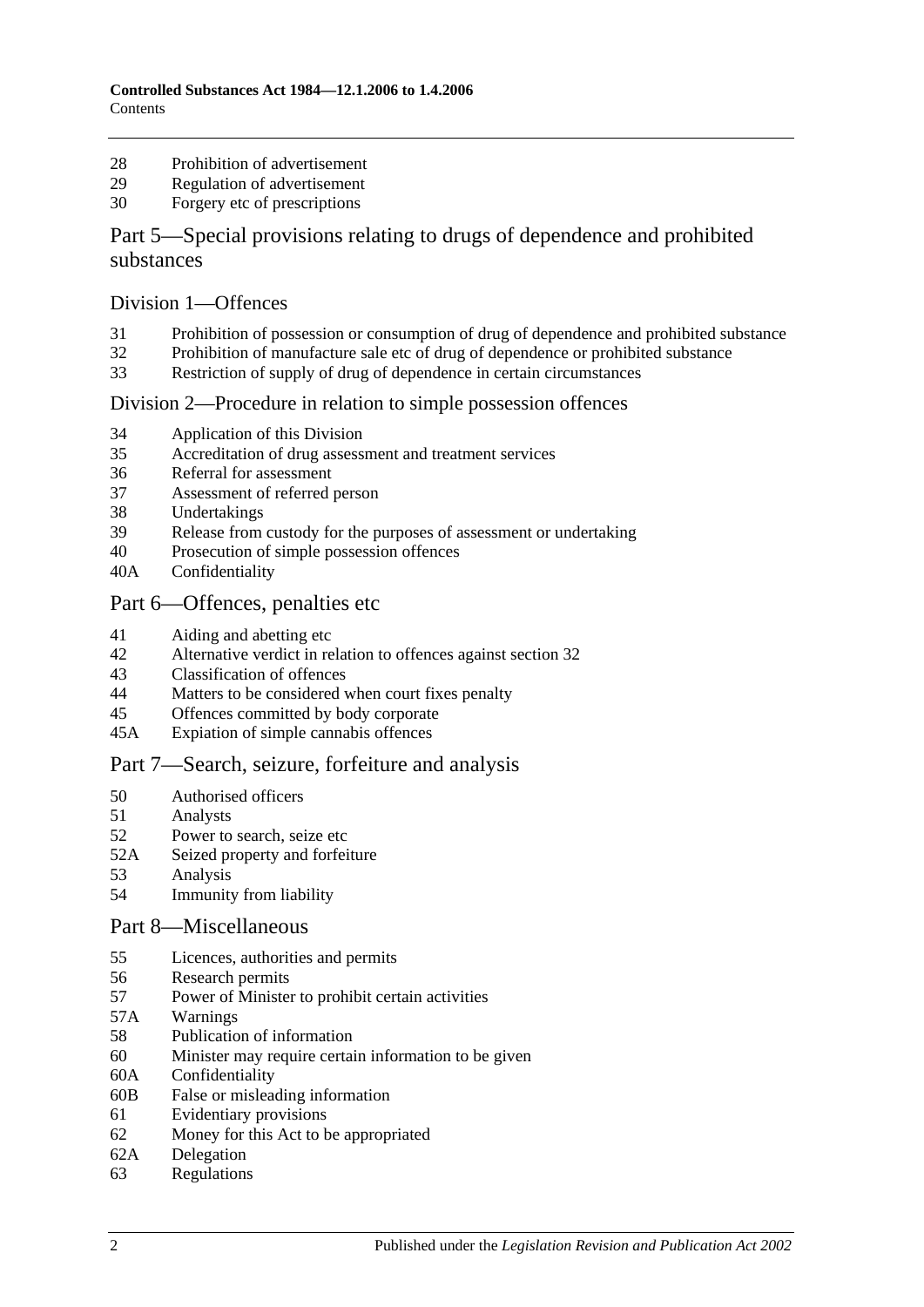## [Legislative history](#page-36-0)

## <span id="page-2-0"></span>**The Parliament of South Australia enacts as follows:**

## **Part 1—Preliminary**

#### <span id="page-2-1"></span>**1—Short title**

This Act may be cited as the *Controlled Substances Act 1984*.

#### <span id="page-2-2"></span>**3—Repeal**

(1) *The [Food and Drugs Act](http://www.legislation.sa.gov.au/index.aspx?action=legref&type=act&legtitle=Food%20and%20Drugs%20Act%201908) 1908 is repealed.*<sup>1</sup>

#### **Note—**

1 Section 3(1) had not come into operation at the date of the publication of this version.

#### <span id="page-2-3"></span>**4—Interpretation**

(1) In this Act, unless the contrary intention appears—

*the Advisory Council* means the Controlled Substances Advisory Council established under [Part 2;](#page-4-1)

*analyst* means—

- (a) a person appointed as an analyst for the purposes of this Act; or
- (b) a person holding a position of a class approved by the Governor for the purposes of this Act;

*assessment service* means a drug assessment service accredited under [Division 2](#page-18-0) of [Part 5;](#page-13-0)

*authorised officer* means a person who is an authorised officer for the purposes of Part 7:

*cannabis* means a plant, or any part (including the seed) of a plant, of the genus *cannabis*, but does not include cannabis resin or cannabis oil;

*cannabis oil* means a substance that contains chemicals of any one or more of the following classes;

- (a) cannabinoids;
- (b) tetrahydrocannabinols;
- (c) alkyl homologues of tetrahydrocannabinols,

where the amount of soluble material in any quantity of the substance, when dissolved in the solvent known as hexane, constitutes more than 85 per cent of the weight of that quantity of substance;

*cannabis resin* means a substance that contains chemicals of any one or more of the following classes:

- (a) cannabinoids;
- (b) tetrahydrocannabinols;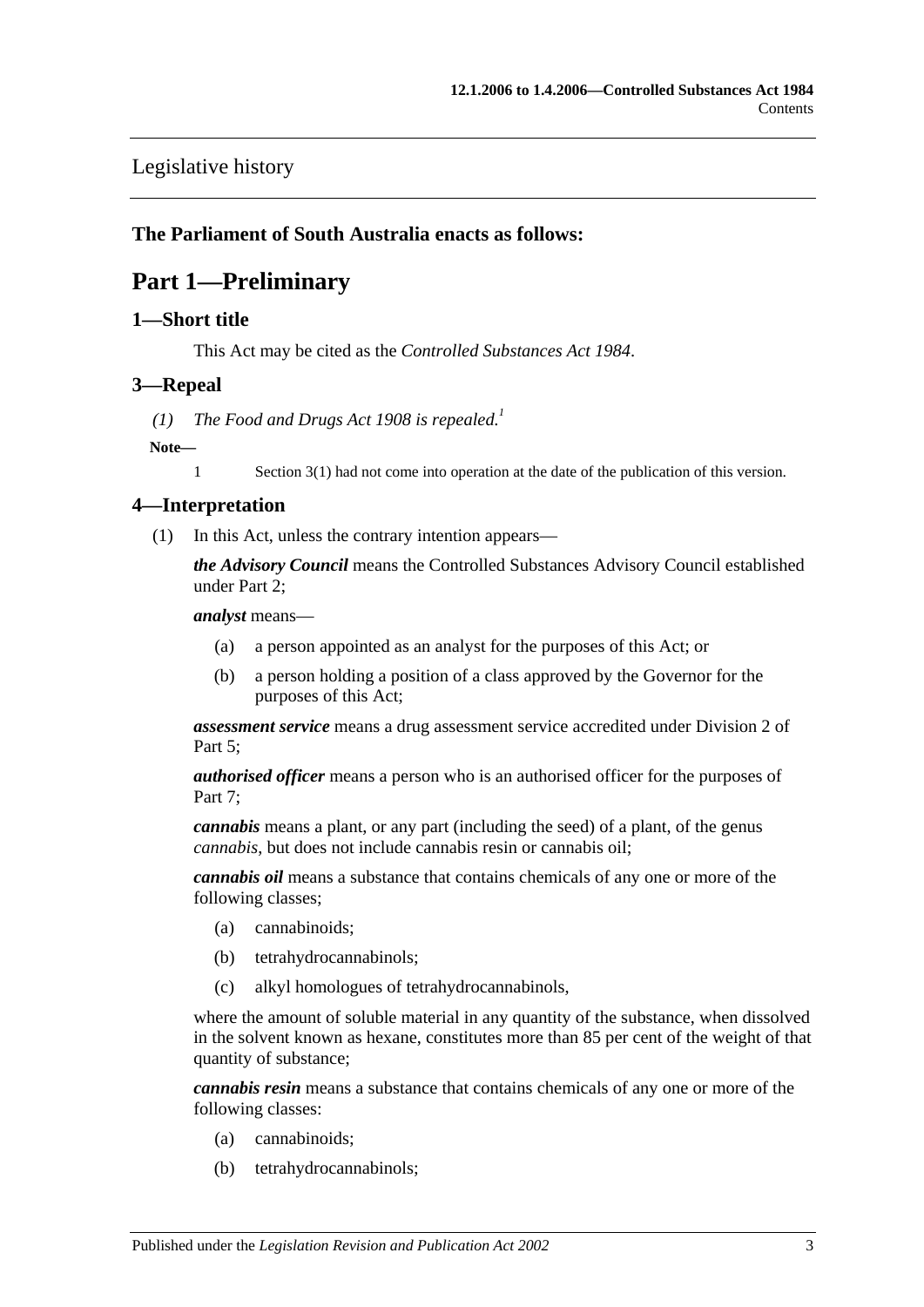(c) alkyl homologues of tetrahydrocannabinols,

where the amount of soluble material in any quantity of the substance, when dissolved in the solvent known as hexane, constitutes more than 15 per cent but not more than 85 per cent of the weight of that quantity of substance;

*child* means a person under the age of 18 years and, in relation to the alleged commission of an offence, means a person who was, at the time of the alleged commission of the offence, under that age;

*dentist* means a person registered as a dentist under the *[Dental Practice Act](http://www.legislation.sa.gov.au/index.aspx?action=legref&type=act&legtitle=Dental%20Practice%20Act%202001) 2001*;

*the Department* means the department of the Minister to whom the administration of this Act has been committed;

*drug of dependence* means a poison declared by the regulations to be a drug of dependence;

*the Health Commission* means the South Australian Health Commission;

*medical practitioner* means a person registered under the *[Medical Practitioners](http://www.legislation.sa.gov.au/index.aspx?action=legref&type=act&legtitle=Medical%20Practitioners%20Act%201983)  Act [1983](http://www.legislation.sa.gov.au/index.aspx?action=legref&type=act&legtitle=Medical%20Practitioners%20Act%201983)*;

*nurse* means a person registered or enrolled under the *[Nurses Act](http://www.legislation.sa.gov.au/index.aspx?action=legref&type=act&legtitle=Nurses%20Act%201999) 1999*;

*owner*, in relation to premises, includes the occupier of the premises;

*pharmacist* means a person registered as a pharmacist under the *[Pharmacists Act](http://www.legislation.sa.gov.au/index.aspx?action=legref&type=act&legtitle=Pharmacists%20Act%201991) 1991* or exempt from the requirement to be so registered;

*poison* means a substance declared by the regulations to be a poison for the purposes of this Act;

*possession* of a substance includes control over the disposition of the substance;

*premises* means any land, building, structure, vehicle, vessel or aircraft;

*prescription drug* means a poison declared by the regulations to be a prescription drug for the purposes of this Act;

*produce*, in relation to a substance, means to produce by any method whatsoever, including cultivation, and *production* has a corresponding meaning;

*prohibited substance* means a substance declared by the regulations to be a prohibited substance for the purposes of this Act;

*school zone* means the grounds of a primary or secondary school and the area within 500 metres of the boundary of the school;

*sell* includes offer or expose for sale;

*simple possession offence* means an offence against [section](#page-13-2) 31, other than—

- (a) an offence arising out of the possession of a prohibited substance, not being a substance declared by the regulations to be one that may lead to dependence in humans; or
- (b) an offence arising out of the possession, smoking or consumption of cannabis or cannabis resin or the possession of equipment for use in connection with the smoking of cannabis or cannabis resin or the preparation of cannabis or cannabis resin for smoking or consumption;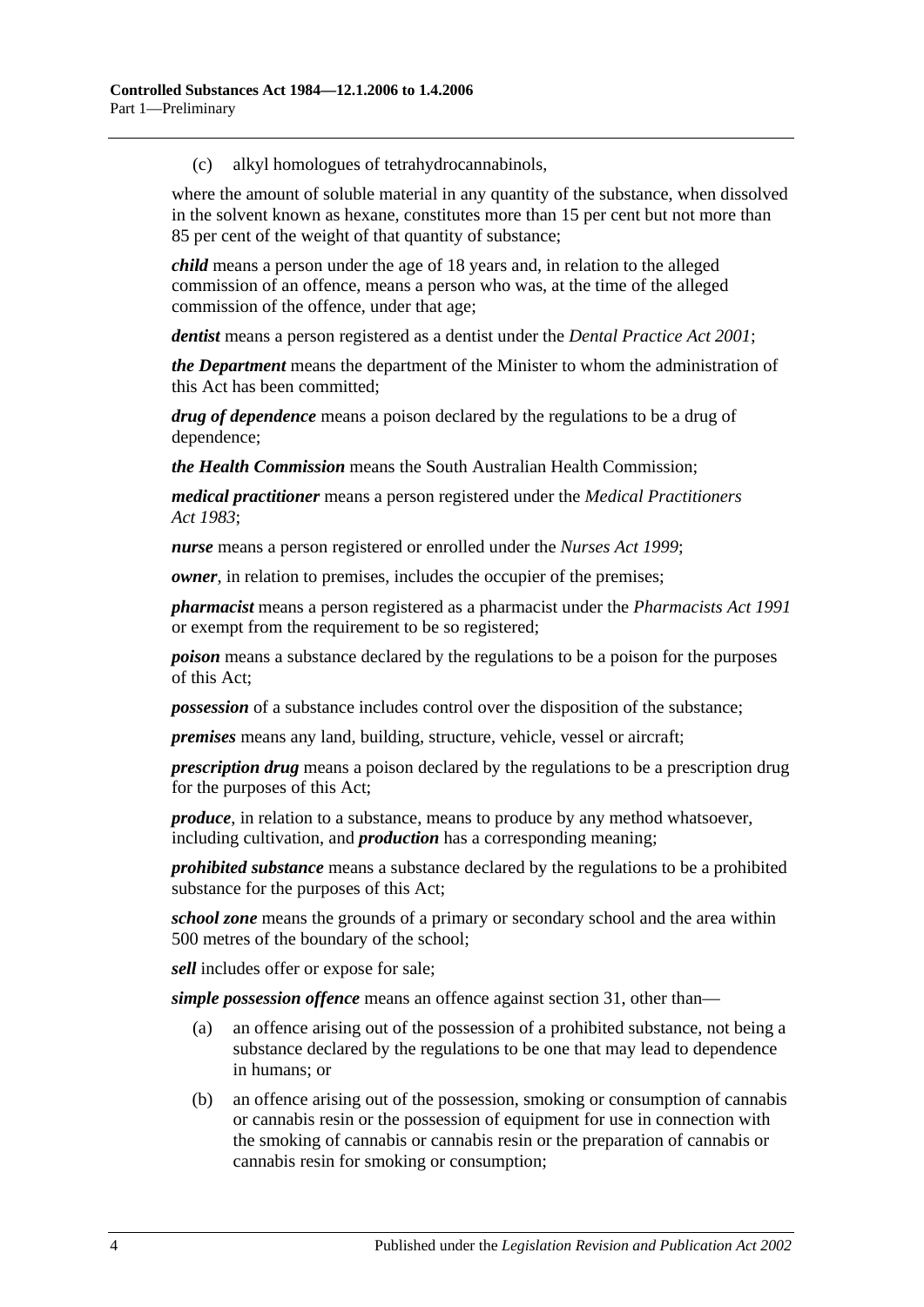*substance* means any gaseous, liquid or solid substance and includes a plant or fungus;

*supply* means provide, distribute, barter or exchange, and includes offer to supply;

*therapeutic device* means a device declared by the regulations to be a therapeutic device for the purposes of this Act;

*therapeutic substance* means a substance declared by the regulations to be a therapeutic substance for the purposes of this Act;

*vessel* means any ship, boat or other water craft;

*veterinary surgeon* means a person registered as a veterinary surgeon under the *[Veterinary Surgeons Act](http://www.legislation.sa.gov.au/index.aspx?action=legref&type=act&legtitle=Veterinary%20Surgeons%20Act%201985) 1985*;

*volatile solvent* means a substance declared by the regulations to be a volatile solvent for the purposes of this Act.

- (2) A substance is an analogue of another for the purposes of this Act if—
	- (a) they both have substantially similar chemical structures; or
	- (b) they both have substantially similar pharmacological effects.
- (3) An analogue of a drug of dependence or a prohibited substance (not being an analogue that is itself declared by regulation to be a drug of dependence or a prohibited substance) is by virtue of this subsection a prohibited substance.

## <span id="page-4-0"></span>**5—Application of Act**

- (1) This Act binds the Crown.
- (2) The provisions of this Act are in addition to, and do not derogate from the obligations imposed by, the provisions of any other Act.
- (3) The provisions of this Act do not limit or derogate from any civil remedy at law or in equity.

## <span id="page-4-1"></span>**Part 2—Controlled Substances Advisory Council**

#### <span id="page-4-2"></span>**6—The Controlled Substances Advisory Council**

- (1) The *Controlled Substances Advisory Council* is established.
- (2) The Advisory Council consists of 10 members appointed by the Governor, upon the nomination of the Minister, of whom—
	- (a) 1 (the presiding member) is an officer or employee of the Department; and
	- (b) 1 is a medical practitioner; and
	- (c) 1 is a member of the police force; and
	- (ca) 1 is a legal practitioner who, in the opinion of the Minister, has experience in the administration and operation of this Act; and
	- (d) 2 are persons who, in the opinion of the Minister, have qualifications and extensive experience in the field of chemistry, pharmacy or pharmacology; and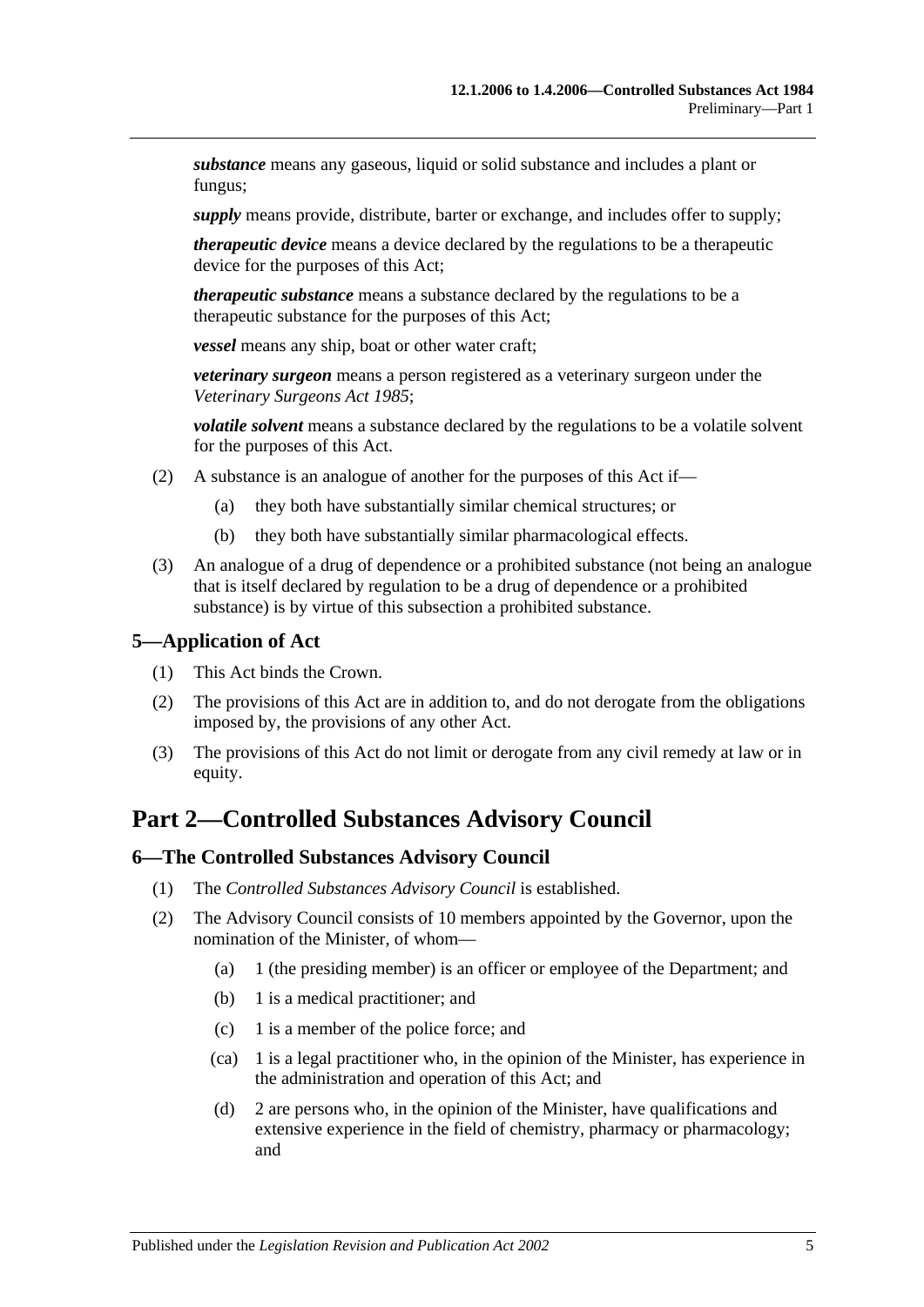- (e) 1 is a person who, in the opinion of the Minister, has had extensive experience in the manufacture or sale of substances or devices to which this Act applies; and
- (f) 2 are persons who, in the opinion of the Minister, have a wide knowledge of the factors and issues involved in controlling the manufacture, sale and supply of substances or devices to which this Act applies; and
- (g) 1 is, in the opinion of the Minister, a suitable person to represent the interests of the general public.
- (3) The Governor may appoint a suitable person to be the deputy of a member of the Advisory Council.
- (4) Where a member is for any reason absent or unable to act as a member of the Advisory Council, his or her deputy may act as a member of the Advisory Council.

## <span id="page-5-0"></span>**7—Terms and conditions of office**

- (1) A member of the Advisory Council will be appointed for a term of office, not exceeding 3 years, specified in the instrument of appointment and will, upon the expiration of any such term, be eligible for reappointment.
- <span id="page-5-4"></span>(2) The Governor may remove a member of the Advisory Council from office on the ground of—
	- (a) mental or physical incapacity to carry out satisfactorily the duties of office; or
	- (b) neglect of duty; or
	- (c) dishonourable conduct.
- (3) The office of a member of the Advisory Council becomes vacant if the member—
	- (a) dies; or
	- (b) completes a term of office and is not reappointed; or
	- (c) resigns by giving notice in writing to the Minister; or
	- (d) is removed from office by the Governor pursuant to [subsection](#page-5-4) (2).
- (4) Upon the office of a member of the Advisory Council becoming vacant, a person must be appointed to that office in accordance with this Act.

## <span id="page-5-1"></span>**8—Validity of acts of the Advisory Council**

An act or proceeding of the Advisory Council is not invalid by reason of a vacancy in the membership of the Advisory Council or of a defect in the appointment of a person to the Advisory Council.

#### <span id="page-5-2"></span>**9—Allowances and expenses**

A member of the Advisory Council is entitled to receive such allowances and expenses as the Governor may from time to time determine

#### <span id="page-5-3"></span>**10—Conduct of business**

(1) The presiding member or, in the presiding member's absence, his or her deputy, will preside at any meeting of the Advisory Council.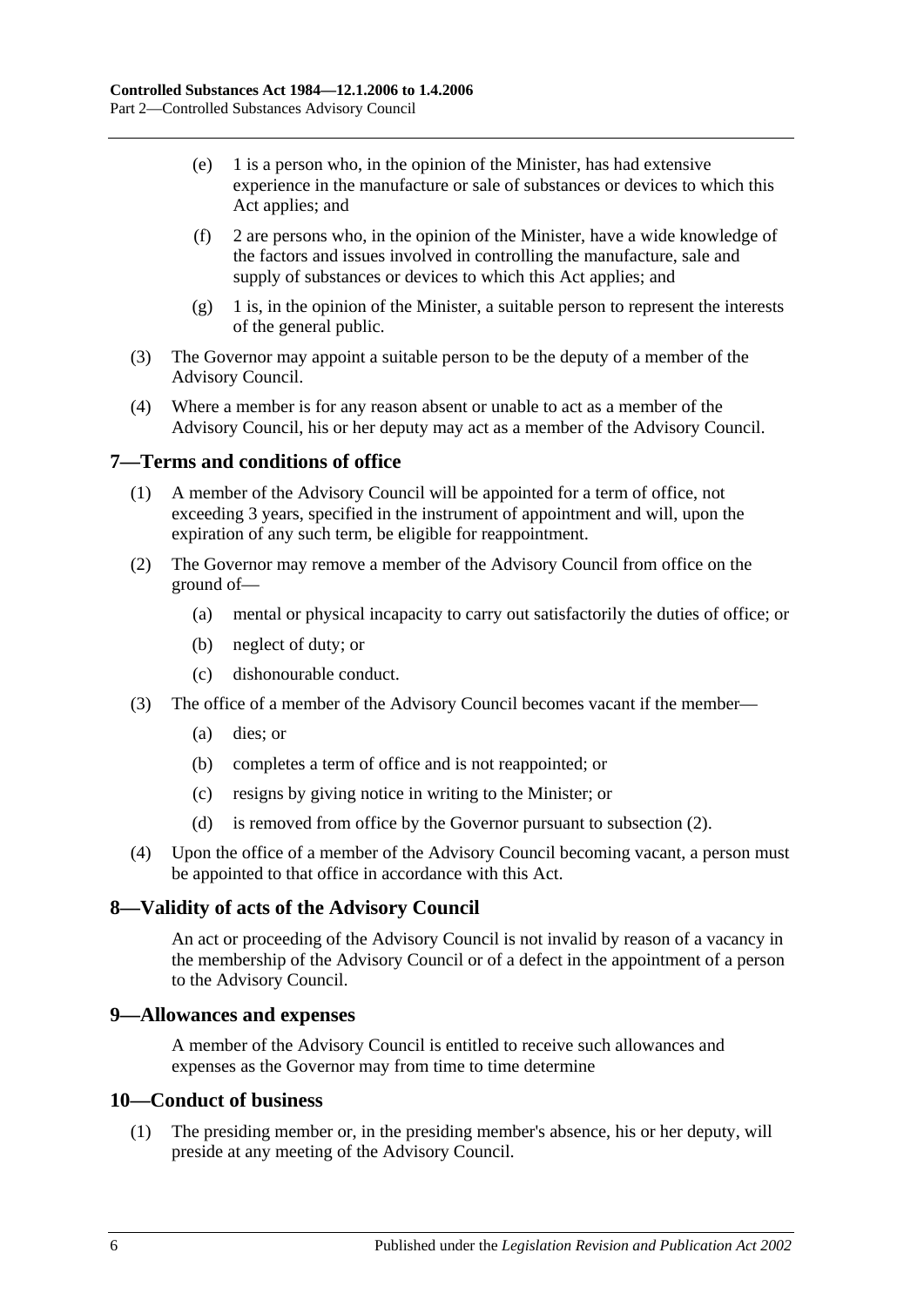- (2) In the absence of both the presiding member and the presiding member's deputy from a meeting of the Advisory Council, the members present may elect one of their number to preside at that meeting.
- (3) Six members constitute a quorum of the Advisory Council, and no business may be transacted at any meeting of the Advisory Council unless a quorum is present.
- (4) A decision carried by the votes of a majority of the members present at a meeting is a decision of the Advisory Council.
- (5) The person presiding at a meeting of the Advisory Council will, in the event of an equality of votes, have a second, or casting, vote.
- (6) Subject to this Act, the business of the Advisory Council may be conducted in a manner determined by the Advisory Council.

#### <span id="page-6-0"></span>**11—Functions of the Advisory Council**

- (1) The functions of the Advisory Council are as follows:
	- (a) to keep under review substances and devices that are subject to this Act or that may, in the opinion of the Advisory Council, need to be brought under this Act and the controls (if any) that are, or should be, applicable to them; and
	- (b) to advise the Minister on the measures that should, in the opinion of the Advisory Council, be taken in relation to imposing, withdrawing or varying controls in respect of any of those substances or devices; and
	- (c) to monitor the administration and operation of this Act; and
	- (d) such other functions as the Minister may assign to the Advisory Council.
- (2) The Advisory Council may make recommendations to the Minister for—
	- (a) amendments to this Act; or
	- (b) making, varying or revoking regulations under this Act.
- (3) The Advisory Council must advise the Minister upon any matter referred by the Minister to the Advisory Council for advice.
- (4) The Advisory Council may establish subcommittees for the purpose of giving advice to the Advisory Council in the performance of its functions.
- (5) A subcommittee will consist of such members of the Advisory Council, and such other persons co-opted by the Advisory Council, as the Advisory Council thinks fit.
- <span id="page-6-1"></span>(6) The Advisory Council must, not later than 31 October in each year, report to the Minister on the administration and operation of this Act during the previous financial year.
- (7) The Minister must, as soon as practicable after receipt of a report submitted under [subsection](#page-6-1) (6), cause a copy of the report to be laid before each House of Parliament.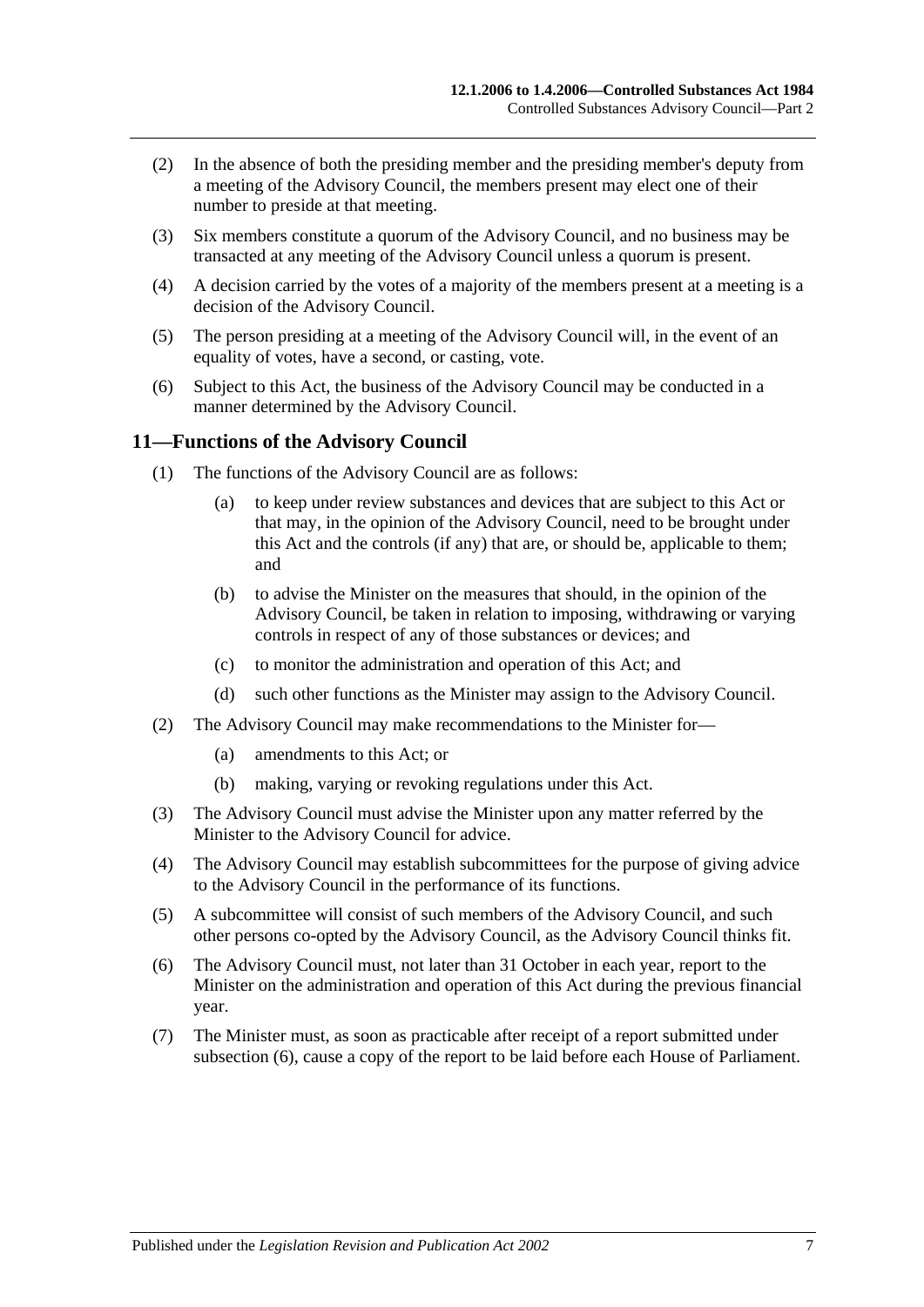# <span id="page-7-0"></span>**Part 3—Controlled substances**

## <span id="page-7-1"></span>**12—Declaration of poisons, prescription drugs, drugs of dependence, prohibited substances, volatile solvent, therapeutic substances, therapeutic devices and volatile solvents**

- (1) The Governor may, by regulation, declare, individually or by class, any substance that in the Governor's opinion has the potential to be harmful to humans to be a poison for the purposes of this Act.
- (2) The Governor may, by regulation, declare, individually or by class, a poison to be a prescription drug for the purposes of this Act.
- (3) The Governor may, by regulation, declare, individually or by class, a poison that in the Governor's opinion may lead to dependence in humans to be a drug of dependence for the purposes of this Act.
- (4) The Governor may, by regulation, declare, individually or by class, any substance that in the Governor's opinion may lead to dependence in humans or is of exceptional danger to humans to be a prohibited substance for the purposes of this Act.
- *(5) The Governor may, by regulation, declare, individually or by class, a substance that in the Governor's opinion is or may be used, or is designed to be used, as a therapeutic substance to be a therapeutic substance for the purposes of this Act.*<sup>1</sup>
- *(6) The Governor may, by regulation, declare, individually or by class, any device that in the Governor's opinion is or may be used, or is designed to be used—*
	- *(a) for a purpose related to the physical or mental health or hygiene of humans; or*
	- *(b) for the purposes of contraception; or*
	- *(c) for cosmetic purposes,*

*to be a therapeutic device for the purposes of this Act.*<sup>1</sup>

- (7) The Governor may, by regulation, declare, individually or by class, any substance that in the Governor's opinion is a volatile solvent, or contains a volatile solvent, to be a volatile solvent for the purposes of this Act.
- (8) In any regulations made for the purposes of this section, the Governor may assign a poison, drug of dependence, therapeutic substance or therapeutic device to a specified class or specified classes.

**Note—**

1 Section 12(5) & (6) had not come into operation at the date of the publication of this version.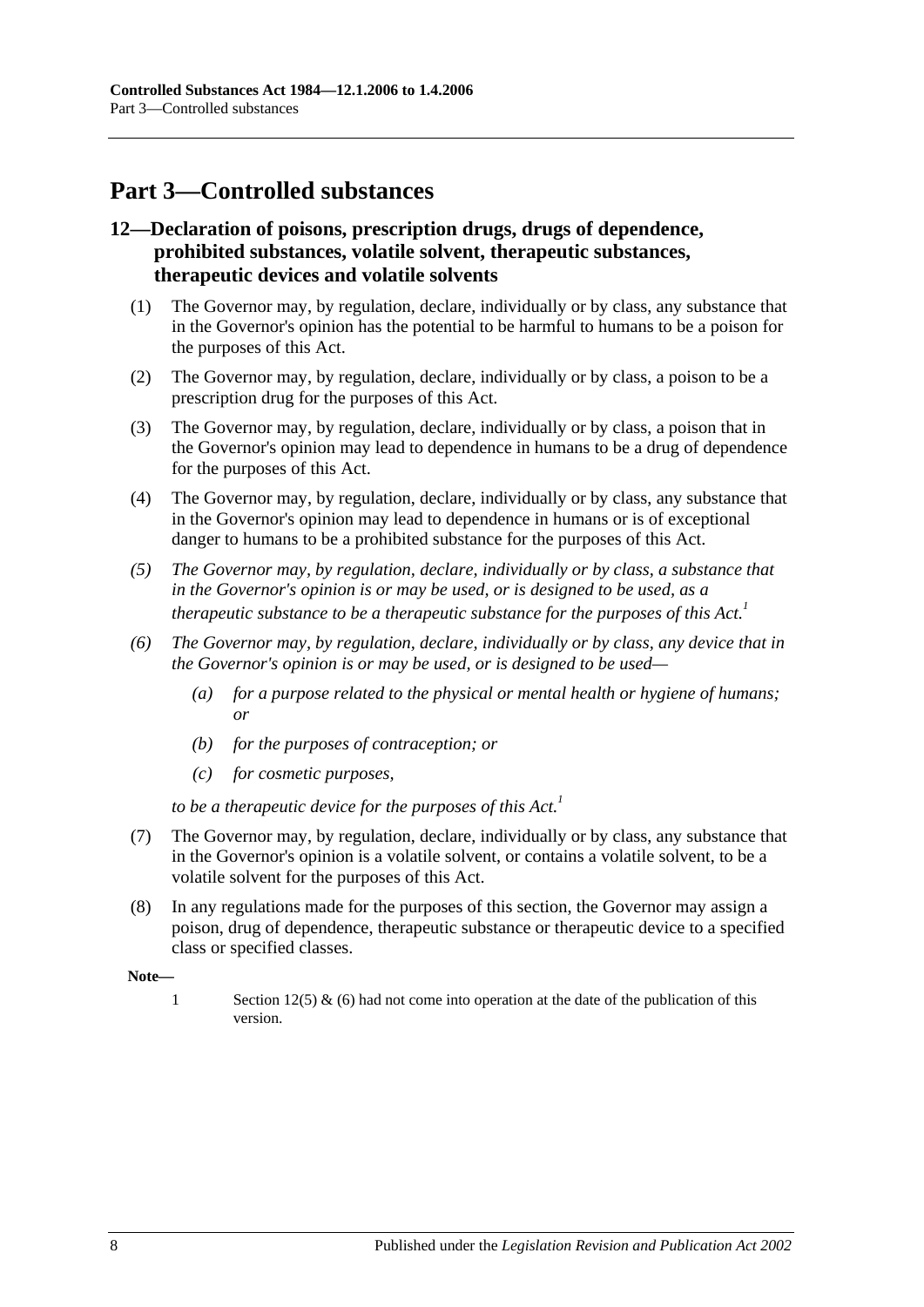# <span id="page-8-0"></span>**Part 4—General offences**

## <span id="page-8-4"></span><span id="page-8-1"></span>**13—Manufacture, production and packing**

- (1) A person must not manufacture, produce or pack a poison, therapeutic substance or therapeutic device to which this section applies unless the person—
	- (a) is a medical practitioner, pharmacist, dentist or veterinary surgeon acting in the ordinary course of his or her profession; or
	- (b) is licensed to do so by the Minister.

Maximum penalty: \$10 000.

- (2) This section applies to such poisons (other than drugs of dependence), therapeutic substances or therapeutic devices as may be prescribed, individually or by class, by the regulations.
- (3) In proceedings for an offence against [subsection](#page-8-4) (1), the paragraphs of the subsection are to be treated as providing exceptions, and, if the complaint negatives the exceptions or alleges that the defendant acted without lawful authority, no proof will be required in relation to the exceptions by the prosecution but the application of an exception will be a matter for proof by the defendant.

#### <span id="page-8-5"></span><span id="page-8-2"></span>**14—Sale by wholesale**

- (1) A person must not sell by wholesale a poison, therapeutic substance or therapeutic device to which this section applies unless the person—
	- (a) is a pharmacist acting in the ordinary course of his or her profession; or
	- (b) is licensed to do so by the Minister.

Maximum penalty: \$10 000.

- (2) This section applies to such poisons (other than drugs of dependence), therapeutic substances or therapeutic devices as may be prescribed, individually or by class, by the regulations.
- (3) In proceedings for an offence against [subsection](#page-8-5) (1), the paragraphs of the subsection are to be treated as providing exceptions, and, if the complaint negatives the exceptions or alleges that the defendant acted without lawful authority, no proof will be required in relation to the exceptions by the prosecution but the application of an exception will be a matter for proof by the defendant.

## <span id="page-8-6"></span><span id="page-8-3"></span>**15—Sale or supply to end user**

- (1) A person must not sell by retail or supply to a person a poison, therapeutic substance or therapeutic device to which this section applies unless the person—
	- (a) is a pharmacist, medical practitioner, dentist or veterinary surgeon acting in the ordinary course of his or her profession; or
	- (b) is licensed to do so by the Minister.

Maximum penalty: \$10 000.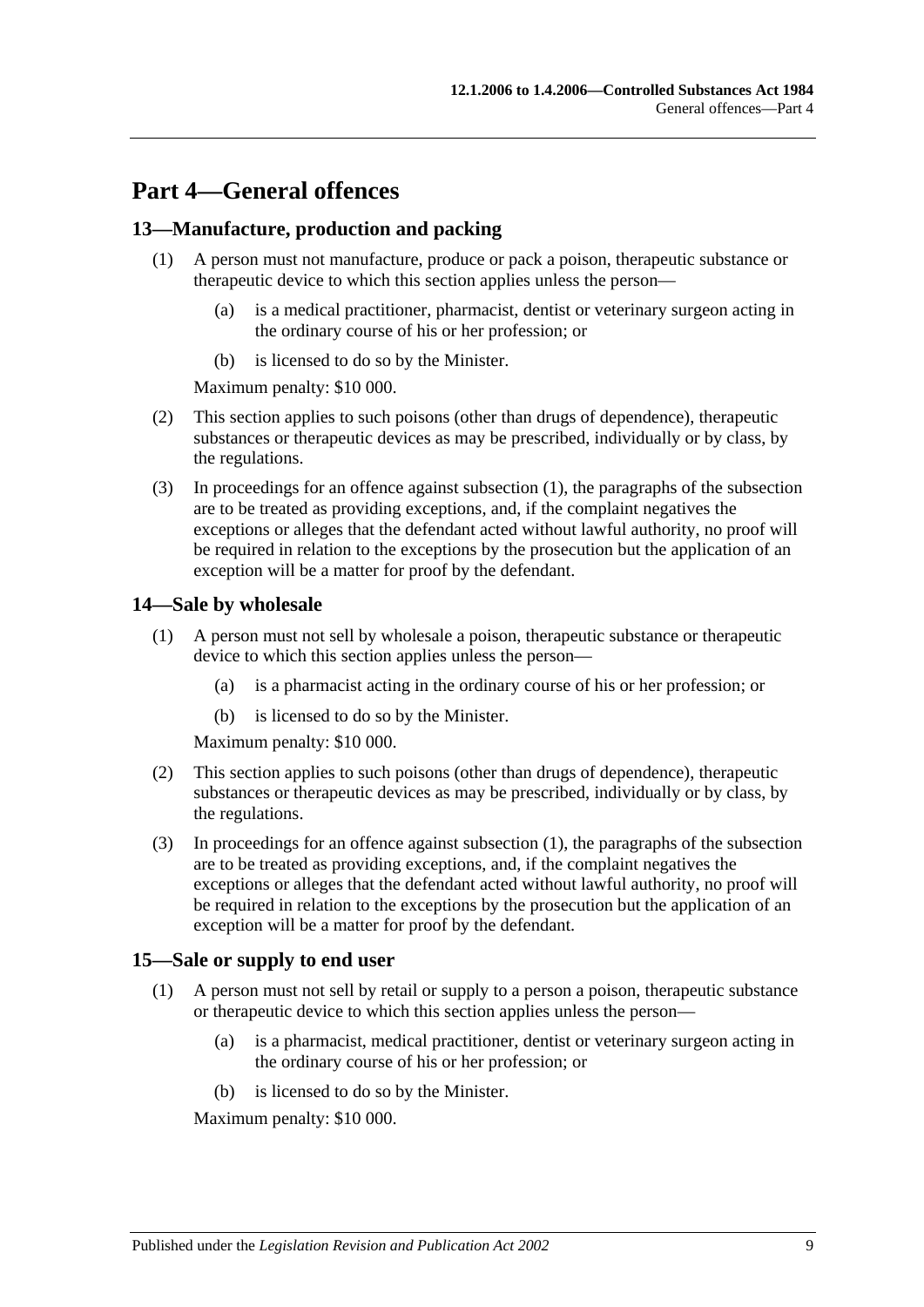- (2) This section applies to such poisons (other than drugs of dependence), therapeutic substances or therapeutic devices as may be prescribed, individually or by class, by the regulations.
- (3) In proceedings for an offence against [subsection](#page-8-6) (1), the paragraphs of the subsection are to be treated as providing exceptions, and, if the complaint negatives the exceptions or alleges that the defendant acted without lawful authority, no proof will be required in relation to the exceptions by the prosecution but the application of an exception will be a matter for proof by the defendant.

## <span id="page-9-0"></span>**16—Sale of certain poisons**

(1) A person must not sell a poison to which this section applies to a person under the age of 18 years.

Maximum penalty: \$10 000.

- (2) A person must not sell a poison to which this section applies—
	- (a) unless the purchaser is known to the vendor; or
	- (b) unless the purchaser produces satisfactory evidence of his or her identity.

Maximum penalty: \$10 000.

- (3) Where a person seeks to purchase a poison to which this section applies, the vendor must ask the prospective purchaser the purpose for which the poison is required, and must not proceed with the sale unless the question is satisfactorily answered. Maximum penalty: \$10 000.
- (4) A person who sells poisons to which this section applies must keep a record of—
	- (a) the names of the purchasers of those poisons; and
	- (b) the stated purposes for which they were purchased; and
	- (c) such other matters as may be prescribed.

Maximum penalty: \$10 000.

(5) This section applies to such poisons as may be prescribed, individually or by class, by the regulations.

## <span id="page-9-1"></span>**17—Sale of poisons the possession of which requires a licence**

A person must not sell a poison the possession of which requires a licence under this Act unless the purchaser produces his or her licence.

Maximum penalty: \$10 000.

## <span id="page-9-3"></span><span id="page-9-2"></span>**18—Sale, supply, administration and possession of prescription drugs**

- (1) A person must not sell by retail, supply or administer to another person or to an animal, or prescribe for a person or an animal, a prescription drug (not being a drug of dependence) unless he or she is—
	- (a) a medical practitioner, dentist, veterinary surgeon or nurse acting in the ordinary course of his or her profession; or
	- (b) a member of any other prescribed profession acting in the ordinary course of that profession and in accordance with the regulations; or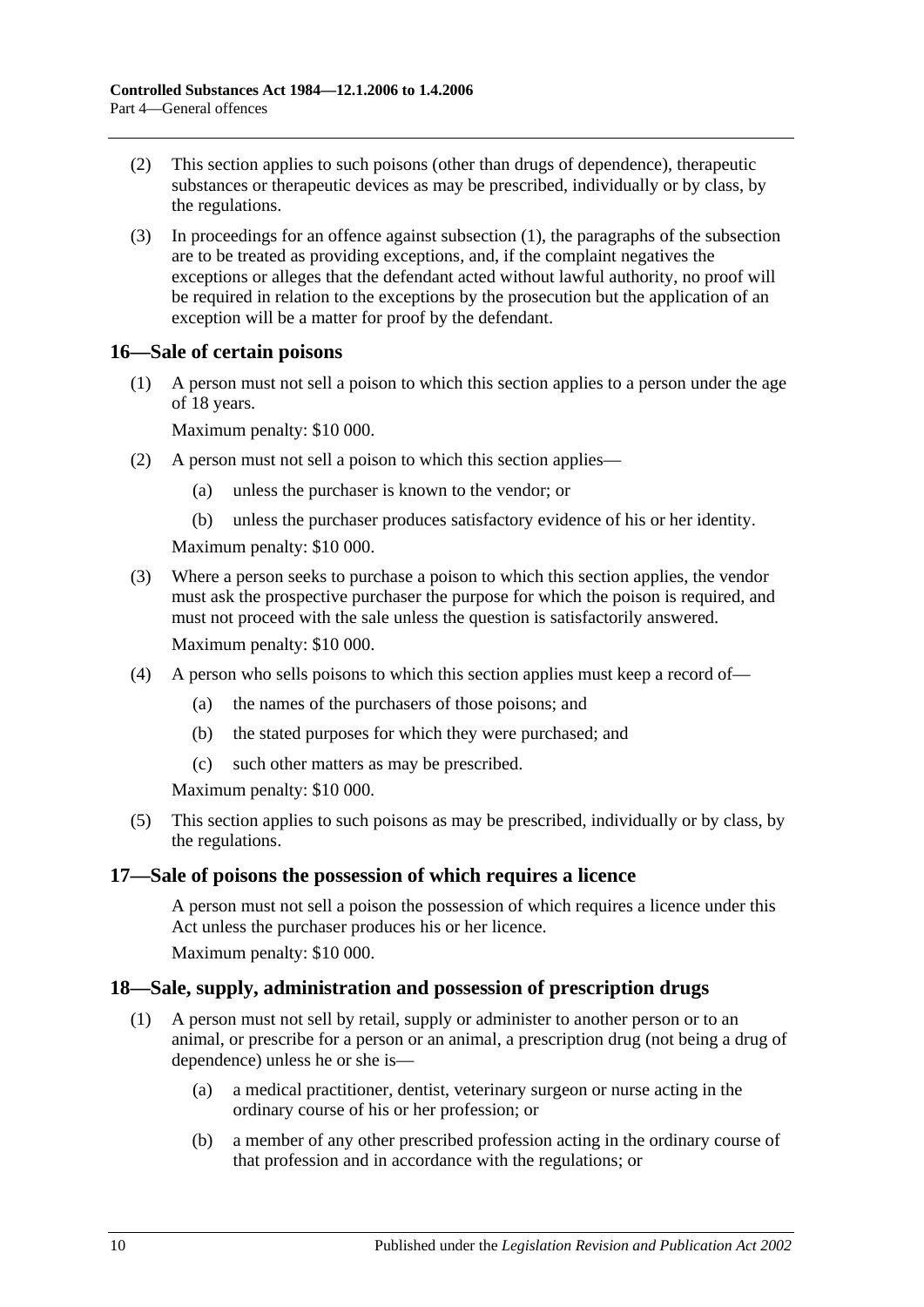- (c) a pharmacist dispensing the prescription of a medical practitioner, dentist, veterinary surgeon or member of a prescribed profession; or
- (d) a person administering to another person or to an animal a prescription drug that has been lawfully prescribed for or supplied to that other person, or that animal; or
- (e) a person licensed to do so by the Minister.

Maximum penalty: \$10 000 or imprisonment for 2 years.

(2) A member of a profession referred to in or prescribed under [subsection](#page-9-3) (1) must not supply or administer to another person a prescribed prescription drug unless he or she holds prescribed qualifications.

Maximum penalty: \$10 000 or imprisonment for 2 years.

- <span id="page-10-2"></span>(3) A person must not have in his or her possession a prescription drug unless he or she—
	- (a) is the person, or is acting on behalf of the person, for whom the drug has been lawfully prescribed or supplied; or
	- (b) is the owner, or is acting on behalf of the owner, of an animal for whom the drug has been lawfully prescribed or supplied; or
	- (c) is a person authorised by law to sell or supply prescription drugs; or
	- (d) is licensed to do so by the Minister; or
	- (e) has other lawful authority or reasonable excuse for doing so.

Maximum penalty: \$10 000 or imprisonment for 2 years.

(4) In proceedings for an offence against [subsection](#page-9-3) (1) or [\(3\),](#page-10-2) the paragraphs of the subsection are to be treated as providing exceptions, and, if the complaint negatives the exceptions or alleges that the defendant acted without lawful authority and, in the case of a complaint for an offence against [subsection](#page-10-2) (3), without reasonable excuse, no proof will be required in relation to the exceptions by the prosecution but the application of an exception will be a matter for proof by the defendant.

#### <span id="page-10-0"></span>**19—Sale or supply of volatile solvents**

A person must not sell or supply a volatile solvent to another person if he or she suspects, or there are reasonable grounds for suspecting, that the other person—

- (a) intends to inhale the solvent; or
- (b) intends to sell or supply the solvent to a further person for inhalation by that further person.

Maximum penalty: \$10 000 or imprisonment for 2 years.

#### <span id="page-10-1"></span>*20—Prohibition of automatic vending machines*

#### *Note—*

*Section 20 had not come into operation at the date of the publication of this version.*

- *(1) A person must not—*
	- *(a) whether on premises of which the person is the owner or in any other place—*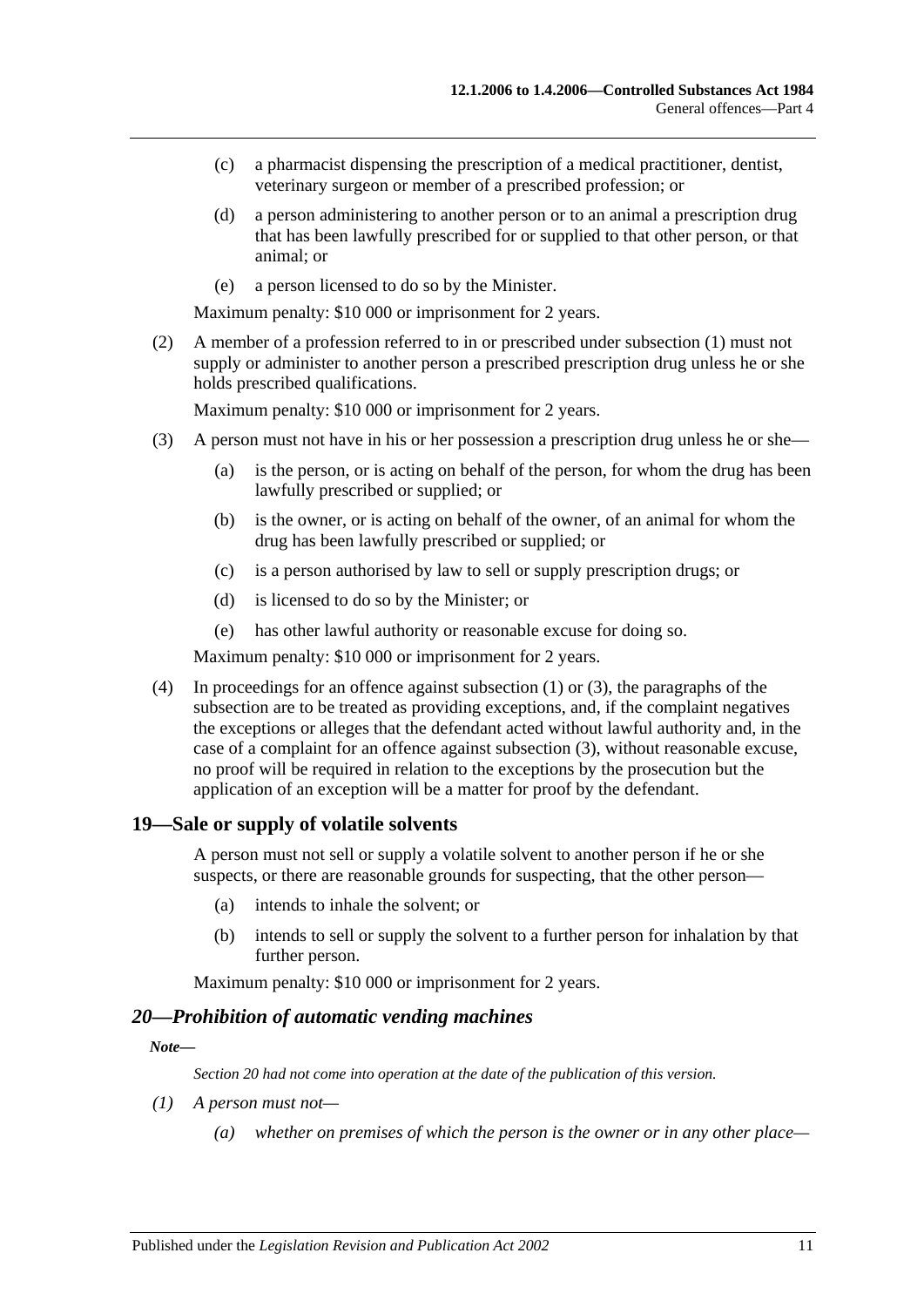- *(i) install an automatic vending machine for the sale or supply of a poison, or of a therapeutic substance to which this section applies; or*
- *(ii) sell or supply any such poison or therapeutic substance by means of an automatic vending machine; or*
- *(b) permit or suffer any such vending machine to be installed or operated on premises of which he or she is the owner.*

*Maximum penalty: \$5 000.*

*(2) This section applies to such therapeutic substances as may be prescribed, individually or by class, by the regulations.*

## <span id="page-11-0"></span>**21—Sale, supply, possession or administration of other potentially harmful substances or devices**

- <span id="page-11-3"></span>(1) The Minister may, by notice published in the Gazette, prohibit the sale, supply, possession or administration of—
	- (a) any substance or device specified in the order, being a substance or device that should not, in the Minister's opinion, be sold, supplied, possessed or administered pending evaluation of its harmful properties; and
	- (b) in the case of a substance, any preparation containing that substance.
- (2) A person must not contravene a notice published under [subsection](#page-11-3) (1). Maximum penalty: \$10 000 or imprisonment for 2 years.
- (3) The Minister may, by notice published in the Gazette, vary or revoke a notice published under [subsection](#page-11-3) (1).
- (4) Upon publishing a notice under this section, the Minister must refer the subject matter of the notice to the Advisory Council for its consideration.

## <span id="page-11-1"></span>**22—Possession**

(1) A person must not have in his or her possession a poison to which this section applies unless licensed to do so by the Minister.

Maximum penalty: \$10 000.

(2) This section applies to such poisons (other than drugs of dependence) as may be prescribed, individually or by class, by the regulations.

## <span id="page-11-2"></span>**23—Quality**

- (1) A person must not sell by wholesale or by retail or supply a poison, therapeutic substance or therapeutic device that does not conform with the regulations. Maximum penalty: \$10 000.
- (2) It is a defence for a person charged with an offence against this section to prove that he or she did not know and could not, by the exercise of reasonable diligence, have known that the subject matter of the offence did not conform with the regulations.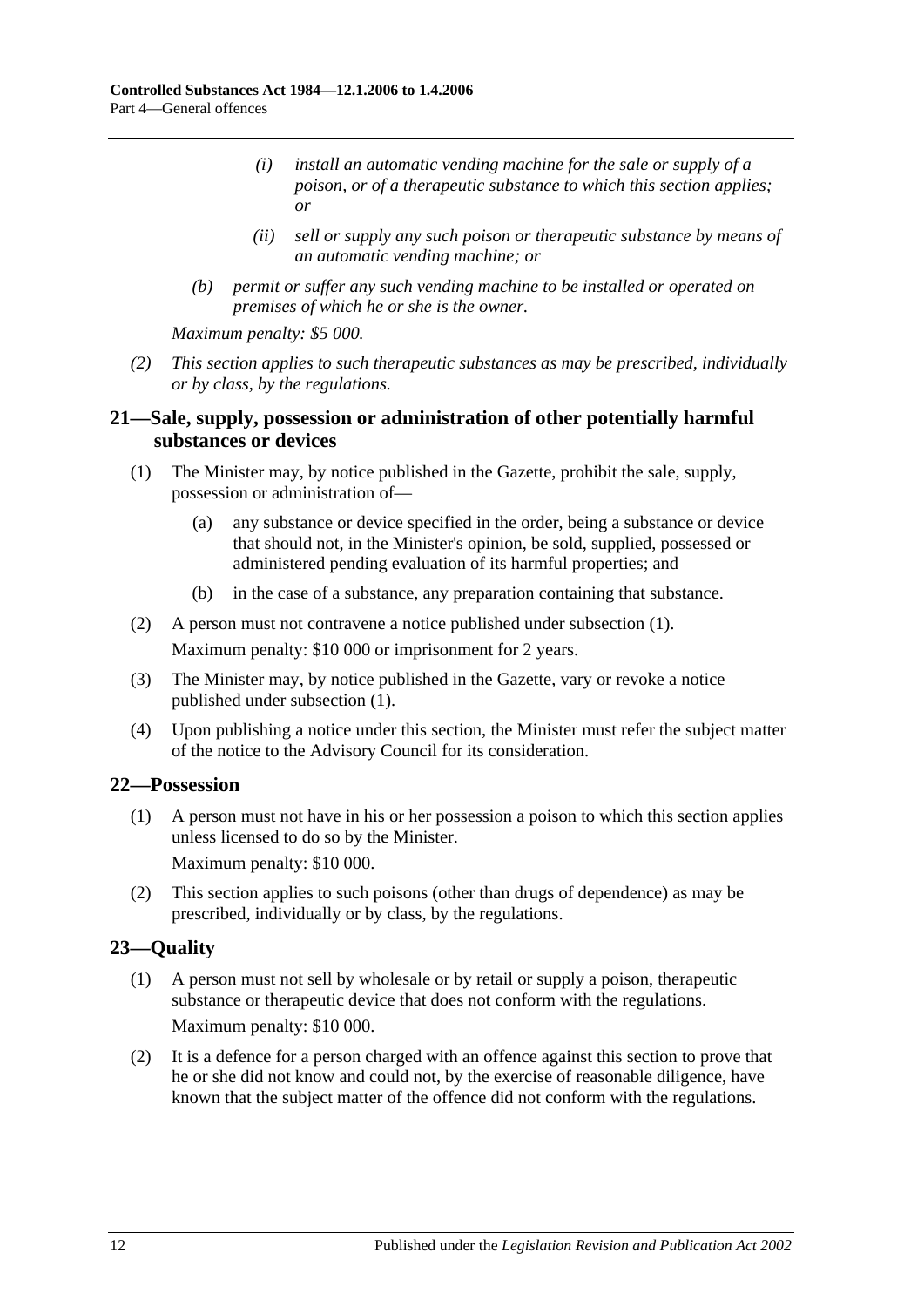#### <span id="page-12-0"></span>**24—Packaging and labelling**

A person must not sell by wholesale or by retail or supply to a person a poison, therapeutic substance or therapeutic device unless—

- (a) it is enclosed in a package or container; and
- (b) the package or container conforms with the regulations; and
- (c) the package or container is labelled in accordance with the regulations.

Maximum penalty: \$10 000.

#### <span id="page-12-1"></span>**25—Storage**

A person must not store a poison, therapeutic substance or therapeutic device contrary to the regulations.

Maximum penalty: \$10 000.

#### <span id="page-12-2"></span>**26—Transport**

A person must not transport a poison, therapeutic substance or therapeutic device contrary to the regulations.

Maximum penalty: \$10 000.

#### <span id="page-12-3"></span>**27—Use**

A person must not—

- (a) use a poison, therapeutic substance or therapeutic device for a purpose or in a manner prohibited by the regulations; or
- (b) sell, supply, prescribe, or purchase a poison, therapeutic substance or therapeutic device for a purpose prohibited by the regulations.

Maximum penalty: \$10 000.

#### <span id="page-12-4"></span>**28—Prohibition of advertisement**

(1) A person must not advertise that a poison, therapeutic substance or therapeutic device to which this section applies is available for sale or supply.

Maximum penalty: \$10 000.

(2) This section applies to such poisons, therapeutic substances and therapeutic devices as may be prescribed, individually or by class, by the regulations.

#### <span id="page-12-5"></span>**29—Regulation of advertisement**

A person must comply with the regulations in advertising that a poison, therapeutic substance or therapeutic device is available for sale or supply.

Maximum penalty: \$10 000.

#### <span id="page-12-6"></span>**30—Forgery etc of prescriptions**

(1) A person must not forge or fraudulently alter or utter a prescription or other document, or have in his or her possession such a prescription or document knowing it to be forged or fraudulently altered, with a view to obtaining a prescription drug.

Maximum penalty: \$15 000 or imprisonment for 5 years.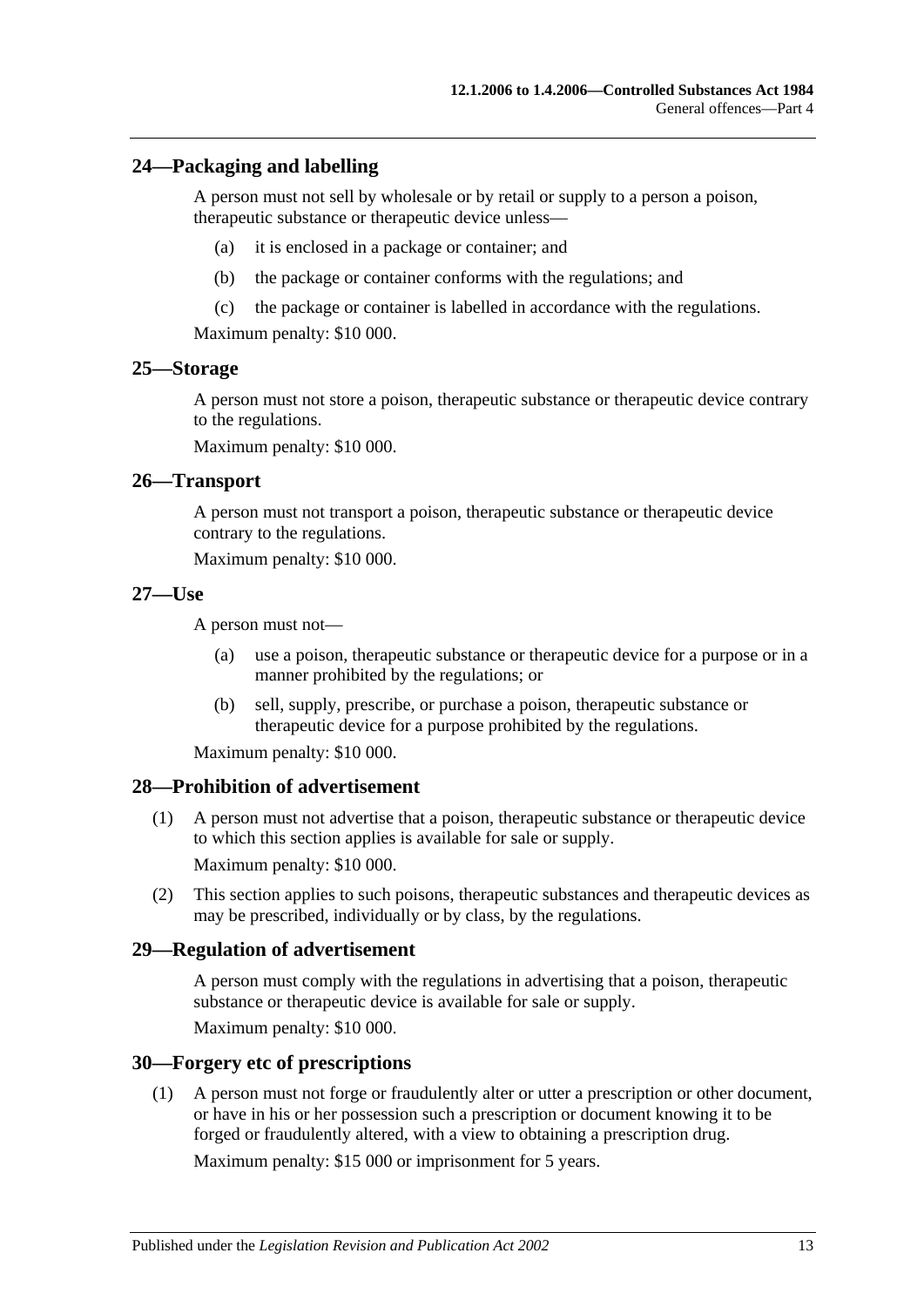- (2) A person must not knowingly, by false representation, obtain—
	- (a) a prescription drug; or
	- (b) a prescription for a prescription drug.

Maximum penalty: \$10 000 or imprisonment for 2 years.

- (2a) A person must not, in or in connection with obtaining a prescription drug, give to the person prescribing or supplying the drug a name or address that is false. Maximum penalty: \$10 000.
- (3) A pharmacist must retain any prescription or other document that he or she has reasonable cause to believe has been forged or fraudulently altered and must forthwith deliver any such prescription or document to the Commissioner of Police.

# <span id="page-13-0"></span>**Part 5—Special provisions relating to drugs of dependence and prohibited substances**

## <span id="page-13-1"></span>**Division 1—Offences**

## <span id="page-13-2"></span>**31—Prohibition of possession or consumption of drug of dependence and prohibited substance**

- (1) A person must not—
	- (a) knowingly have in his or her possession a drug of dependence or a prohibited substance; or
	- (b) smoke, consume or administer to himself or herself, or permit another person to administer to him or her, a drug of dependence or a prohibited substance; or
	- (c) have in his or her possession any piece of equipment for use in connection with the smoking, consumption or administration of such a drug or substance, or the preparation of such a drug or substance for smoking, consumption or administration.
- <span id="page-13-3"></span>(2) A person who contravenes this section is guilty of an offence and liable to a penalty as follows:
	- (a) in the case of an offence arising out of the possession, smoking or consumption of cannabis or cannabis resin, or the possession of equipment for use in connection with the smoking or consumption of cannabis or cannabis resin or the preparation of cannabis or cannabis resin for smoking or consumption—a penalty not exceeding \$500; and
	- (b) in any other case—a penalty not exceeding \$2 000 or imprisonment for 2 years, or both.
- <span id="page-13-4"></span>(3) Nothing in this section renders unlawful the possession of a drug of dependence or any equipment by—
	- (a) a medical practitioner, dentist, veterinary surgeon, pharmacist or nurse acting in the ordinary course of his or her profession; or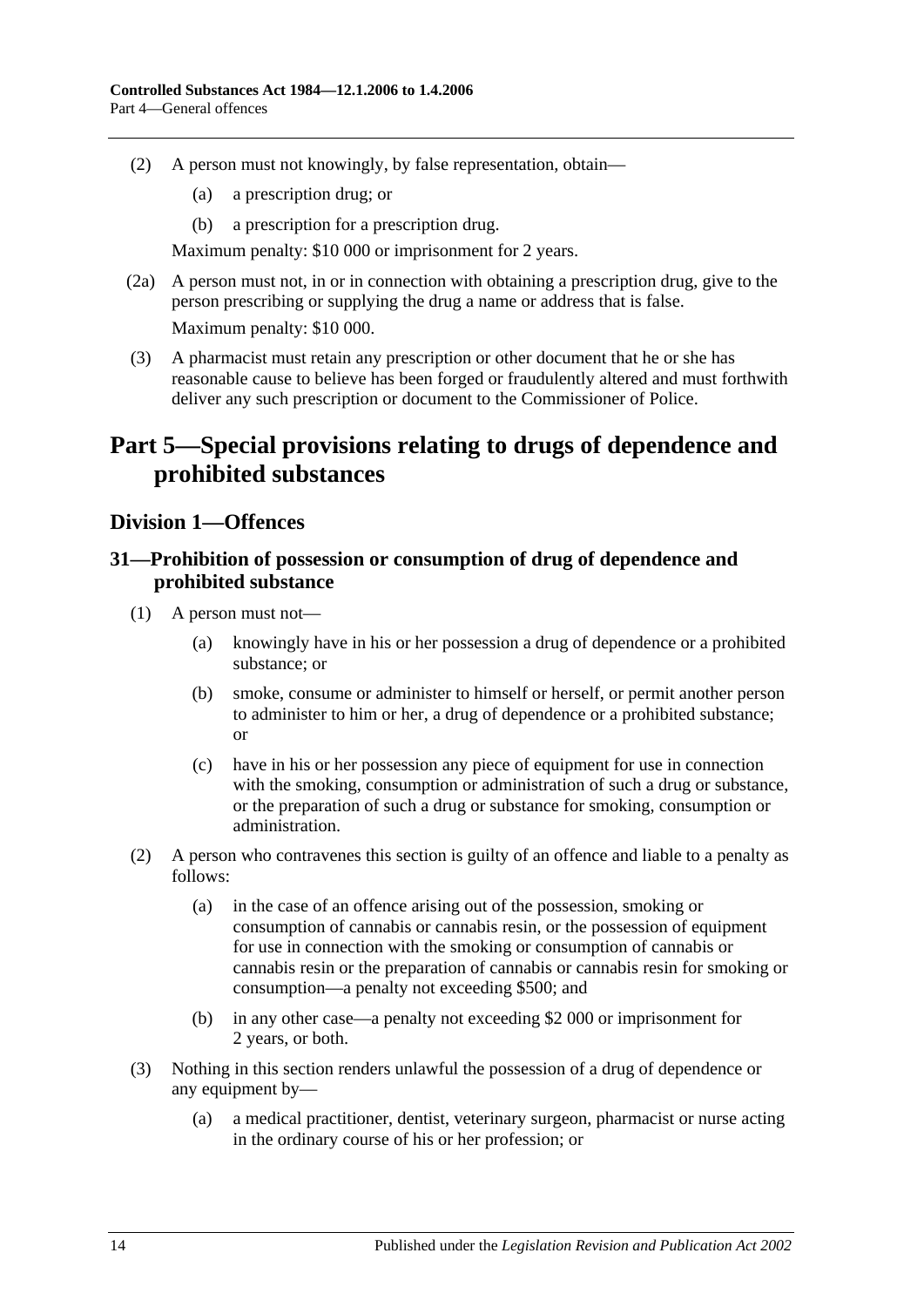- (b) a member of any other prescribed profession acting in the ordinary course of that profession; or
- (c) a person for or to whom the drug has been lawfully prescribed or supplied; or
- (d) a person licensed to have the drug or equipment in his or her possession by the Minister.
- <span id="page-14-1"></span>(4) Nothing in this section renders unlawful the consumption or administration to himself or herself of a drug of dependence, or the giving of permission for the administration to himself or herself of a drug of dependence, by a person for whom the drug has been lawfully prescribed or supplied.
- (5) In proceedings for an offence against [subsection](#page-13-3) (2), [subsections](#page-13-4) (3) and [\(4\)](#page-14-1) are to be treated as providing exceptions, and no proof will be required in relation to the exceptions by the prosecution but the application of an exception will be a matter for proof by the defendant.

## <span id="page-14-0"></span>**32—Prohibition of manufacture sale etc of drug of dependence or prohibited substance**

- (1) A person must not knowingly—
	- (a) manufacture or produce a drug of dependence or a prohibited substance; or
	- (b) take part in the manufacture or production of such a drug or substance; or
	- (c) sell, supply or administer such a drug or substance to another person; or
	- (d) take part in the sale, supply or administration of such a drug or substance to another person; or
	- (e) have such a drug or substance in his or her possession for the purpose of the sale, supply or administration of that drug or substance to another person.
- <span id="page-14-2"></span>(2) Nothing in this section renders unlawful the manufacture, production, sale, supply, administration or possession of a drug of dependence by—
	- (a) a medical practitioner, dentist, veterinary surgeon, pharmacist or nurse acting in the ordinary course of his or her profession; or
	- (b) a member of any other prescribed profession acting in the course of that profession; or
	- (c) a person licensed to do so by the Minister,
	- or renders unlawful—
		- (d) the administration or supply by a person to another person of a drug of dependence that has been lawfully prescribed for, or supplied to, that other person; or
		- (e) the taking part by any other person in the manufacture, production, sale, supply, administration or possession of a drug of dependence in the circumstances referred to in this subsection.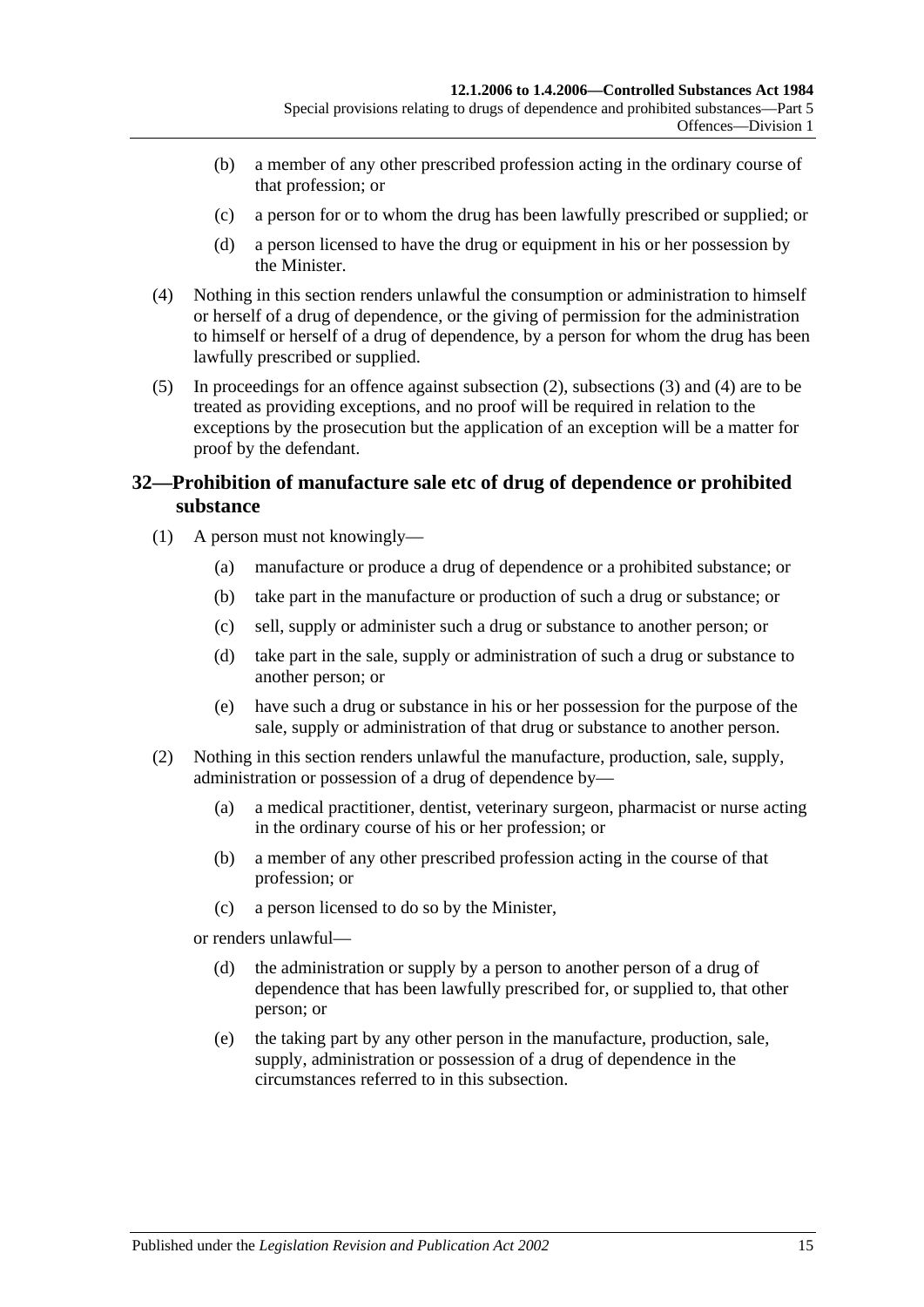- (3) For the purposes of this section, a person who knowingly has in his or her possession more than a prescribed amount of a drug of dependence or a prohibited substance, being an amount that is prescribed for the purposes of this subsection, will, in the absence of proof to the contrary, be presumed to have that drug or substance in his or her possession for the purpose of the sale or supply of that drug or substance to another person.
- (4) Without limiting the generality of this section, a person takes part in the manufacture, production, sale, supply or administration of a drug of dependence or prohibited substance if the person—
	- (a) takes, or participates in, any step, or causes any step to be taken, in the process of that manufacture, production, sale, supply or administration; or
	- (b) provides or arranges finance for any such step in that process; or
	- (c) provides the premises in which any such step in that process is taken, or suffers or permits any such step in that process to be taken in premises of which he or she is the owner, or in the management of which he or she participates.
- <span id="page-15-0"></span>(5) A person who contravenes this section is guilty of an offence and is, subject to [subsection](#page-17-1) (6), liable to a penalty as follows:
	- A. For the following offences in the following circumstances:
		- (1) the sale, supply or administration, or taking part in the sale, supply or administration of a drug of dependence or prohibited substance to a child;
		- (2) being in possession, within a school zone, of a drug of dependence or a prohibited substance for the purpose of the sale, supply or administration of the drug or substance to another person:
			- (a) where the substance the subject of the offence is cannabis or cannabis resin—
				- (i) if the quantity of the cannabis or cannabis resin involved in the commission of the offence equals or exceeds the amount prescribed in respect of cannabis or cannabis resin for the purposes of this subsection—a penalty of both a fine not exceeding \$1 000 000 and imprisonment for a term not exceeding 30 years;
				- (ii) in any other case—a fine not exceeding \$100 000 or imprisonment for a term not exceeding 15 years, or both;
			- (b) where the substance the subject of the offence is a drug of dependence or a prohibited substance (not being cannabis or cannabis resin)—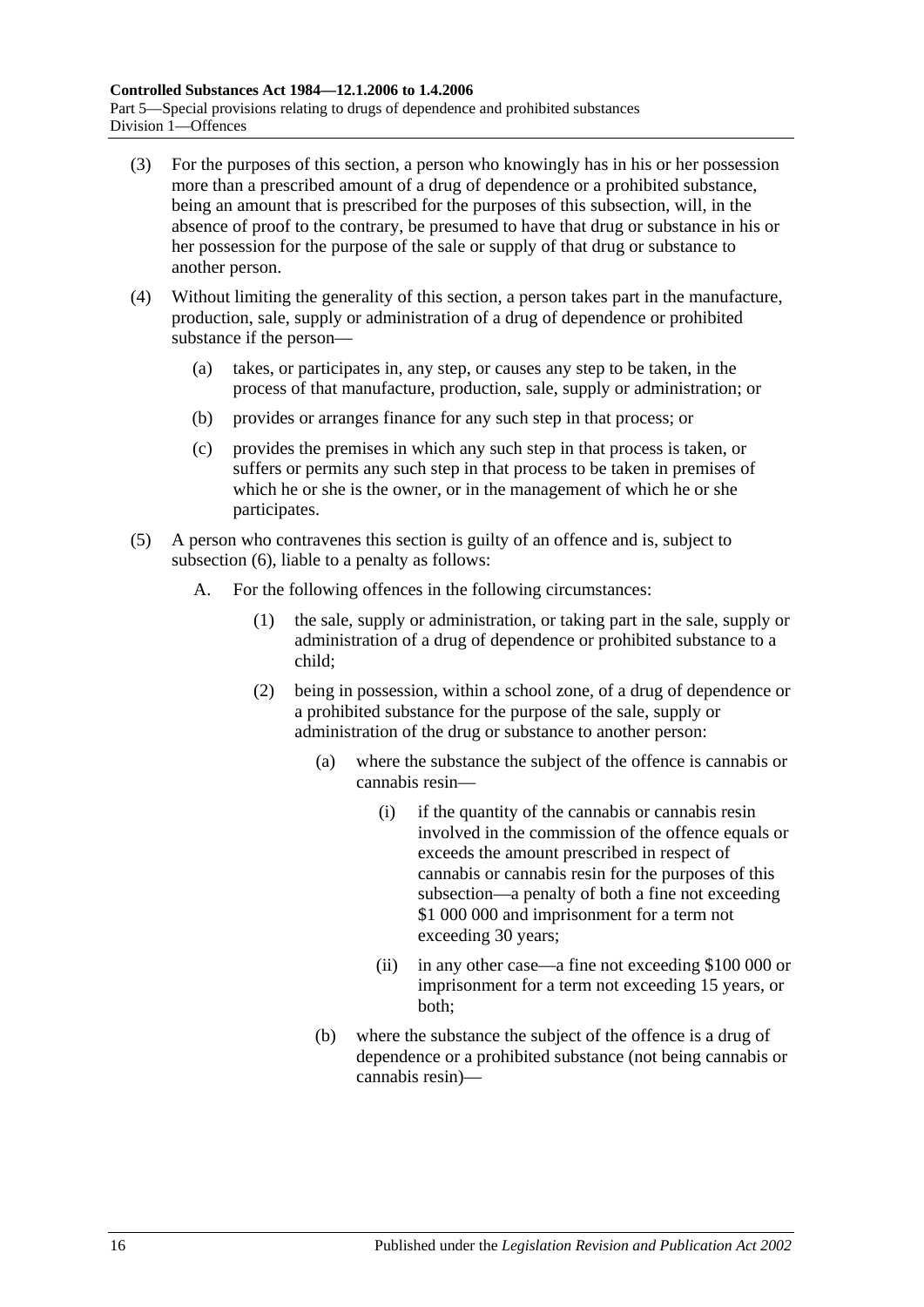- (i) if the quantity of the substance involved in the commission of the offence equals or exceeds the amount prescribed in respect of that substance for the purposes of this subsection—a penalty of both a fine not exceeding \$1 000 000 and imprisonment for life or such lesser term as the court thinks fit;
- (ii) in any other case—a penalty of a fine not exceeding \$400 000 or imprisonment for a term not exceeding 30 years, or both;
- B. For any other offence under this section:
	- (a) where the substance the subject of the offence is cannabis or cannabis resin—
		- (i) if the quantity of the cannabis or cannabis resin involved in the commission of the offence equals or exceeds the amount prescribed in respect of cannabis or cannabis resin for the purposes of this subsection—a penalty of both a fine not exceeding \$500 000 and imprisonment for a term not exceeding 25 years; or
		- (ii) if the quantity of cannabis or cannabis resin involved in the commission of the offence is less than the amount prescribed for the purposes of this subsection but one-fifth or more of that amount—a penalty not exceeding \$50 000 or imprisonment for 10 years, or both; or
		- (iii) if the quantity of cannabis or cannabis resin involved in the commission of the offence is less than one-fifth of the amount prescribed for the purposes of this subsection—a penalty not exceeding \$2 000 or imprisonment for 2 years, or both;
	- (b) where the substance the subject of the offence is a drug of dependence or a prohibited substance (not being cannabis or cannabis resin)—
		- (i) if the quantity of the substance involved in the commission of the offence equals or exceeds the amount prescribed in respect of that substance for the purposes of this subsection—a penalty of both a fine not exceeding \$500 000 and imprisonment for life or such lesser term as the court thinks fit; or
		- (ii) if the quantity of the substance involved in the commission of the offence is less than the amount prescribed for the purposes of this subsection—a penalty not exceeding \$200 000 or imprisonment for 25 years, or both.
- (5a) The amounts of cannabis or cannabis resin prescribed for the purposes of [subsection](#page-15-0) (5) are—
	- (a) for cultivation of cannabis plants—100 plants or, if a lesser number is prescribed by regulation, that number;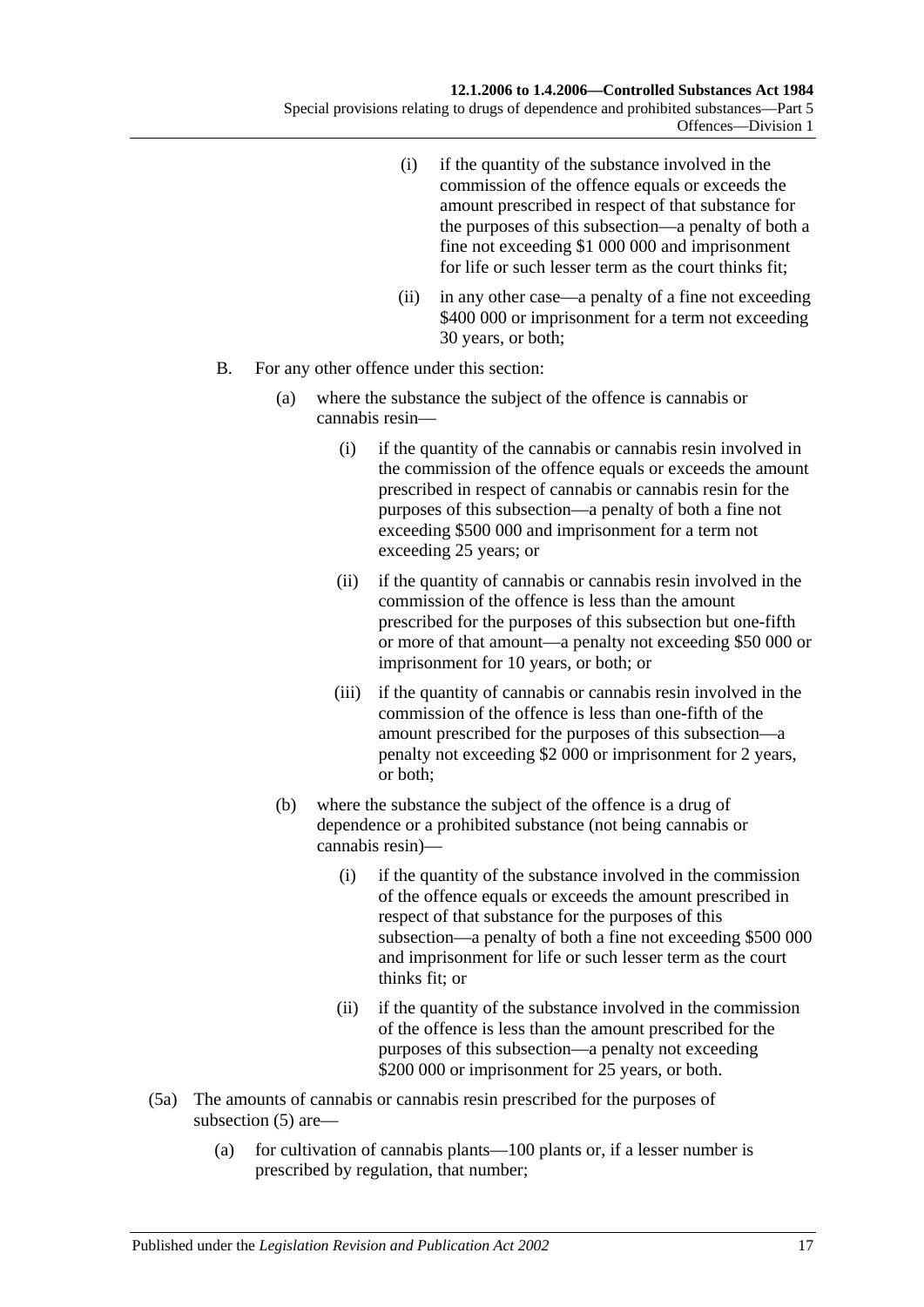- (b) for any other offence involving cannabis—10 kilograms or, if a lesser amount is prescribed by regulation, that amount;
- (c) for an offence involving cannabis resin—2.5 kilograms or, if a lesser amount is prescribed by regulation, that amount.
- <span id="page-17-1"></span>(6) Where a person is found guilty of an offence involving cultivation of not more than the prescribed number of cannabis plants and the court is satisfied that the person cultivated the plants solely for his or her own smoking or consumption, the person is liable only to a penalty not exceeding \$500.
- (7) In proceedings for an offence against this section, [subsection](#page-14-2) (2) is to be treated as providing exceptions, and no proof will be required in relation to the exceptions by the prosecution but the application of an exception will be a matter for proof by the defendant.

## <span id="page-17-0"></span>**33—Restriction of supply of drug of dependence in certain circumstances**

- (1) A medical practitioner must not prescribe for or supply to—
	- (a) a person a drug of dependence for use by that person continuously for a period exceeding 2 months, or for a period which, together with any other period for which that drug has, to the practitioner's knowledge, been prescribed or supplied by any other medical practitioner or by a dentist, would result in that drug being used by that person continuously for a period exceeding two months; or
	- (b) a person who the practitioner knows or has reasonable cause to believe is dependent on drugs a drug of dependence for the purpose of maintaining or treating that person's dependence,

unless the practitioner prescribes or supplies that drug in accordance with the regulations or an authority granted by the Minister under this section.

Maximum penalty: \$4 000 or imprisonment for 4 years.

- (1a) A dentist must not prescribe a drug of dependence for, or supply a drug of dependence  $to$ 
	- (a) a person for use by that person continuously for a period exceeding 2 months, or for a period which, together with any other period for which that drug has, to the dentist's knowledge, been prescribed or supplied by any other dentist or by a medical practitioner, would result in that drug being used by that person continuously for a period exceeding 2 months; or
	- (b) a person whom the dentist knows or has reasonable cause to believe to be dependent on drugs,

unless the dentist prescribes or supplies that drug in accordance with the regulations or an authority granted by the Minister under this section.

Maximum penalty: \$4 000 or imprisonment for 4 years.

- (2) For the purposes of this section, a person is dependent on drugs if the person—
	- (a) has acquired as a result of the repeated administration of a drug of dependence an overpowering desire for the continued administration of any such drug; and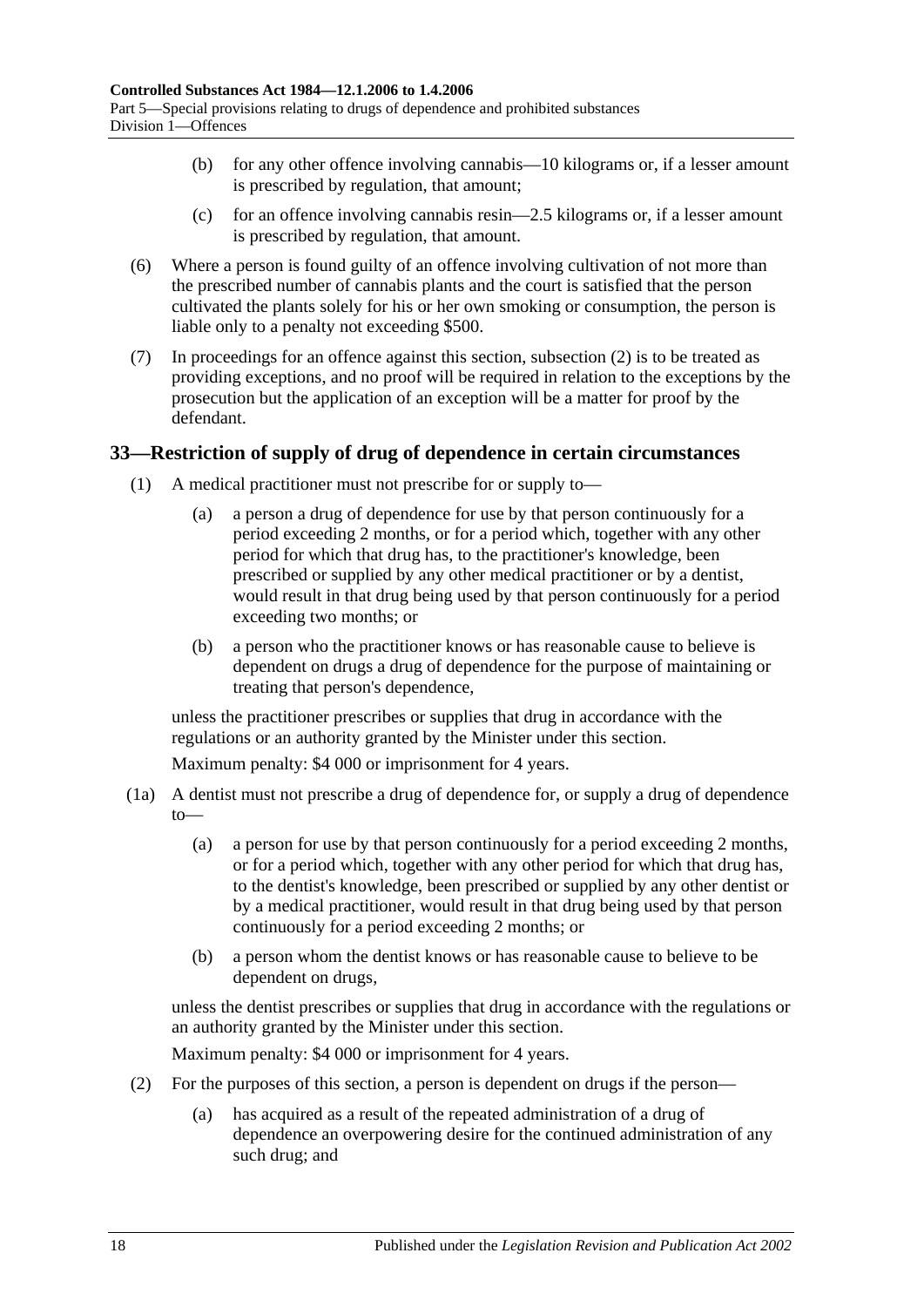- (b) is likely to suffer mental or physical distress or disorder upon cessation of the administration of the drug.
- (3) An application for the authority of the Minister to prescribe or supply a drug of dependence under this section must—
	- (a) be in writing and be signed by the medical practitioner or dentist who proposes to prescribe or supply the drug; and
	- (b) contain such information as may be prescribed.
- (4) The Minister may give an authority to the medical practitioner or dentist by whom any such application is made to prescribe for or supply to the person to whom the application relates any drug of dependence specified in the authority for therapeutic purposes.
- (5) Any such authority—
	- (a) must specify the quantity of the drug of dependence that may be so prescribed or supplied by the medical practitioner or dentist; and
	- (b) must specify the period for which any such drug may be so prescribed or supplied; and
	- (c) may be given subject to such conditions as the Minister thinks fit and specifies in the authority; and
	- (d) must be in writing unless, in the case of an emergency, it is given orally by a member or officer of the Department authorised generally or specifically by the Minister to do so.
- (6) An authority given orally must be confirmed in writing as soon as possible after it is given.

## <span id="page-18-0"></span>**Division 2—Procedure in relation to simple possession offences**

## <span id="page-18-1"></span>**34—Application of this Division**

This Division does not apply in relation to a child who is alleged to have committed a simple possession offence.

#### <span id="page-18-3"></span><span id="page-18-2"></span>**35—Accreditation of drug assessment and treatment services**

- (1) The Minister may, by instrument in writing, accredit such suitably qualified persons or bodies as drug assessment services or drug treatment services as are necessary for the purposes of this Division.
- (2) Without limiting [subsection](#page-18-3) (1), the Minister may establish panels of persons with a view to the accreditation of such a panel as a drug assessment service under that subsection.
- (3) The Minister may, in an instrument of accreditation, impose conditions on the accreditation.
- (4) The Minister may, by notice in writing to an accredited drug assessment service or drug treatment service—
	- (a) vary or revoke any of the conditions imposed on the accreditation or impose further conditions; or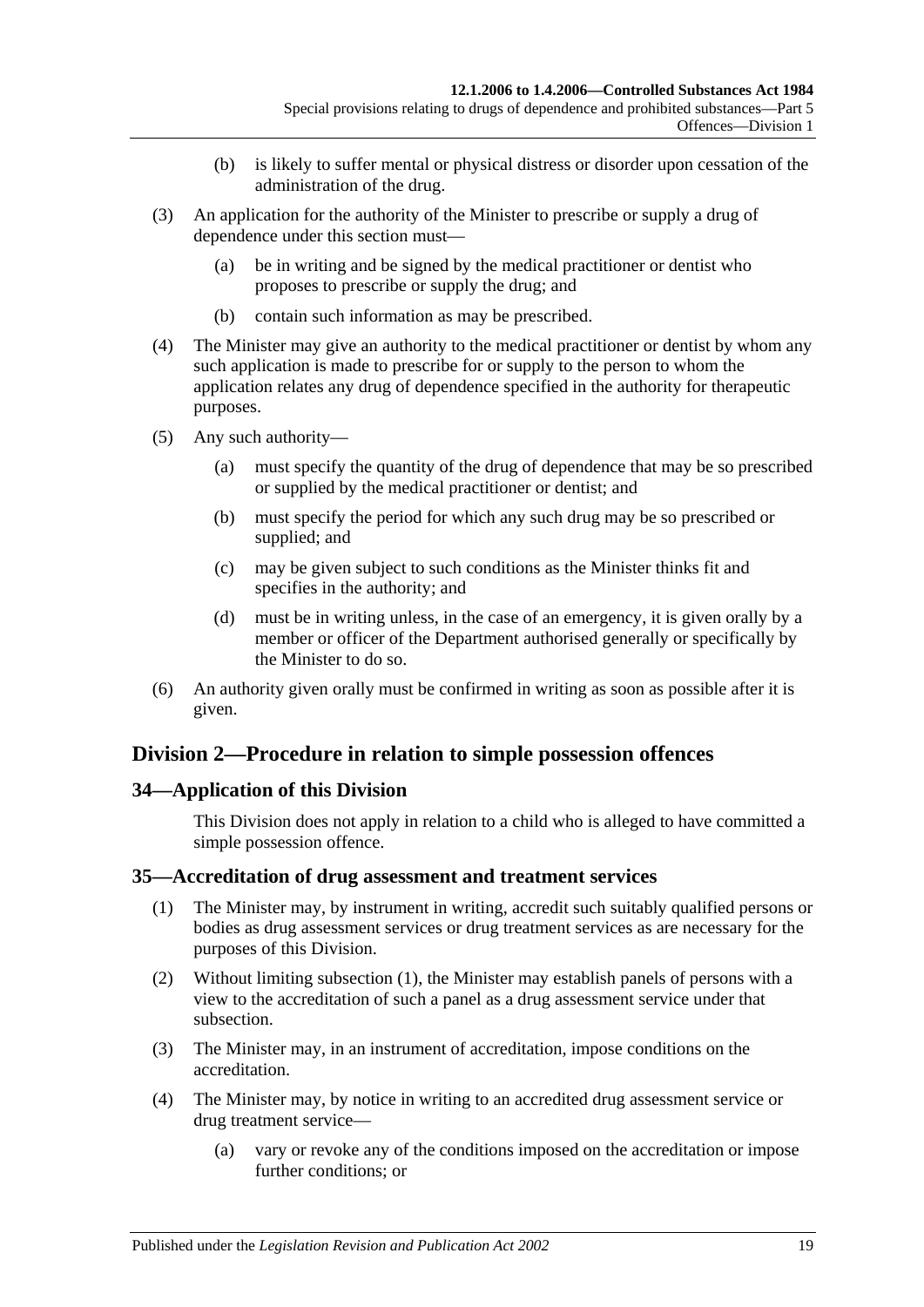(b) revoke the accreditation.

#### <span id="page-19-0"></span>**36—Referral for assessment**

- (1) Where a person is alleged to have committed a simple possession offence, a police officer must refer the person to a nominated assessment service and give the person a notice that sets out particulars of the date, place and time at which the person must attend the service.
- (2) A copy of the referral notice must be forwarded to the nominated assessment service.
- (3) A referral under this section operates as a stay of proceedings (if any) for the alleged offence.

#### <span id="page-19-1"></span>**37—Assessment of referred person**

- (1) On a person being referred to an assessment service under this Division, the service must proceed to carry out and complete its assessment as expeditiously as reasonably practicable.
- (2) For the purposes of carrying out the assessment, the service may, by notice in writing given personally or by post, require the person to—
	- (a) give written consent to—
		- (i) the release of the person's medical and other treatment records to the service and to any drug treatment service that is to provide treatment to the person pursuant to an undertaking under this Division;
		- (ii) the release to the service of—
			- (A) records held by or on behalf of an assessment service or any agency or instrumentality of the Crown relating to previous assessments of, or undertakings entered into by, the person under this Division; and
			- (B) the person's criminal record (ie, record of any convictions recorded against the person); or
	- (b) attend the service for such further number of interviews as the service thinks fit; or
	- (c) submit to an examination, by the service or by any other person, to determine whether the person is experiencing physical, psychological or social problems connected with the misuse of drugs and, if so, the treatment (if any) appropriate for the person.
- <span id="page-19-2"></span>(3) The assessment service must, by notice in writing to the person given personally or by post, terminate the person's referral to the service—
	- (a) if the person fails, without reasonable excuse, to attend the service in accordance with the referral notice or with any other notice requiring the person to attend; or
	- (b) if at any time during the assessment it becomes apparent to the service that—
		- (i) it would not in the circumstances be appropriate to require the person to enter into an undertaking under this Division; or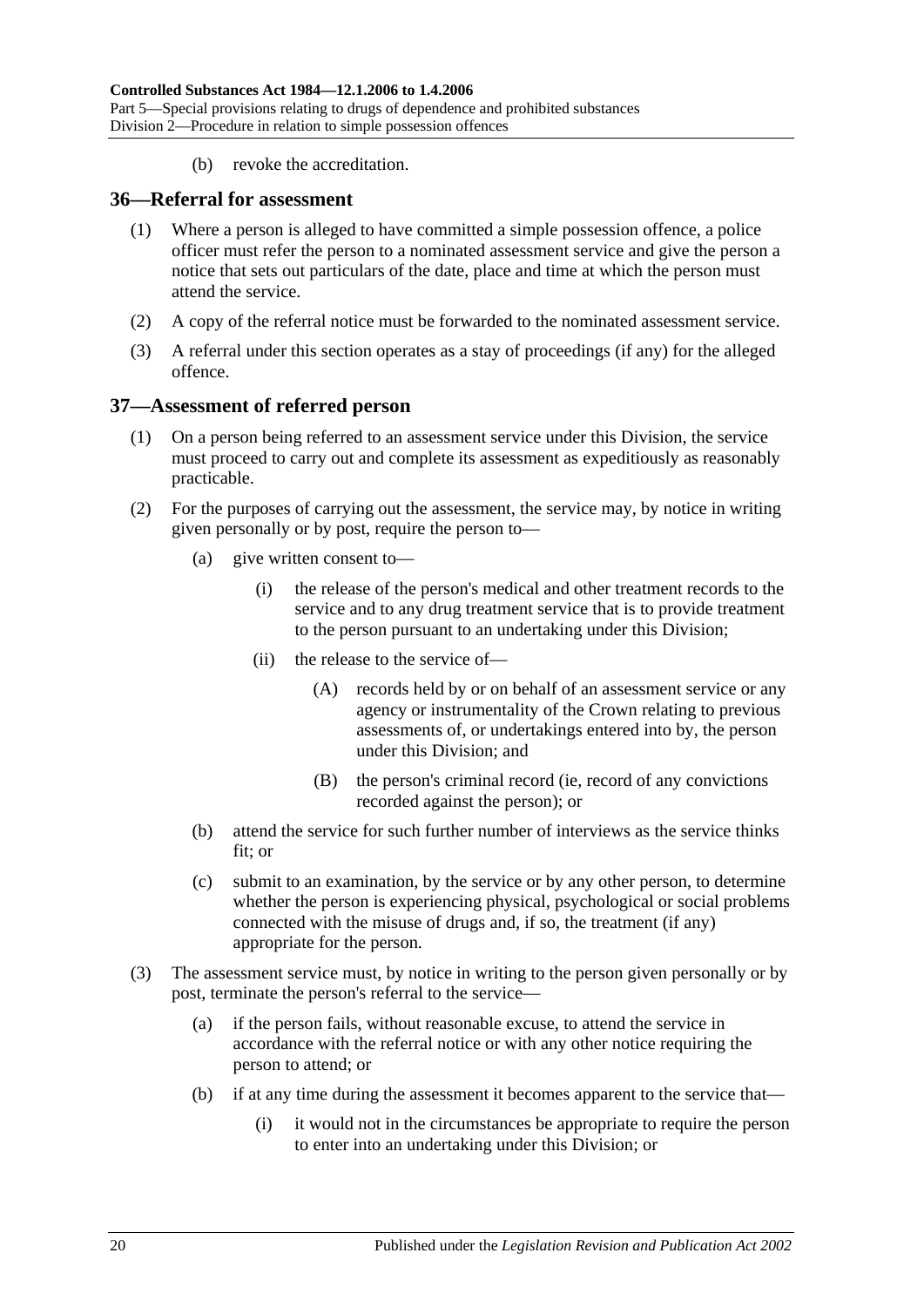- (ii) the person does not admit to the allegation (but the service is not required to ascertain this); or
- (iii) the person does not want the service to deal with the matter,

and may, in the same manner, terminate the referral—

- (c) if the person hinders, or does not cooperate with, the service in carrying out the assessment; or
- (d) if the person, without reasonable excuse, refuses or fails to comply with a requirement under this Division to give written consent to the release of records or to submit to an examination; or
- (e) if the person refuses to comply with a requirement to enter into an undertaking under this Division or, without reasonable excuse, contravenes or fails to comply with an undertaking entered into under this Division.
- (4) A notice under [subsection](#page-19-2) (3) must set out a short statement of the service's reasons for the termination.
- (5) The service must give a copy of the notice of termination to the Commissioner of Police.

## <span id="page-20-0"></span>**38—Undertakings**

- (1) An assessment service may, on the completion of an assessment under this Division, require the person alleged to have committed the offence to enter into a written undertaking relating to—
	- (a) the treatment that the person will undertake; or
	- (b) participation by the person in a programme of an educative, preventive or rehabilitative nature; or
	- (c) any other matters that will, in the opinion of the service, assist the person to overcome any personal problems that may tend to lead, or that may have led, to the misuse of drugs.
- (2) The undertaking can only require the person to undergo treatment with a drug treatment service that is accredited under this Division.
- (3) If the person enters into the undertaking—
	- (a) the person must be given a copy of the undertaking; and
	- (b) any complaint laid against the person for the alleged simple possession offence must be withdrawn; and
	- (c) the person must, if remanded in custody for the alleged simple possession offence but not otherwise subject to detention, be released from detention or, if on bail for the offence, the bail agreement must be discharged.
- (4) The undertaking will be effective for a period, not exceeding 6 months, determined by the service and specified in the undertaking.
- (5) The service may, at the request or with the consent of the person bound by the undertaking, vary the terms of the undertaking, but not so that the total period of the undertaking exceeds 6 months.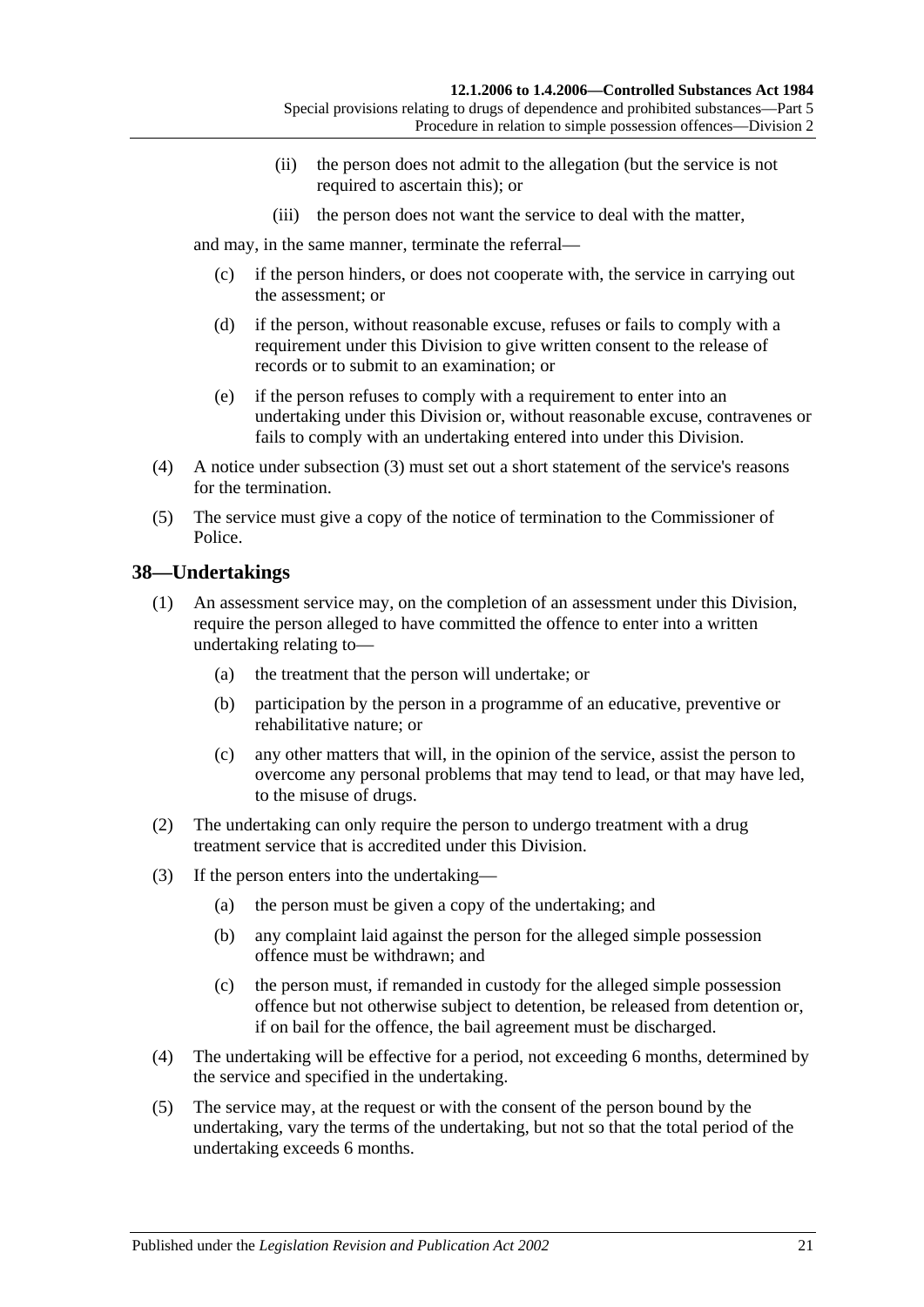(6) The service must notify the Commissioner of Police that the person has entered into an undertaking, of any extension to the period of the undertaking and, if it occurs, of the expiry of the undertaking.

## <span id="page-21-0"></span>**39—Release from custody for the purposes of assessment or undertaking**

If a person who is in custody has been given a notice under this Division requiring the person to attend an assessment service or any other place, or has entered into an undertaking under this Division requiring the person to attend at any place, the manager of the place in which the person is being detained must cause the person to be brought to the service or other place as required by the notice or undertaking.

## <span id="page-21-1"></span>**40—Prosecution of simple possession offences**

- (1) A prosecution for a simple possession offence alleged to have been committed by a person cannot proceed unless the person has been referred to an assessment service under this Division and the referral has been terminated by the service.
- (2) The fact that a person alleged to have committed a simple possession offence participates in an assessment or enters into an undertaking under this Division does not constitute an admission of guilt, and will not be regarded as evidence tending to establish guilt, in relation to the alleged offence.
- (3) If the referral of a person is terminated under this Division, evidence—
	- (a) of anything said or done by the person in the course of being assessed or carrying out an undertaking; or
	- (b) of the reasons for the termination,

is not admissible in any proceedings against the person for the alleged offence.

(4) On the expiry of an undertaking under this Division, the person who entered into it is immune from prosecution for the alleged offence to which the undertaking related.

## <span id="page-21-2"></span>**40A—Confidentiality**

A person who is, or has been, engaged in duties related to the administration of this Division must not disclose information relating to a person referred for assessment under this Division, being information obtained in the course of those duties, unless the disclosure is made—

- (a) in the administration of this Division; or
- (b) as authorised or required by law; or
- (c) with the consent of the person to whom the information relates.

Maximum penalty: \$10 000.

# <span id="page-21-3"></span>**Part 6—Offences, penalties etc**

## <span id="page-21-4"></span>**41—Aiding and abetting etc**

A person who—

- (a) aids, abets, counsels or procures the commission of an offence against this Act; or
- (b) solicits or incites the commission of an offence against this Act,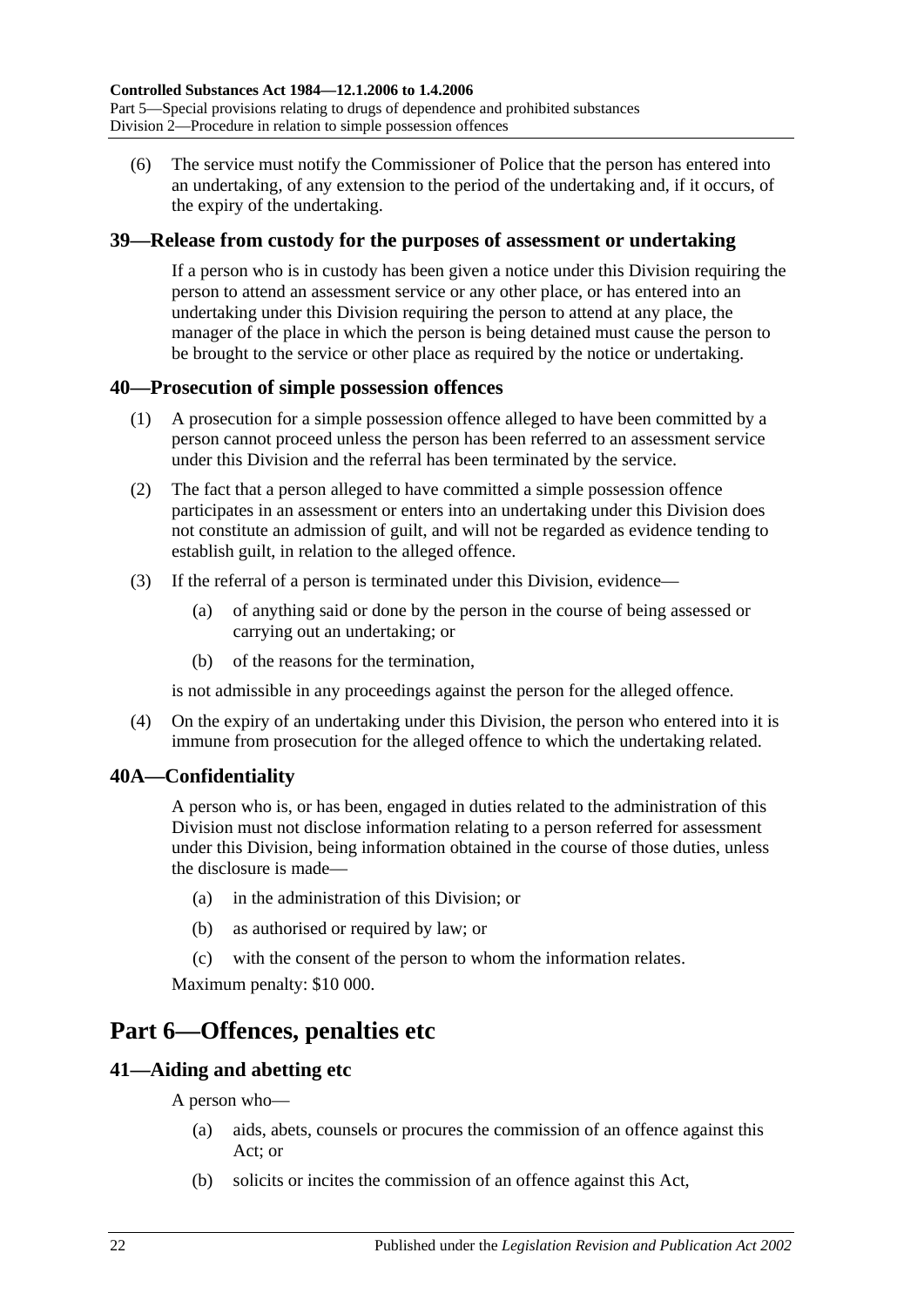is guilty of an offence and liable to the same penalty as is prescribed for the principal offence.

#### <span id="page-22-0"></span>**42—Alternative verdict in relation to offences against [section](#page-14-0) 32**

If upon the trial of a person for an offence against [section](#page-14-0) 32 the jury is not satisfied that the person is guilty of the offence charged, but is satisfied that the person is guilty of an offence against [section](#page-13-2) 31, the jury may bring in a verdict that the person is guilty of the latter offence.

#### <span id="page-22-1"></span>**43—Classification of offences**

(3) Where a person produces, or takes part in the production of cannabis for his or her own smoking or consumption, the offence is, for the purposes of the *[Criminal Assets](http://www.legislation.sa.gov.au/index.aspx?action=legref&type=act&legtitle=Criminal%20Assets%20Confiscation%20Act%201996)  [Confiscation Act](http://www.legislation.sa.gov.au/index.aspx?action=legref&type=act&legtitle=Criminal%20Assets%20Confiscation%20Act%201996) 1996*, a summary offence.

#### <span id="page-22-2"></span>**44—Matters to be considered when court fixes penalty**

In determining the penalty to be imposed upon a person convicted of an indictable or minor indictable offence against this Act, the court must take into consideration—

- (a) the nature of the substance or goods involved in the commission of the offence; and
- (b) the quantity of the substance or goods involved in the commission of the offence; and
- (c) the personal circumstances of the convicted person (being a natural person), including the circumstances relating to the person's use (if at all) of any drug of dependence or prohibited substance; and
- (d) in the case of an offence involving the manufacture, production, sale or supply of a drug of dependence or prohibited substance, or the possession of a drug of dependence or prohibited substance with intent to sell or supply it to another—
	- (i) the commercial or other motives of the convicted person in committing the offence; and
	- (ii) the financial gain that is likely to have accrued to the convicted person as a result of the commission of the offence (but this is not to be taken into consideration if an application for forfeiture of property has been made under the *[Criminal Assets Confiscation Act](http://www.legislation.sa.gov.au/index.aspx?action=legref&type=act&legtitle=Criminal%20Assets%20Confiscation%20Act%201996) 1996* in respect of that financial gain); and
- (da) in the case of an offence involving the sale, supply or administration, or taking part in the sale, supply or administration of a drug of dependence or prohibited substance to a child—whether the offence occurred within a school zone or at or near any other prescribed place; and
- (db) in the case of an offence of being in possession of a drug of dependence or a prohibited substance for the purpose of the sale, supply or administration of the drug or substance to another person (not being an offence committed within a school zone)—whether the offence occurred at or near any other prescribed place; and
- (e) any other relevant factor.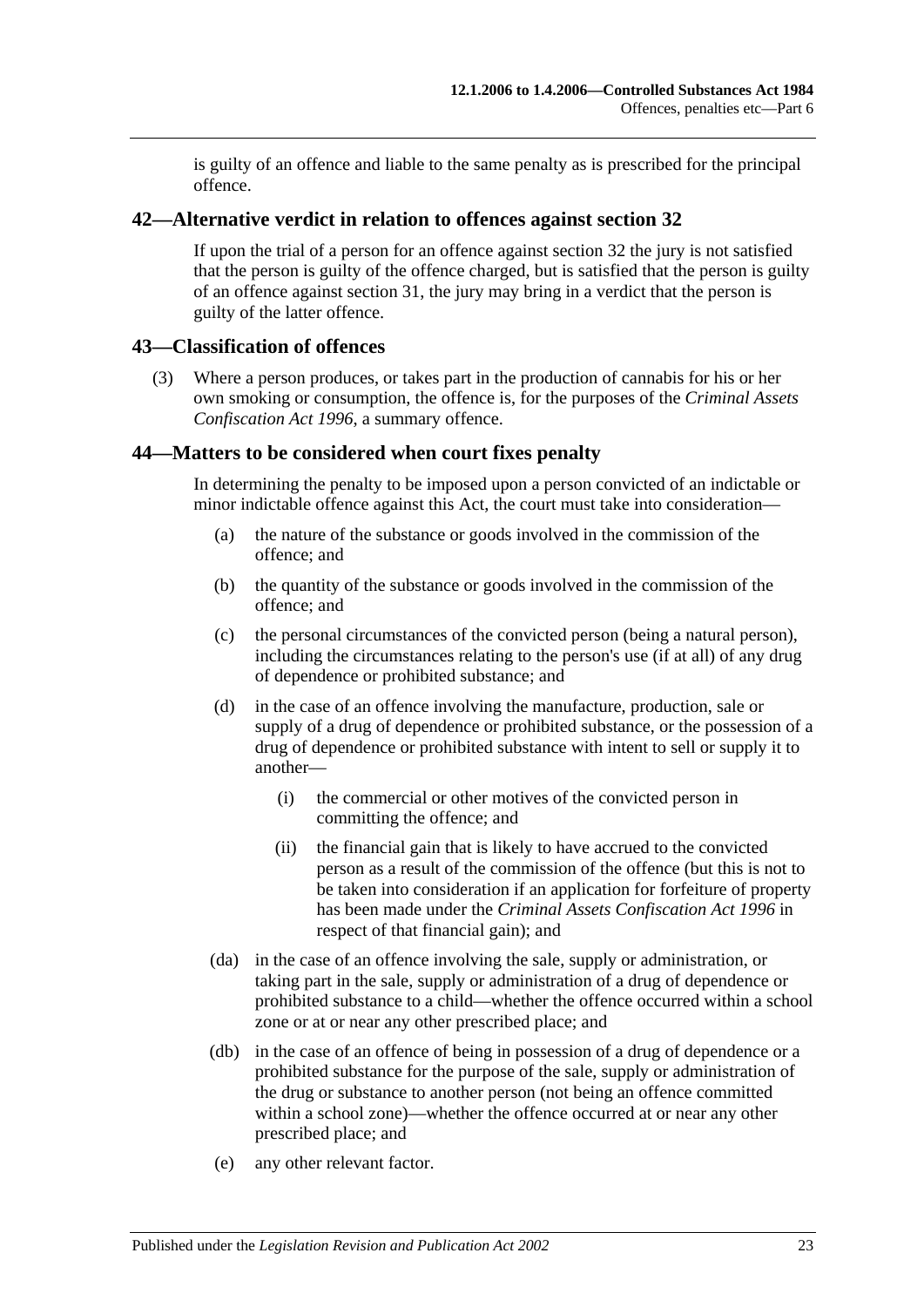#### <span id="page-23-0"></span>**45—Offences committed by body corporate**

Where a body corporate is guilty of an offence against this Act, each member of the governing body of the body corporate is guilty of an offence and liable to the same penalty as is prescribed for the principal offence, unless the member proves that he or she exercised all reasonable diligence to prevent the commission of the offence by the body corporate.

#### <span id="page-23-1"></span>**45A—Expiation of simple cannabis offences**

- (1) A prosecution for a simple cannabis offence cannot be commenced except by—
	- (a) the Director of Public Prosecutions; or
	- (b) a member of the police force; or
	- (c) a person authorised in writing by the Director of Public Prosecutions to commence the prosecution.
- <span id="page-23-2"></span>(2) Subject to this section, if a person (not being a child) is alleged to have committed a simple cannabis offence, then before a prosecution is commenced, an expiation notice must be given to the alleged offender under the *[Expiation of Offences Act](http://www.legislation.sa.gov.au/index.aspx?action=legref&type=act&legtitle=Expiation%20of%20Offences%20Act%201996) 1996*.
- (3) Expiation fees (which may vary according to any factor) may be fixed by regulation for the purposes of this section.
- (7) Non-compliance with [subsection](#page-23-2) (2) does not invalidate a prosecution.
- (8) For the purposes of this section—

*artificially enhanced cultivation* means—

- (a) cultivation in a solution comprised wholly or principally of water enriched with nutrients; or
- (b) cultivation involving the application of an artificial source of light or heat;

*child*, in relation to a simple cannabis offence, means a person who was, on the date of the alleged commission of the offence, under the age of 18 years;

#### *simple cannabis offence* means—

- (a) an offence arising out of the possession of cannabis or cannabis resin, not being an offence involving the possession of quantities of cannabis or cannabis resin in excess of limits fixed by regulation for the purposes of this paragraph;
- (b) an offence arising out of the smoking or consumption of cannabis or cannabis resin except an offence alleged to have been committed in—
	- (i) a public place; or
	- (ii) a place of a kind prescribed by regulation;
- (c) an offence arising out of the possession of equipment for use in connection with—
	- (i) the smoking or consumption of cannabis or cannabis resin; or
	- (ii) the preparation of cannabis or cannabis resin for smoking or consumption,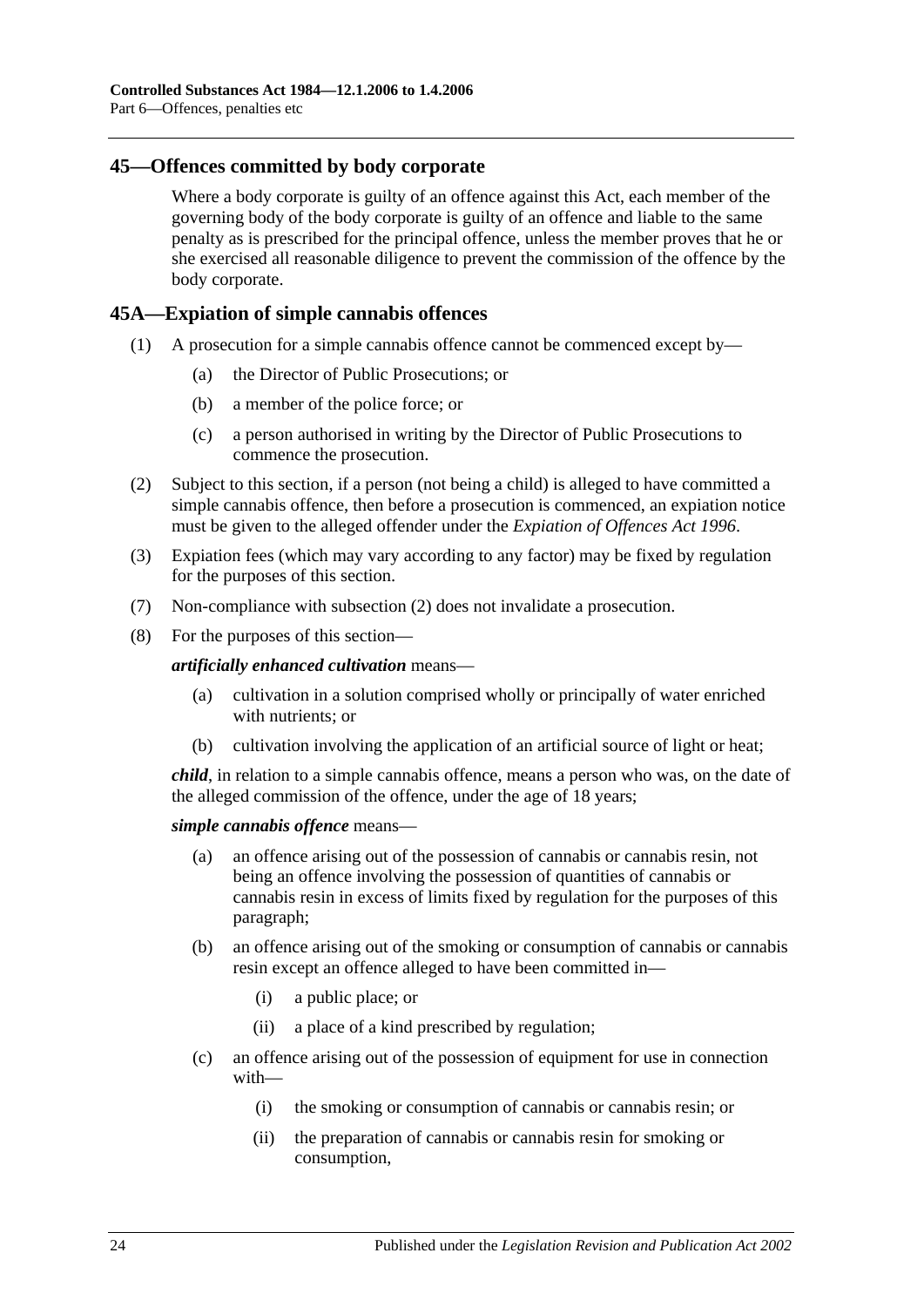not being an offence involving the possession of such equipment for commercial purposes;

(d) an offence arising out of the cultivation (not being artificially enhanced cultivation) of not more than the prescribed number of cannabis plants.

# <span id="page-24-0"></span>**Part 7—Search, seizure, forfeiture and analysis**

#### <span id="page-24-1"></span>**50—Authorised officers**

- <span id="page-24-4"></span>(1) The following persons are authorised officers for the purposes of this Part:
	- (a) a member of the police force; and
	- (b) any other person appointed by the Minister, by instrument in writing, to be an authorised officer for the purposes of this Part.
- (2) The Minister must provide an authorised officer appointed under [subsection](#page-24-4) (1)(b) with a certificate of identification in the prescribed form.
- (3) An authorised officer appointed under [subsection](#page-24-4) (1)(b) must, upon demand by a person in relation to whom the officer is exercising any powers under this Act, produce the certificate of identification for the inspection of that person.

#### <span id="page-24-2"></span>**51—Analysts**

- (1) Subject to [subsection](#page-24-5) (2), the Governor may appoint such number of persons to be analysts as the Governor thinks necessary or desirable for the purposes of this Part.
- <span id="page-24-5"></span>(2) No person who has a direct or indirect interest in the manufacture, production, sale or supply of any substance or device to which this Act applies may be appointed as an analyst.

#### <span id="page-24-3"></span>**52—Power to search, seize etc**

- <span id="page-24-7"></span><span id="page-24-6"></span>(1) Subject to this section, an authorised officer may—
	- (a) enter at any time any premises for the purposes of ascertaining whether the provisions of this Act, or of a licence, authority or permit granted under this Act, are being complied with or have been contravened; and
	- (b) where reasonably necessary for that purpose, break into or open any part of the premises, or anything in or on the premises; and
	- (c) for the purposes of [paragraph](#page-24-6) (a) or [\(b\),](#page-24-7) require the driver of any vehicle, the master of any vessel or the pilot of any aircraft to stop that vehicle, vessel or aircraft.
- (2) While an authorised officer is in or on any premises pursuant to this section, the officer may—
	- (a) inspect or search the premises or any equipment or other thing on the premises;
	- (b) require any person to produce any books, papers or documents (including a written record that reproduces, in an understandable form, information stored by computer, microfilm or other process) or any substance, equipment or device;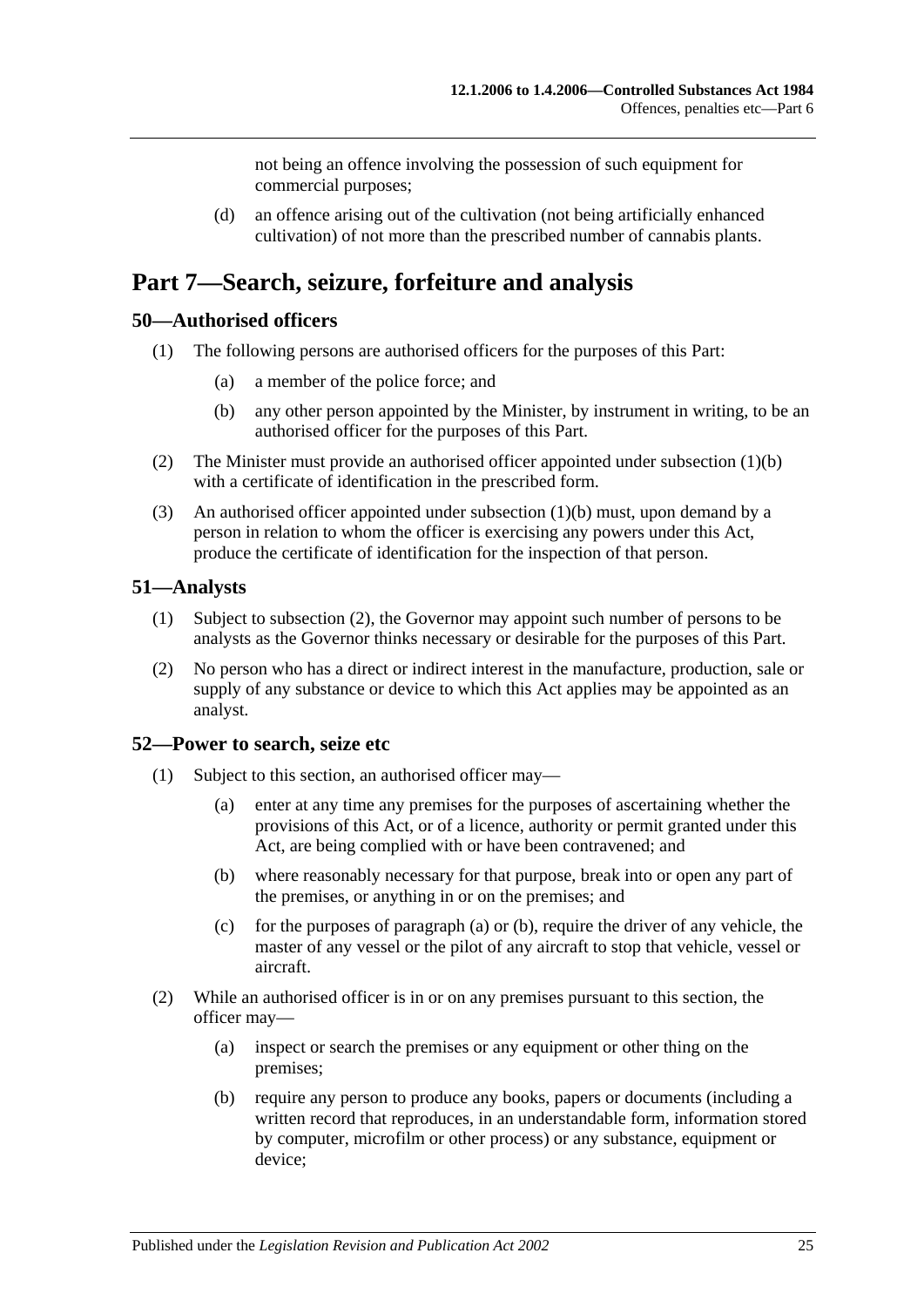- (c) examine any books, papers or documents (including a written record that reproduces, in an understandable form, information stored by computer, microfilm or other process) and take extracts from any of them or make copies of any of them;
- (d) examine any substance, equipment or device;
- (e) take and remove from the premises samples of any substance or goods;
- (f) carry out any tests;
- (g) take any photographs or films or make any audio or audiovisual record;
- (h) require the holder of a licence, authority or permit under this Act to produce that licence, authority or permit for inspection;
- (i) where the officer suspects on reasonable grounds that an offence against this Act has been committed, seize and remove from the premises anything that the officer has reasonable cause to suspect affords evidence of the offence;
- (j) give such directions as are reasonably necessary for, or incidental to, the effective exercise of the officer's powers under this Act.
- (3) The powers conferred by [subsection](#page-24-7) (1)(b) may only be exercised by an authorised officer who is a member of the police force.
- <span id="page-25-0"></span>(4) An authorised officer must not exercise the powers conferred by [subsection](#page-24-6) (1)(a) and [\(b\)](#page-24-7) except upon the authority of a warrant issued by an officer of police, a special magistrate or a justice, unless the powers are being exercised in relation to—
	- (a) premises that are used by a medical practitioner, pharmacist, dentist or veterinary surgeon in the ordinary course of his or her profession; or
	- (b) premises that are used in the course of an activity in respect of which a licence, authority or permit has been granted under this Act; or
	- (c) premises that are used for a non-residential purpose and in which the authorised officer reasonably suspects poisons, therapeutic substances, therapeutic devices or volatile solvents are being stored, used or sold,

provided that the powers are exercised during ordinary business hours.

- (5) An officer of police, special magistrate or justice must not issue a warrant under [subsection](#page-25-0) (4) unless satisfied, on information given upon oath—
	- (a) that there are reasonable grounds for suspecting that an offence against this Act has been, is being, or is about to be, committed; and
	- (b) that a warrant is reasonably required in the circumstances.
- <span id="page-25-2"></span>(6) Subject to [subsection](#page-25-1) (7), an authorised officer who is a member of the police force may search any person whom the officer believes on reasonable grounds has in his or her possession any substance or equipment in contravention of this Act.
- <span id="page-25-1"></span>(7) Before a person is searched pursuant to [subsection](#page-25-2) (6), the person must, if he or she so requires, be taken before a justice.
- (8) A justice before whom a person is taken pursuant to [subsection](#page-25-1) (7) may order that the person be searched, or not be searched, as he or she thinks the justice of the case requires.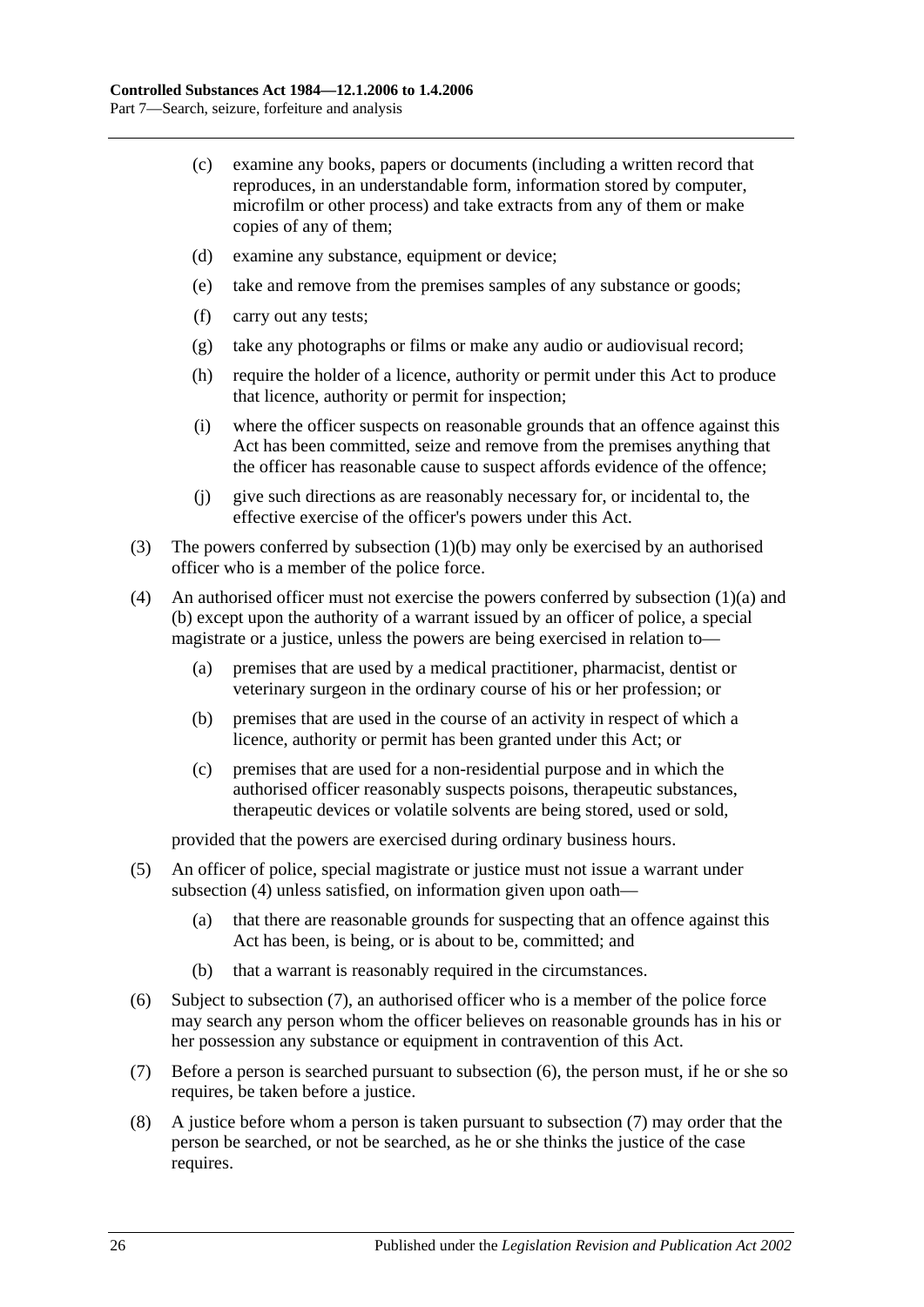- (9) Where an authorised officer who is a member of the police force suspects on reasonable grounds that a substance that would afford evidence of an offence against this Act is in any vehicle, vessel or aircraft, the officer may—
	- (a) require the driver of the vehicle, the master of the vessel or the pilot of the aircraft to stop the vehicle, vessel or aircraft; and
	- (b) detain and search the vehicle, vessel or aircraft; and
	- (c) seize and remove from the vehicle, vessel or aircraft anything that the officer has reasonable cause to suspect affords evidence of an offence against this Act.
- (10) Nothing in this section derogates from the power of a member of the police force to do anything pursuant to a general search warrant issued under the *[Summary Offences](http://www.legislation.sa.gov.au/index.aspx?action=legref&type=act&legtitle=Summary%20Offences%20Act%201953)  Act [1953](http://www.legislation.sa.gov.au/index.aspx?action=legref&type=act&legtitle=Summary%20Offences%20Act%201953)*.
- (11) An authorised officer may, in exercising powers pursuant to a warrant issued under [subsection](#page-25-0) (4) or any other powers under this Part, be assisted by such persons as the authorised officer considers necessary or desirable in the circumstances.
- (12) A person must not—
	- (a) hinder or obstruct an authorised officer, or a person accompanying an authorised officer, in the exercise of the powers conferred by this Part; or
	- (b) refuse or fail to comply with a requirement made of the person, or a direction given to the person, pursuant to this section.

Maximum penalty: \$10 000 or imprisonment for 2 years.

## <span id="page-26-0"></span>**52A—Seized property and forfeiture**

- (1) Subject to this section, seized property must be held pending proceedings for an offence against this Act relating to the property.
- <span id="page-26-1"></span>(2) If seized property—
	- (a) is a prohibited substance or a drug of dependence or other poison; or
	- (b) is, in the opinion of the Commissioner of Police, likely to constitute a danger if stored pending proceedings for an offence against this Act relating to the property,

the Commissioner of Police may direct that the property be destroyed, whether or not a person has been or is to be charged with an offence in relation to it.

- (3) Property referred to in [subsection](#page-26-1) (2) may be destroyed at the place at which it was seized or at any other suitable place.
- (4) If a charge is laid, or is to be laid, for an offence in relation to property referred to in [subsection](#page-26-1) (2)—
	- (a) samples of the property that provide a true representation of the nature of the property must be taken and kept for evidentiary purposes; and
	- (b) the defendant is entitled to have a portion of the sample analysed by an analyst (see [section](#page-28-0) 53); and
	- (c) the defendant must be given written notice of that entitlement.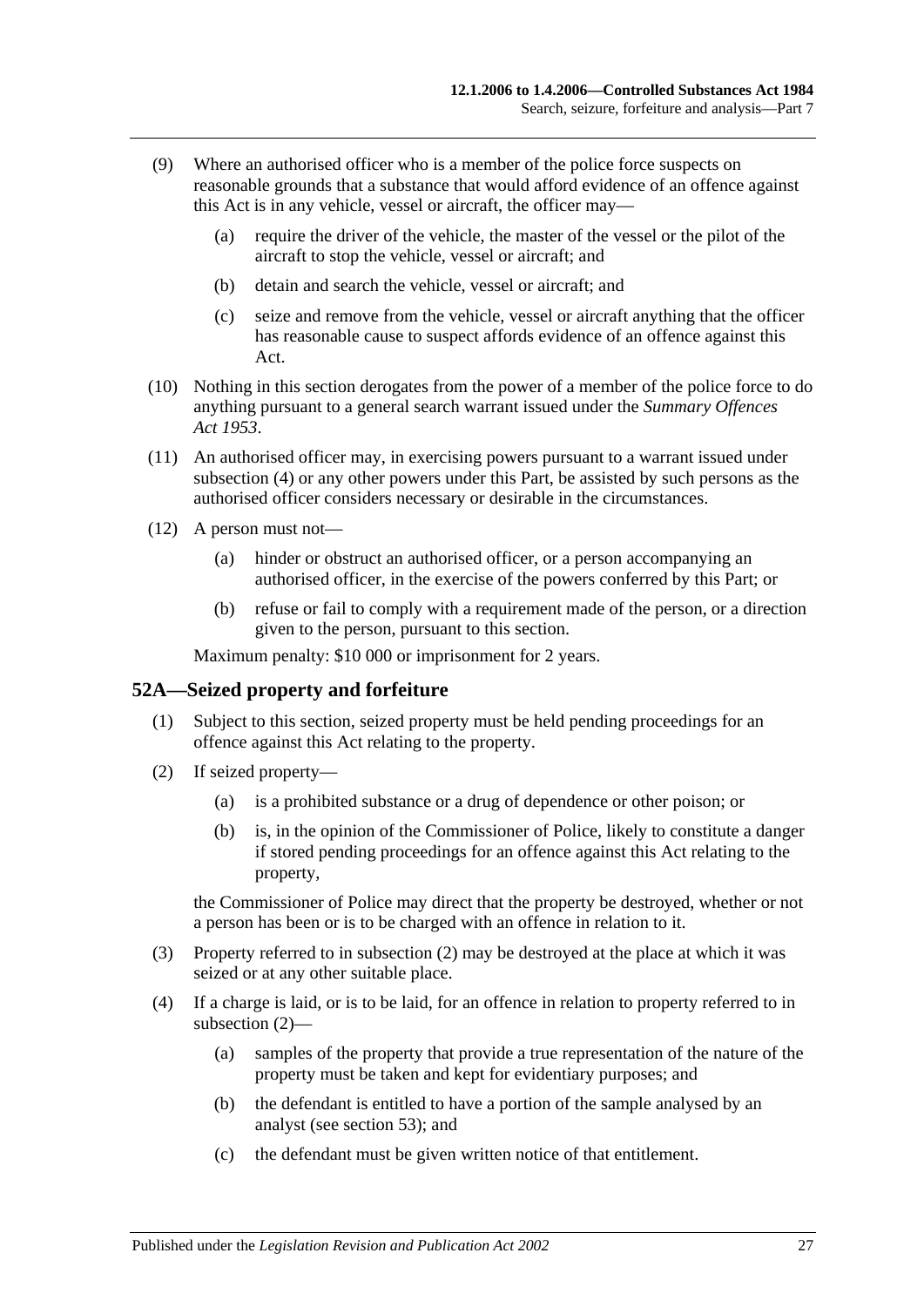- (5) Possession of samples taken under this section must remain at all times within the control of the Commissioner of Police or his or her nominee.
- (6) The regulations may make provision relating to the taking of samples of seized property and analysis of those samples.
- (6a) Where a person is convicted of an offence in relation to property destroyed in accordance with [subsection](#page-26-1) (2), the court may order the convicted person to pay the reasonable costs of destruction to the Commissioner of Police.
- <span id="page-27-3"></span>(7) If the Magistrates Court on application by an authorised officer, or any court hearing proceedings under this Act, finds that seized property—
	- (a) was the subject of an offence against this Act; or
	- (b) consists of equipment, devices, substances, documents or records acquired, used or intended for use for, or in connection with, the manufacture or production, or the smoking, consumption or administration, of a prohibited substance or drug of dependence,

the court may, by order, forfeit the property to the Crown.

- (8) Property that is the subject of an order for forfeiture under this section may be sold, destroyed or otherwise disposed of as the Commissioner of Police directs.
- <span id="page-27-2"></span>(9) Subject to [subsections](#page-27-0) (10) and [\(11\),](#page-27-1) if seized property has not been forfeited to the Crown in proceedings under this Act commenced within the prescribed period after its seizure, a person from whose lawful possession the property was seized, or a person with legal title to it, is entitled to recover from the Commissioner of Police (if necessary, by action in a court of competent jurisdiction) the property itself, or if it has been damaged or destroyed or has deteriorated, compensation of an amount equal to its market value at the time of its seizure.
- <span id="page-27-0"></span>(10) [Subsection](#page-27-2) (9) does not apply to property that has been destroyed under [subsection](#page-26-1) (2) if the property—
	- (a) was the subject of an offence against this Act; or
	- (b) consists of equipment, devices, substances, documents or records acquired, used or intended for use for, or in connection with, the manufacture or production, or the smoking, consumption or administration, of a prohibited substance or drug of dependence.
- <span id="page-27-1"></span>(11) Despite [subsection](#page-27-2) (9), a court hearing proceedings under that subsection in relation to property that has not been destroyed under [subsection](#page-26-1) (2) may, if it thinks fit, make an order under [subsection](#page-27-3) (7) for forfeiture of the property to the Crown.
- (12) The operation of the provisions of the *[Criminal Assets Confiscation Act](http://www.legislation.sa.gov.au/index.aspx?action=legref&type=act&legtitle=Criminal%20Assets%20Confiscation%20Act%201996) 1996* relating to forfeiture of property referred to in section 4(a), (b) or (c) of that Act or any other provisions of that Act is not affected by this section.
- (13) In this section—

*the prescribed period* means two years or such longer period as the Magistrates Court may, on application by an authorised officer, allow;

*seized property* means anything—

(a) seized under this Act; or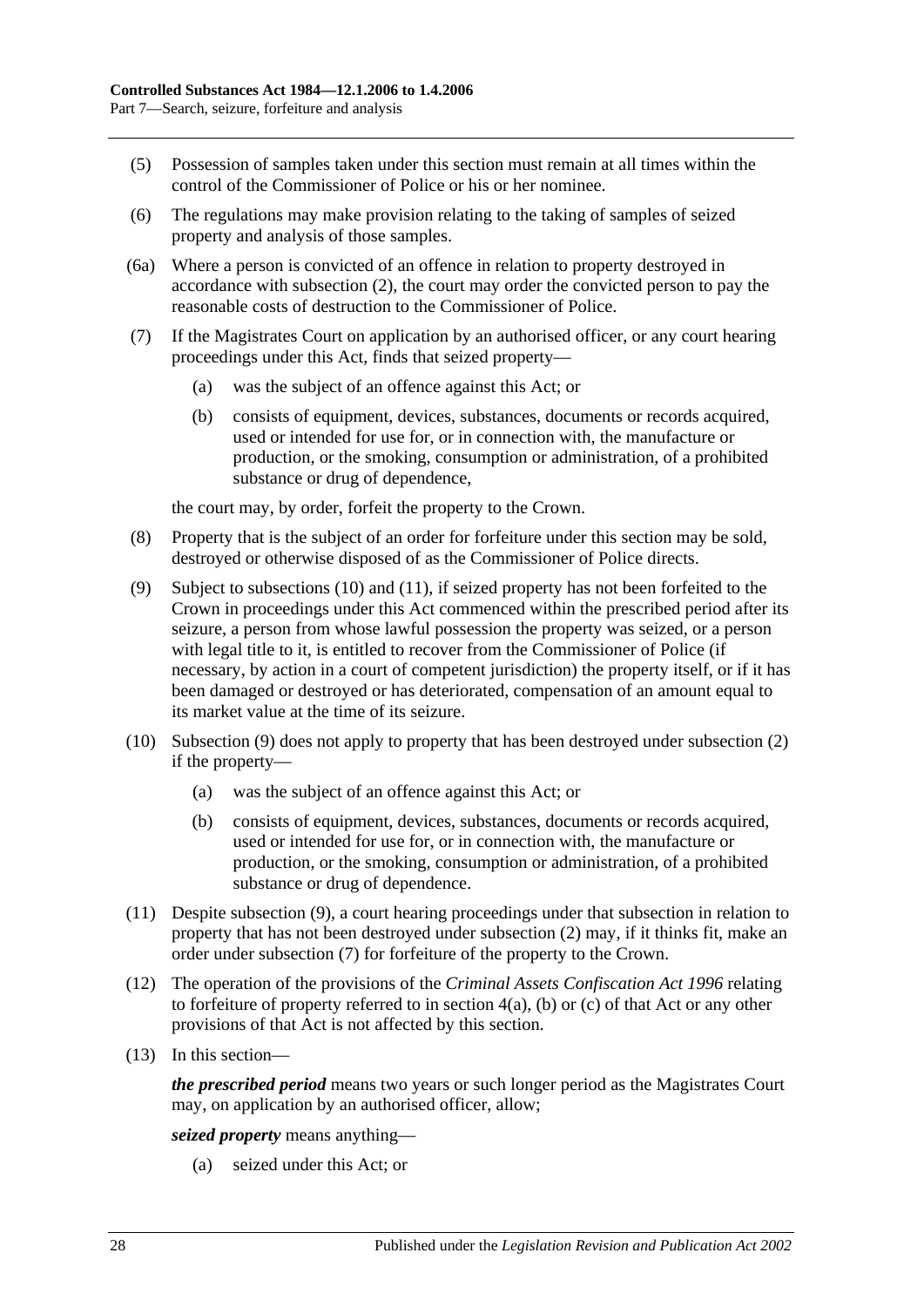(b) seized otherwise than under this Act that is evidence of an offence against this Act.

## <span id="page-28-0"></span>**53—Analysis**

- (1) An authorised officer may cause any substance seized or taken pursuant to this Part to be analysed by, or under the supervision of, an analyst.
- <span id="page-28-4"></span>(2) Any person may, for the purposes of ascertaining whether a substance is, or is not, a particular poison, prescription drug, drug of dependence, prohibited substance or therapeutic substance, or for any other evidentiary purpose, cause the substance to be analysed by, or under the supervision of, an analyst.
- (3) A person who initiates an analysis pursuant to [subsection](#page-28-4) (2) must do so in the prescribed manner and upon payment of the prescribed fee.
- (4) An analyst or a botanist must, on the completion of an analysis pursuant to this section, certify in the prescribed form the results of the analysis, and—
	- (a) in the case of an analysis initiated by an authorised officer who is a member of the police force—must forward the certificate to the Commissioner of Police; or
	- (b) in the case of an analysis initiated by any other authorised officer—must forward the certificate to the Department; or
	- (c) in any other case—must forward the certificate to the person who initiated the analysis.

## <span id="page-28-5"></span><span id="page-28-1"></span>**54—Immunity from liability**

- (1) No personal liability attaches to—
	- (a) an authorised officer; or
	- (b) a person accompanying an authorised officer; or
	- (c) an analyst,

for an honest act or omission in the exercise or purported exercise, or discharge or purported discharge, of any power or duty under this Act.

(2) A liability that would, but for [subsection](#page-28-5) (1), lie against a person referred to in that subsection lies instead against the Crown.

## <span id="page-28-2"></span>**Part 8—Miscellaneous**

#### <span id="page-28-3"></span>**55—Licences, authorities and permits**

- (1) The Minister may, in the Minister's absolute discretion, grant or refuse a licence, authority or permit for the purposes of this Act.
- (2) The Minister may grant a licence, authority or permit subject to such conditions as the Minister thinks fit and specifies in the licence, authority or permit and may at any time, by notice in writing given personally or by post to the holder, vary or revoke a condition, or attach a further condition, to the licence, authority or permit.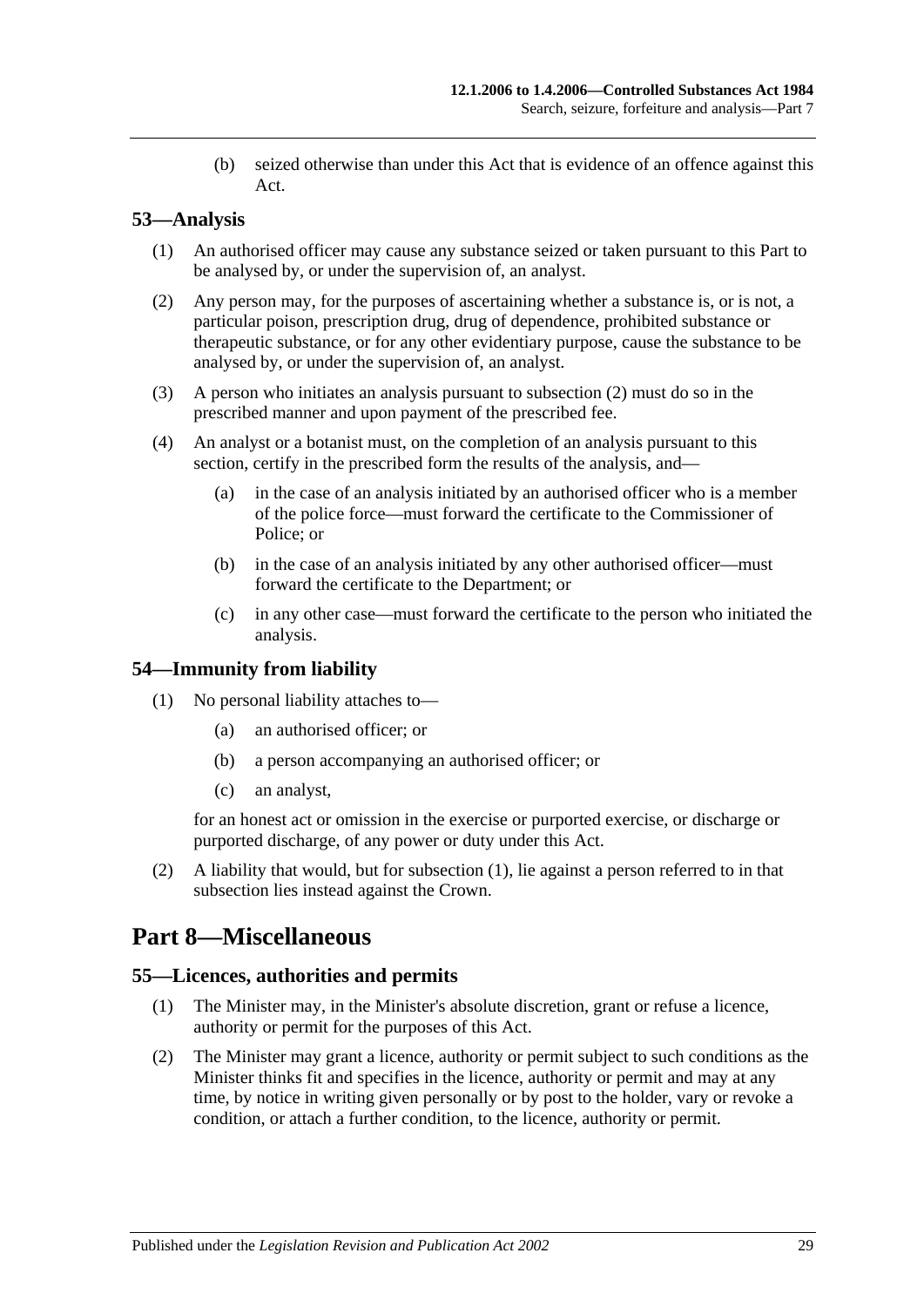(2a) Where a person who holds a licence, authority or permit contravenes or fails to comply with a condition of that licence, authority or permit, the holder is guilty of an offence.

Maximum penalty: \$5 000.

- (3) Upon the expiry of the term of a licence granted under this Act, the Minister must, if application for renewal has been made in the due manner and the prescribed fee paid, renew the licence for a further term.
- (4) The Minister may, by notice in writing given personally or by post to the holder of a licence, authority or permit granted under this Act, suspend or revoke the licence, authority or permit if—
	- (a) the holder obtained it improperly; or
	- (b) the holder is found guilty of an offence against this Act; or
	- (c) the holder has, in the opinion of the Minister, contravened or failed to comply with a condition of the licence, authority or permit.
- <span id="page-29-2"></span>(5) A person whose licence, authority or permit is suspended or revoked under [subsection](#page-29-2) (4)(c) may appeal to the Administrative and Disciplinary Division of the District Court against the suspension or revocation.
- (6) Subject to [subsection](#page-29-3) (8), an appeal must be instituted within 1 month of the suspension or revocation.
- (7) The Minister must, if required by the appellant, state in writing the reasons for the suspension or revocation.
- <span id="page-29-3"></span>(8) If the reasons of the Minister are not given to the appellant, in writing, at the time of making the decision to suspend or revoke and the appellant (within 1 month of the making of the decision) requires the Minister to state the reasons in writing, the time for instituting the appeal runs from the time at which the appellant receives the written statement of those reasons.

## <span id="page-29-0"></span>**56—Research permits**

- (1) The Minister may issue a permit authorising, subject to such conditions as may be specified in the permit, the person named in the permit to manufacture, produce, sell, supply or have in his or her possession a poison, prohibited substance, therapeutic substance or therapeutic device for the purposes of research, instruction or training.
- (2) Despite any other provision of this Act, the holder of a permit issued under this section is not guilty of an offence against this Act in respect of anything done pursuant to and in accordance with the permit.

## <span id="page-29-4"></span><span id="page-29-1"></span>**57—Power of Minister to prohibit certain activities**

- (1) Where a person—
	- (a) has been convicted of an offence against this Act; or
	- (b) has, in the opinion of the Minister, contravened or failed to comply with a condition of a licence, authority or permit granted under this Act; or
	- (c) has, in the opinion of the Minister, prescribed, supplied or administered a prescription drug in an irresponsible manner,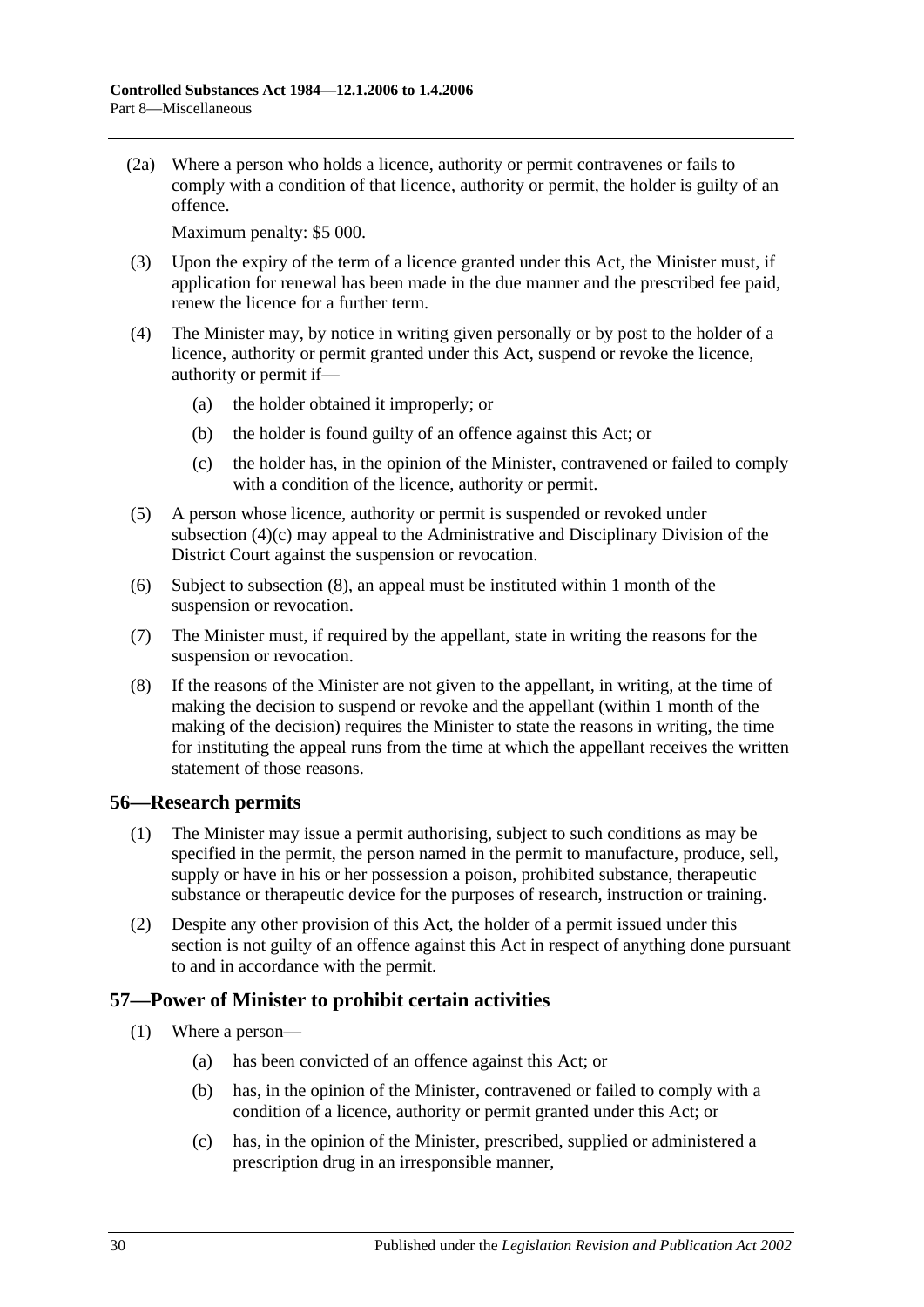the Minister may, by order, prohibit the person from manufacturing, producing, packaging, selling, supplying, prescribing, administering, using or having possession of any substance or device specified in the order.

- <span id="page-30-1"></span>(2) The Minister may, by subsequent order, revoke an order under [subsection](#page-29-4) (1).
- (3) The Minister must publish an order made under [subsection](#page-29-4) (1) or [\(2\)](#page-30-1) in the Gazette and must cause a copy of the order to be served personally or by post upon the person to whom it applies.
- (4) A person must not contravene an order made under this section. Maximum penalty: \$10 000 or imprisonment for 2 years.
- (5) A person to whom an order under [subsection](#page-29-4) (1) applies may appeal to the Administrative and Disciplinary Division of the District Court against the order.
- (6) Subject to [subsection](#page-30-2) (8), an appeal must be instituted within 1 month of the making of the order.
- (7) The Minister must, if required by the appellant, state in writing the reasons for the order.
- <span id="page-30-2"></span>(8) If the reasons of the Minister are not given to the appellant, in writing, at the time of making the order and the appellant (within 1 month of the making of the order) requires the Minister to state the reasons in writing, the time for instituting the appeal runs from the time at which the appellant receives the written statement of those reasons.

#### <span id="page-30-3"></span><span id="page-30-0"></span>**57A—Warnings**

- (1) Subject to this section, if the Minister is satisfied that—
	- (a) a substance or device might be dangerous to persons consuming or using the substance or device (whether because of a failure to comply with a requirement under this Act or otherwise); or
	- (b) an advertisement or other published material relating to a substance or device contains instructions or other material that might be dangerous to persons consuming or using the substance or device,

the Minister may take such action as the Minister thinks fit to warn the public against the risks or potential risks.

- (2) The Minister may only take action under this section—
	- (a) in relation to a substance, if the substance is a poison or therapeutic substance or is a substance that the Minister is satisfied has the potential to be harmful to humans or is or may be used, or is designed to be used, as a therapeutic substance; or
	- (b) in relation to a device, if the device is a therapeutic device or is a device that the Minister is satisfied is or may be used, or is designed to be used—
		- (i) for a purpose related to the physical or mental health or hygiene of humans; or
		- (ii) for the purposes of contraception; or
		- (iii) for cosmetic purposes.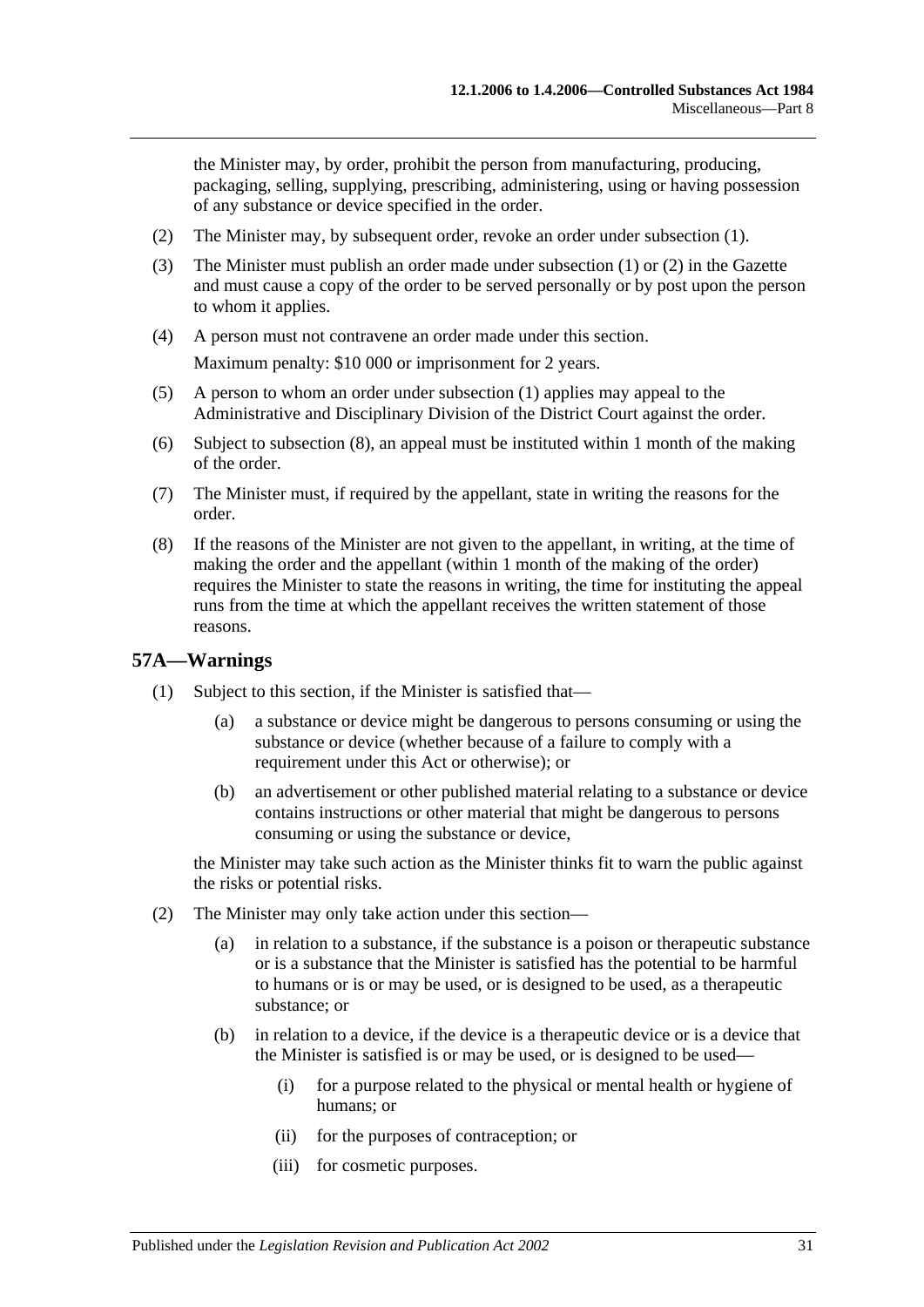(3) For the purpose of [subsection](#page-30-3) (1), the Minister may publish the trade name or description of a substance or device and may identify manufacturers, sellers, suppliers or importers of the substance or device.

## <span id="page-31-2"></span><span id="page-31-0"></span>**58—Publication of information**

- (1) If the Minister believes on reasonable grounds that a person has a history of consuming poisons or therapeutic substances in a quantity or manner that presents a risk to the person's health or has obtained or attempted to obtain a poison, therapeutic substance or therapeutic device by false pretences or other unlawful means or for an unlawful purpose, the Minister may, for the purpose of preventing or restricting the supply of such a substance or device to that person, publish information relating to that person to all or any of the following classes of persons:
	- (a) persons concerned in the management of hospitals or nursing homes who are responsible for the supply of such substances or devices to patients attending the hospitals or nursing homes; and
	- (b) medical practitioners; and
	- (c) dentists; and
	- (d) veterinary surgeons; and
	- (e) pharmacists; and
	- (f) any other prescribed class of persons, being persons who deal in or supply such substances or devices in the ordinary course of their business or profession.
- (1a) The Minister may publish information to a class of persons referred to in [subsection](#page-31-2) (1)—
	- (a) by publishing the information to a professional association prescribed by regulation whose members belong to that class of persons; or
	- (b) in any other manner the Minister thinks fit.
- (2) Information published under this section is privileged unless it is proved that it was done with malice.
- (3) A person to whom information was published under this section must not communicate that information to any other person except so far as it may be necessary to do so in order to achieve the purpose of the publication.

## <span id="page-31-1"></span>**60—Minister may require certain information to be given**

- (1) For the purpose of ascertaining—
	- (a) whether any substance or device is, or ought to be, one to which this Act applies; or
	- (b) whether any requirements under this Act relating to a substance or device are appropriate and effective,

the Minister may, by notice in writing given personally or by post to a person who manufactures, produces, packs, sells, supplies, imports or advertises a substance or device, require that person to furnish to the Minister such information relating to the substance or device as may be specified in the notice.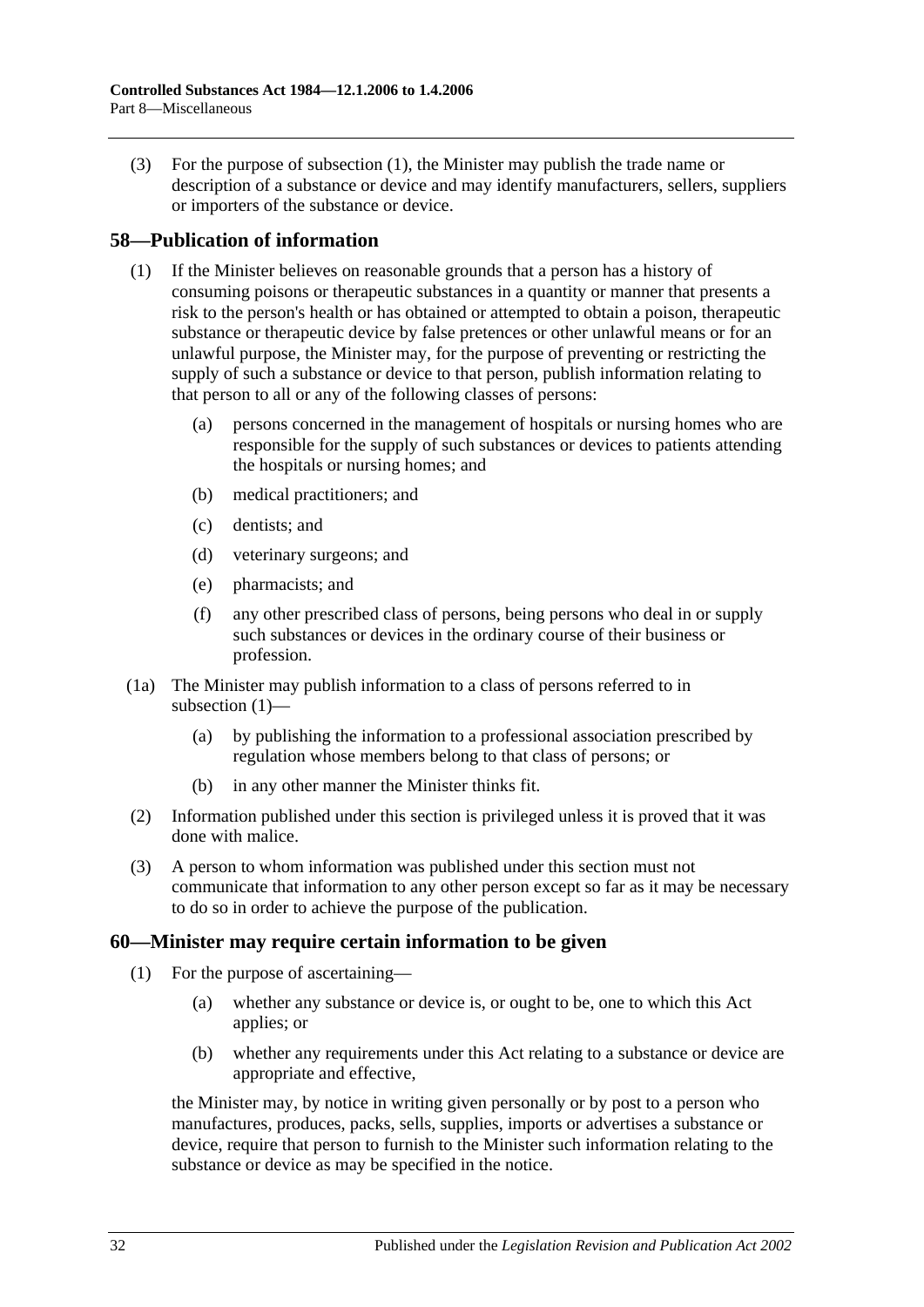- (2) Where the Minister has reasonable cause to believe that there is extensive misuse of a prescription drug or a volatile solvent in a particular area, the Minister may, by notice in writing given personally or by post to a medical practitioner, dentist, veterinary surgeon, pharmacist, nurse or supplier practising or operating in, or in the vicinity of, that area, require him or her to furnish to the Minister such particulars as may be specified relating to—
	- (a) in the case of a medical practitioner, dentist, veterinary surgeon or nurse—the quantities in which and the number and frequency of occasions on which a prescription drug specified in the notice was prescribed, supplied or administered by him or her;
	- (b) in the case of a pharmacist or supplier—the quantities in which and the number and frequency of occasions on which a prescription drug or volatile solvent specified in the notice was supplied by him or her.
- (3) A notice under this section may require any such information or particulars to be furnished in such manner and within such period, being not less than 14 days, as may be specified in the notice.
- (4) A person to whom a notice under this section has been given must not fail to comply with the notice.

Maximum penalty: \$5 000.

## <span id="page-32-0"></span>**60A—Confidentiality**

- <span id="page-32-1"></span>(1) A person must not divulge—
	- (a) information relating to trade processes; or
	- (b) medical records or details of medical treatment of a person,

obtained (whether by that person or some other person) in the administration or enforcement of this Act except—

- (c) in connection with the administration or enforcement of this Act; or
- (d) as authorised or required by law; or
- (e) with the consent of the person from whom the information was obtained or to whom the information relates; or
- (f) for the purpose of any legal proceedings arising out of the administration or enforcement of this Act; or
- (g) to a law enforcement, prosecution or health authority of another jurisdiction as may be reasonably required for the purpose of the administration or enforcement of a law of that jurisdiction.

Maximum penalty: \$10 000

(2) [Subsection](#page-32-1) (1)(b) does not prevent the disclosure of statistical or other information that could not reasonably be expected to lead to the identification of any person to whom it relates.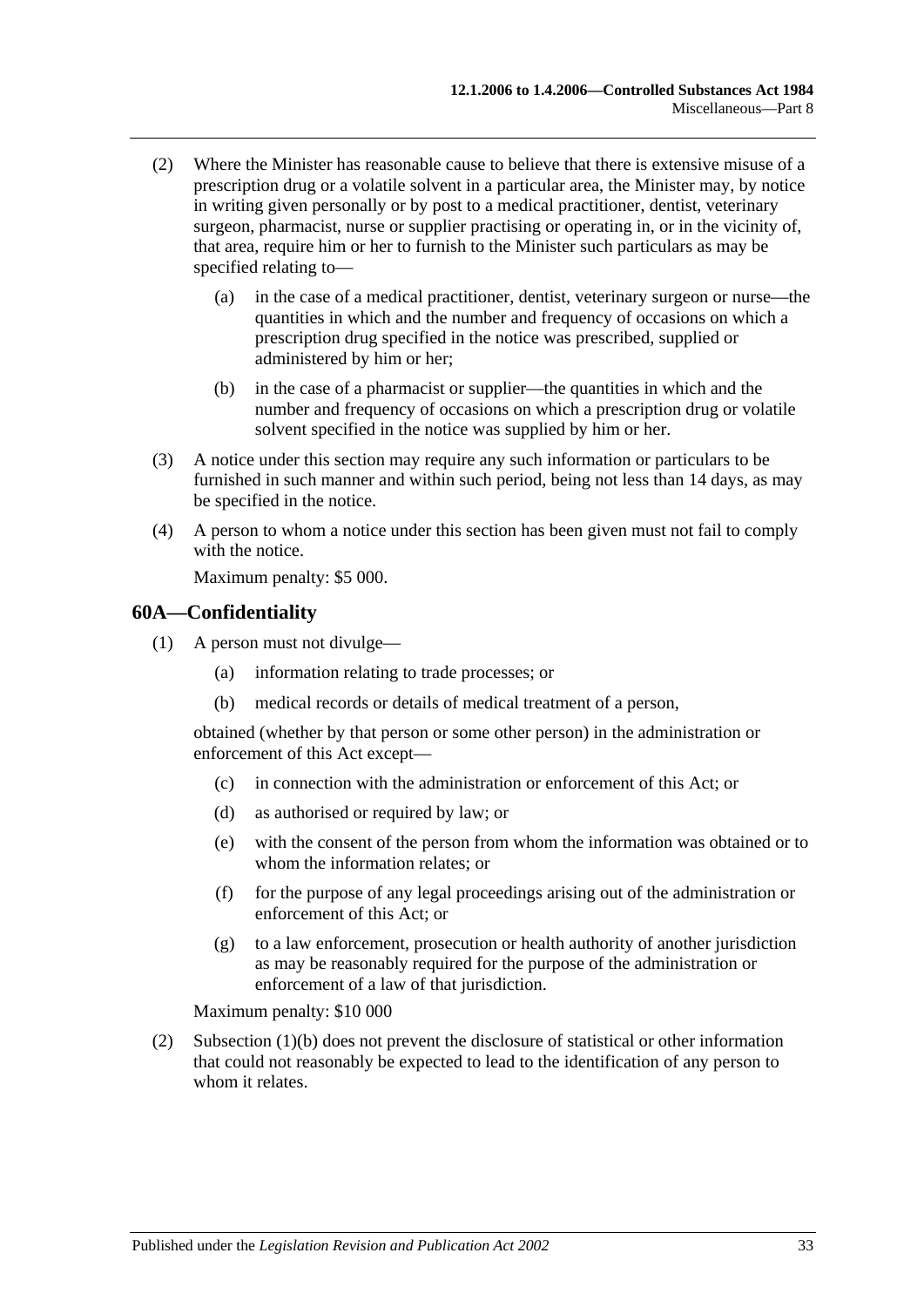#### <span id="page-33-0"></span>**60B—False or misleading information**

A person must not make a statement that is false or misleading in a material particular (whether by reason of the inclusion or omission of any particular) in any information provided, or record kept, under this Act.

Maximum penalty: \$5 000.

#### <span id="page-33-1"></span>**61—Evidentiary provisions**

- (1) In any proceedings for an offence against this Act, an apparently genuine document purporting to be signed by a member or officer of the Department and to certify that a person named in the certificate did, or did not, hold a licence, authority or permit under this Act on a specified day will, in the absence of proof to the contrary, be proof of the matters so certified.
- (2) In any proceedings for an offence against this Act, an apparently genuine document purporting to be signed by an analyst and to certify that an analysis of a substance referred to in the certificate was carried out by, or under the supervision of, the analyst will, in the absence of proof to the contrary, be proof of any facts stated in the certificate—
	- (a) tending to identify the substance analysed; and
	- (b) relating to the nature and results of the analysis.
- (3) In any proceedings for an offence against this Act, an apparently genuine document purporting to be signed by the Minister and to certify that a person named in the certificate is an authorised officer, or an analyst, as the case may be, will, in the absence of proof to the contrary, be proof of the matter certified.

## <span id="page-33-2"></span>**62—Money for this Act to be appropriated**

The money required for the purposes of this Act will be paid out of money appropriated by Parliament for those purposes.

#### <span id="page-33-3"></span>**62A—Delegation**

- (1) The Minister may delegate a power or function vested in or conferred on the Minister by or under this Act—
	- (a) to a particular person or body; or
	- (b) to the person for the time being holding or acting in a particular office or position.
- (2) A power or function delegated under this section may, if the instrument of delegation so provides, be further delegated.
- (3) A delegation—
	- (a) may be absolute or conditional; and
	- (b) does not derogate from the power of the delegator to act in a matter; and
	- (c) is revocable at will by the delegator.

## <span id="page-33-5"></span><span id="page-33-4"></span>**63—Regulations**

(1) The Governor may make such regulations as are contemplated by, or as are necessary or expedient for the purposes of, this Act.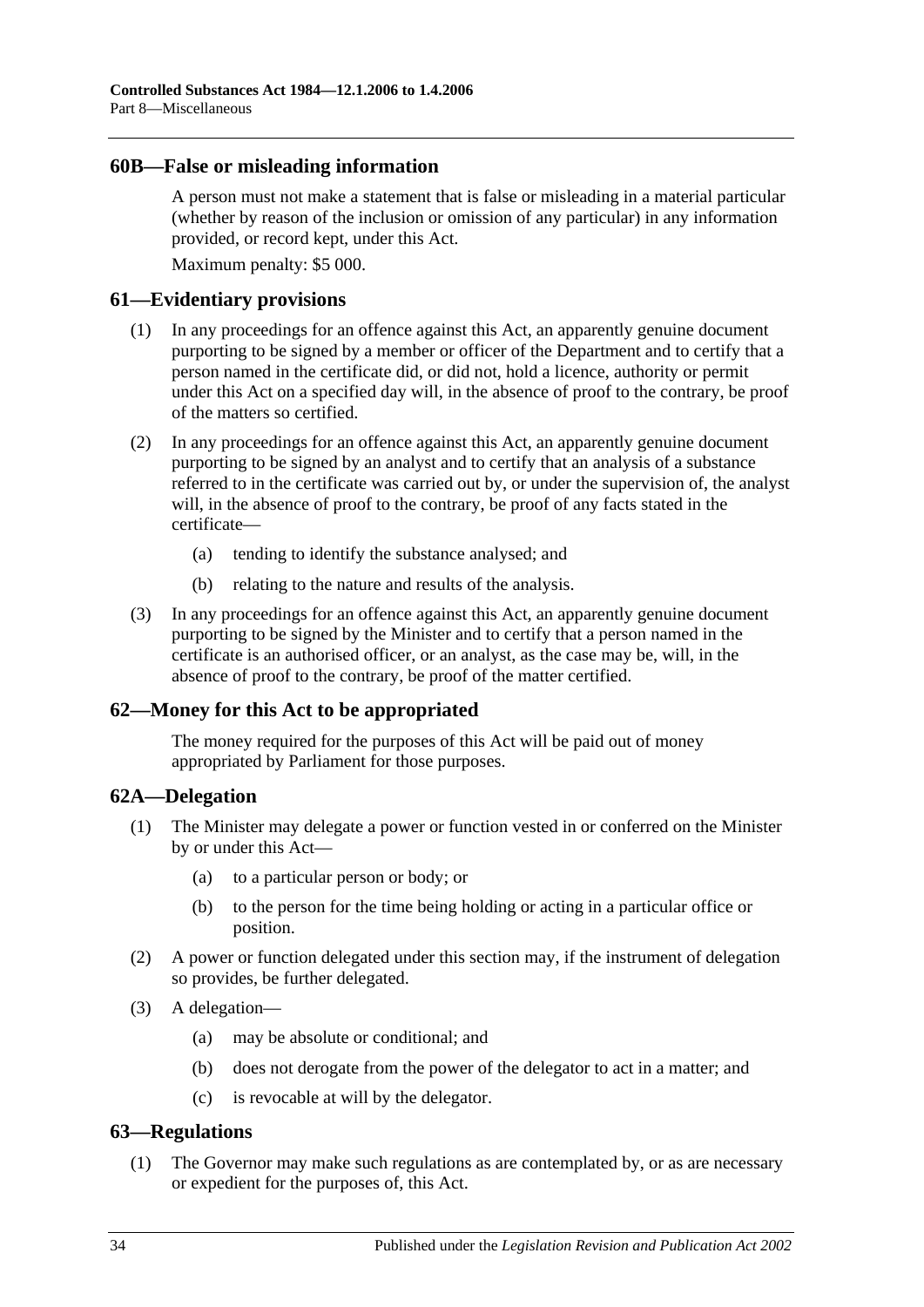- (2) The Minister must consult with the Advisory Council in relation to any regulation proposed to be made under this Act.
- (3) No regulation may be made prescribing an amount relating to a drug of dependence or prohibited substance for the purposes of [section](#page-14-0) 32 or [section](#page-23-1) 45A except upon the recommendation of the Advisory Council.
- (4) Without limiting the generality of [subsection](#page-33-5) (1), the regulations may—
	- (a) regulate, restrict or prohibit the manufacture, production, packaging, sale (whether by wholesale or retail), supply, prescribing, possession, use, handling, labelling, storing, transporting, disposal or advertising of any poison, therapeutic substance, therapeutic device or volatile solvent;
	- (b) prescribe standards, or provide for the prescription by a person, a committee of persons or an authority, of standards, with which any poison, therapeutic substance or therapeutic device must conform;
	- (c) prescribe the form of any notice, application, certificate, warrant or other document to be given, made or granted under this Act;
	- (d) prescribe fees in respect of anything to be done under this Act, and provide for the remission of fees in specified circumstances;
	- (e) provide for or regulate the application for, grant, refusal, renewal, suspension or revocation of licences and permits under this Act by a person, a committee of persons or an authority;
	- (f) require any specified person, or persons of a specified class, to keep records or provide information in relation to any poison, prohibited substance, therapeutic substance, therapeutic device or volatile solvent;
	- (g) provide for and regulate the inspection, examination, testing or analysis of any substance or goods;
	- (h) exempt, conditionally or unconditionally, any person, poison, therapeutic substance or therapeutic device from any provision of this Act, or provide for all or any of those exemptions to be given by a person or committee of persons or an authority;
	- (i) prescribe penalties, not exceeding \$5 000, for breach of, or non-compliance with, any regulation.
- (5) The regulations may refer to or, by reference, incorporate (with or without modifications) any code, standard, pharmacopoeia or other document published inside or outside of this State and a code, standard, pharmacopoeia or other document so referred to or incorporated has effect, as amended from time to time by the authority responsible for its publication, as if it were a regulation made under this Act.
- (5a) If a code, standard, pharmacopoeia or other document is referred to or incorporated in the regulations (or in a code, standard, pharmacopoeia or other document referred to or incorporated in the regulations)—
	- (a) a copy of the code, standard, pharmacopoeia or other document must be kept available for inspection by members of the public, without charge and during normal office hours, at an office or offices specified in the regulations; and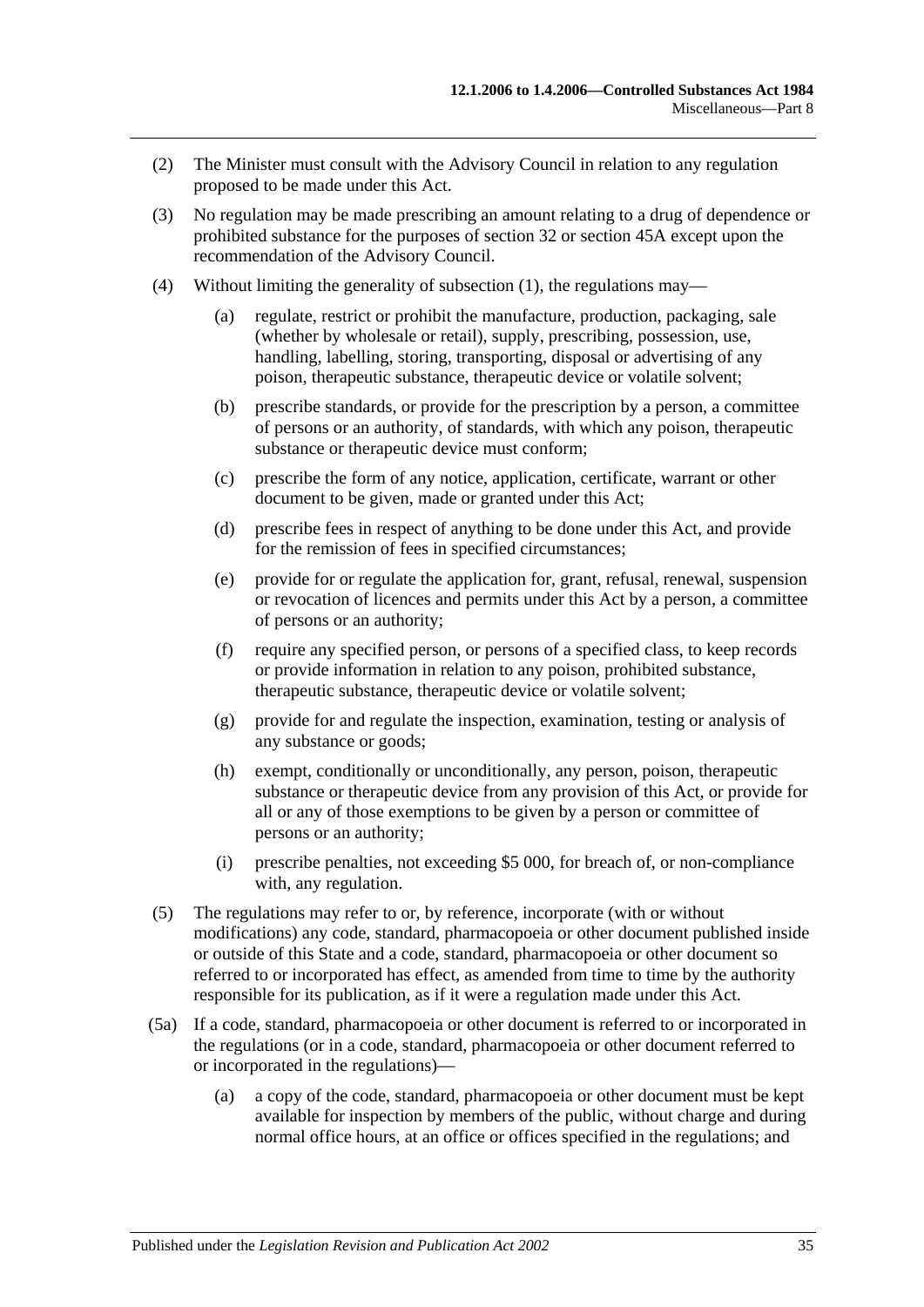- (b) evidence of the contents of the code, standard, pharmacopoeia or other document may be given in any legal proceedings by production of a document apparently certified by the Minister to be a true copy of the code, standard, pharmacopoeia or other document.
- (6) Any regulation under this Act may be of general or limited application according to—
	- (a) the classes of persons, poisons, therapeutic substances, therapeutic devices or volatile solvents; or
	- (b) the circumstances; or
	- (c) any other specified factor,

to which the regulation is expressed to apply.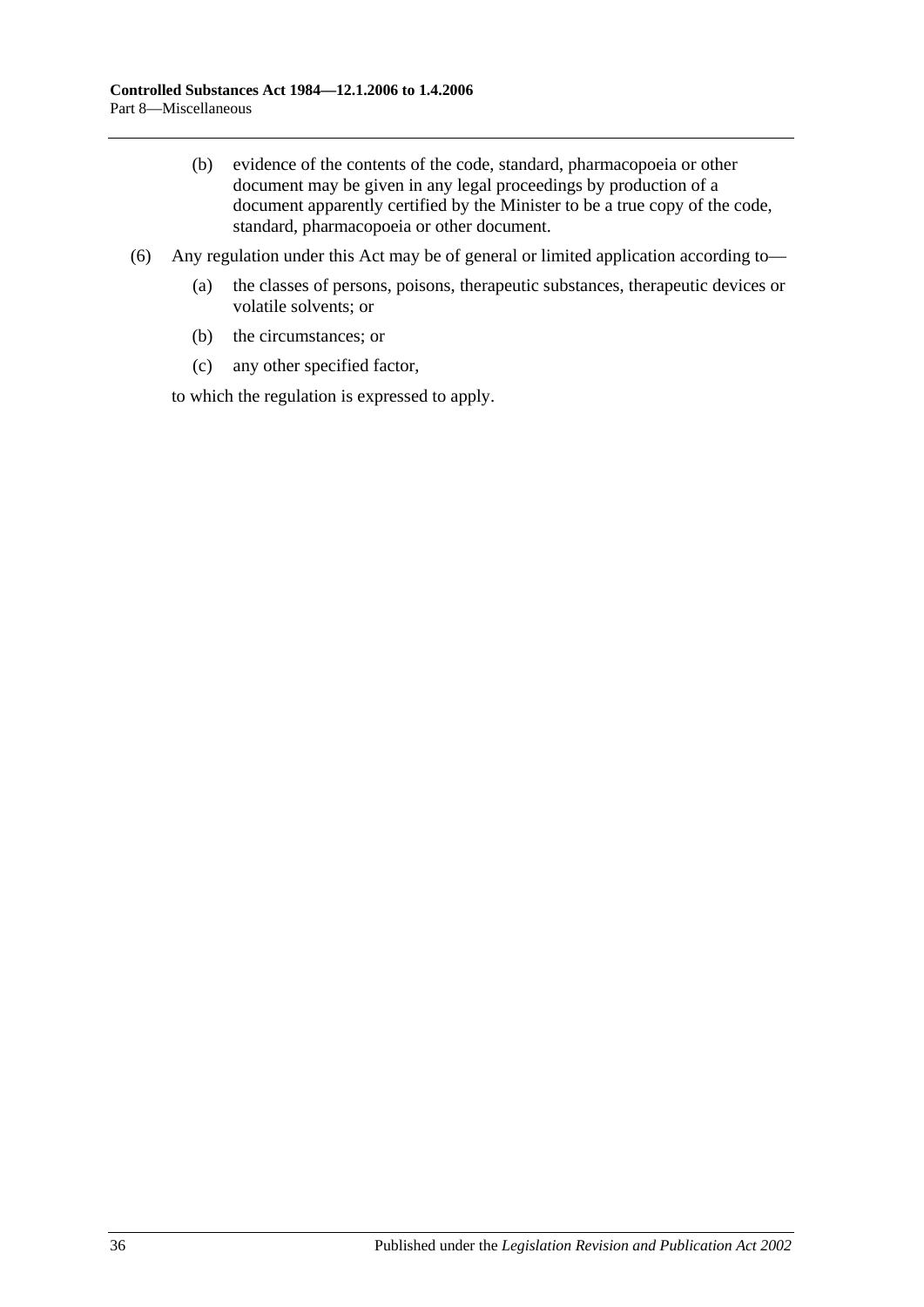# <span id="page-36-0"></span>**Legislative history**

## **Notes**

- In this version provisions that are uncommenced appear in italics.
- Amendments of this version that are uncommenced are not incorporated into the text.
- Please note—References in the legislation to other legislation or instruments or to titles of bodies or offices are not automatically updated as part of the program for the revision and publication of legislation and therefore may be obsolete.
- Earlier versions of this Act (historical versions) are listed at the end of the legislative history.
- For further information relating to the Act and subordinate legislation made under the Act see the Index of South Australian Statutes or www.legislation.sa.gov.au.

## **Principal Act and amendments**

New entries appear in bold.

| Year | N <sub>0</sub> | Title                                                                              | Assent     | Commencement                                                                                                                                                                                                                                                                                                                            |
|------|----------------|------------------------------------------------------------------------------------|------------|-----------------------------------------------------------------------------------------------------------------------------------------------------------------------------------------------------------------------------------------------------------------------------------------------------------------------------------------|
| 1984 | 52             | Controlled Substances Act 1984                                                     | 24.5.1984  | 9.5.1985 (Gazette 9.5.1985 p1399) except<br>s 19-3.3.1986 (Gazette 27.2.1986 p421)<br>and except s 22-1.7.1988 (Gazette<br>19.5.1988 p1246) and except<br>s 21-9.2.1989 (Gazette 9.2.1989 p354)<br>and except ss 12(7), 13–18 $&$<br>23-29-4.1.1996 (Gazette 4.1.1996 p2)<br>and except ss $3(1)$ , $12(5)$ , $(6)$ &<br>20-uncommenced |
| 1986 | 17             | Crimes (Confiscation of Profits)<br>Act 1986                                       | 20.3.1986  | 1.3.1987 (Gazette 19.2.1987 p381)                                                                                                                                                                                                                                                                                                       |
| 1986 | 43             | <b>Statutes Amendment (Analysts)</b><br>Act 1986                                   | 4.9.1986   | 16.10.1986 (Gazette 16.10.1986 p1373)                                                                                                                                                                                                                                                                                                   |
| 1986 | 64             | Controlled Substances Act Amendment6.11.1986<br>Act 1986                           |            | 20.11.1986 (Gazette 20.11.1986 p1638)<br>except s 8-30.4.1987 (Gazette 30.4.1987<br>p1133) and except s 7-29.3.1990<br>(Gazette 29.3.1990 p884)                                                                                                                                                                                         |
| 1990 | 28             | Controlled Substances Act Amendment26.4.1990<br>Act 1990                           |            | 26.4.1990                                                                                                                                                                                                                                                                                                                               |
| 1990 | 29             | Controlled Substances Act Amendment26.4.1990<br>Act (No. 2) 1990                   |            | 26.9.1991 (Gazette 26.9.1991 p890)                                                                                                                                                                                                                                                                                                      |
| 1991 | 13             | Pharmacists Act 1991                                                               | 4.4.1991   | 21.11.1991 (Gazette 21.11.1991 p1328)                                                                                                                                                                                                                                                                                                   |
| 1991 | 49             | <b>Director of Public Prosecutions</b><br>Act 1991                                 | 21.11.1991 | 6.7.1992 (Gazette 25.6.1992 p1869)                                                                                                                                                                                                                                                                                                      |
| 1991 | 69             | <b>Statutes Repeal and Amendment</b><br>$(Courts)$ Act 1991                        | 12.12.1991 | 6.7.1992 (Gazette 2.7.1992 p209)                                                                                                                                                                                                                                                                                                        |
| 1992 | 44             | Controlled Substances (Classification 10.9.1992<br>of Offences) Amendment Act 1992 |            | 6.7.1992: $s$ 2                                                                                                                                                                                                                                                                                                                         |
| 1994 | 27             | Controlled Substances (Destruction of 26.5.1994<br>Cannabis) Amendment Act 1994    |            | 13.10.1994 (Gazette 13.10.1994 p944)                                                                                                                                                                                                                                                                                                    |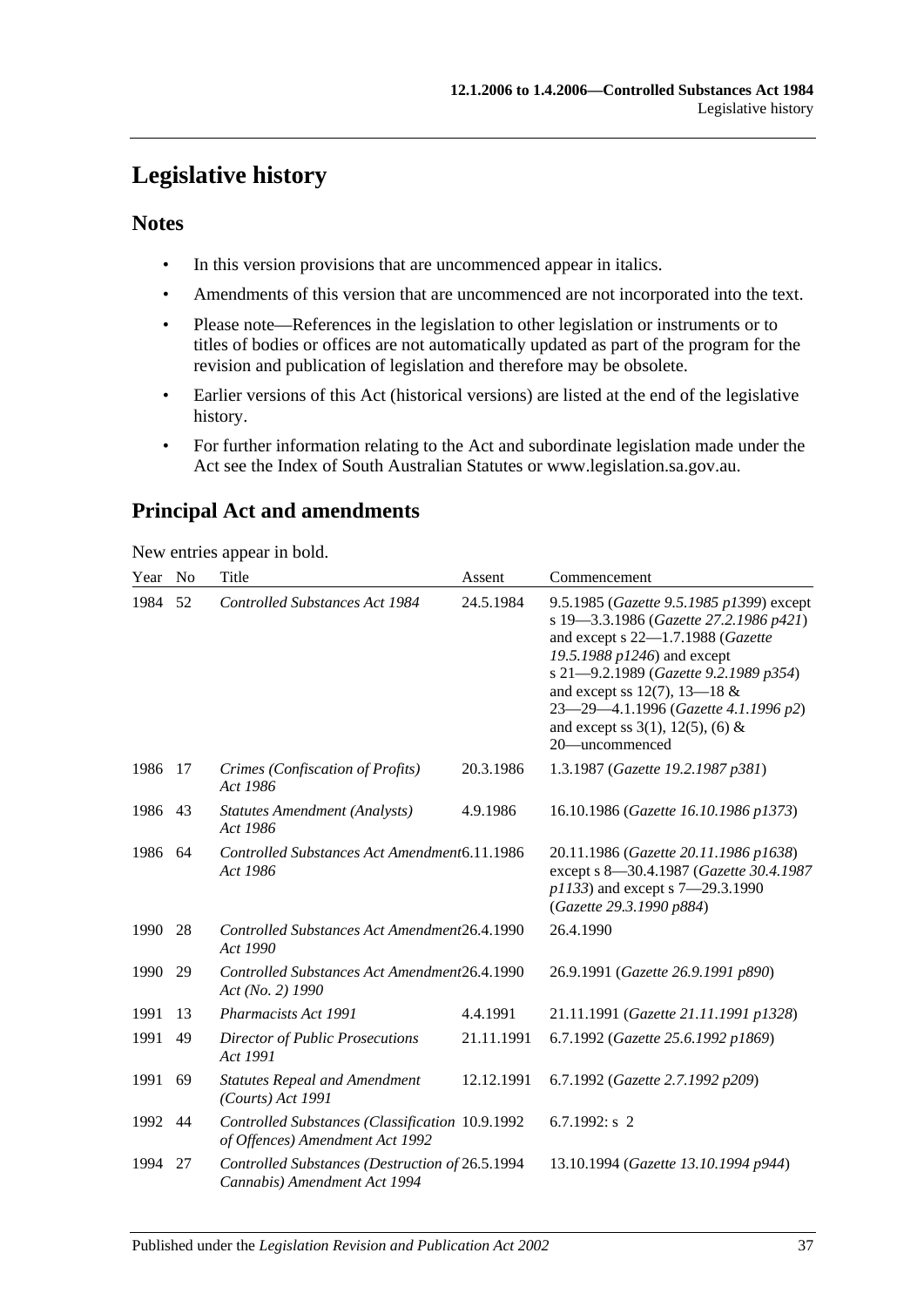|         |    | <b>Offences</b> ) Amendment Act 2005                                                               |            | 23-28)-12.1.2006 (Gazette 12.1.2006<br>$p43$ ; ss 4(1), (3), (5)—(12), 7—11,<br>$13-17$ , $19(1)$ , $(3)$ , $(4)$ , $20$ , $22$ , $29$ , $30$ &<br>Sch 1 (cl 6)—uncommenced |
|---------|----|----------------------------------------------------------------------------------------------------|------------|-----------------------------------------------------------------------------------------------------------------------------------------------------------------------------|
| 2005    | 80 | <b>Controlled Substances (Serious Drug 8.12.2005</b>                                               |            | Pt 2 (ss $4(2)$ , (4), 5, 6, 12, 18, 19(2), 21,                                                                                                                             |
| 2005    | 19 | Criminal Assets Confiscation Act 20059.6.2005                                                      |            | Sch 1 (cll 2-4)-2.4.2006 ( <i>Gazette</i><br>16.2.2006 p578)                                                                                                                |
| 2004    | 48 | Controlled Substances (Repeal of<br><b>Sunset Provision) Amendment Act</b><br>2004                 | 16.12.2004 | 30.9.2004: s 2                                                                                                                                                              |
| 2002 47 |    | Controlled Substances (Cannabis)<br>Amendment Act 2002                                             | 12.12.2002 | 1.2.2003 (Gazette 16.1.2003 p180)                                                                                                                                           |
| 2000 87 |    | Controlled Substances (Drug Offence 14.12.2000<br>Diversion) Amendment Act 2000                    |            | 1.10.2001 (Gazette 27.9.2001 p4295)                                                                                                                                         |
| 2000    | 34 | South Australian Health Commission 6.7.2000<br>(Administrative Arrangements)<br>Amendment Act 2000 |            | Sch 1 (cl 4)–6.7.2000 ( <i>Gazette 6.7.2000</i><br>p5)                                                                                                                      |
| 1999    | 59 | <b>Controlled Substances</b><br>(Miscellaneous) Amendment Act 1999                                 | 19.8.1999  | 19.8.1999                                                                                                                                                                   |
| 1996 34 |    | <b>Statutes Amendment and Repeal</b><br>(Common Expiation Scheme) Act 1996                         | 2.5.1996   | Sch (cl 12)-3.2.1997 (Gazette<br>19.12.1996 p1923)                                                                                                                          |
| 1995    | 98 | <b>Controlled Substances (General</b><br>Offences-Poisons) Amendment<br>Act 1995                   | 14.12.1995 | 4.1.1996 (Gazette 4.1.1996 p2)                                                                                                                                              |
|         |    |                                                                                                    |            |                                                                                                                                                                             |

## **Provisions amended**

New entries appear in bold.

Entries that relate to provisions that have been deleted appear in italics.

| Provision              | How varied                                     | Commencement                 |  |
|------------------------|------------------------------------------------|------------------------------|--|
| Long title             | amended by 59/1999 s 13 (Sch)                  | 19.8.1999                    |  |
| Pt1                    |                                                |                              |  |
| s <sub>2</sub>         | deleted by $59/1999 s 13$ (Sch)                | 19.8.1999                    |  |
| s 3                    |                                                |                              |  |
| $s \frac{3}{2}$        | deleted by $59/1999 s 13$ (Sch)                | 19.8.1999                    |  |
| s <sub>4</sub>         |                                                |                              |  |
| s(4(1))                | s 4 redesignated as $s$ 4(1) by 64/1986 s 3(b) | 20.11.1986                   |  |
| analyst                | substituted by $43/1986$ s $5(a)$              | 16.10.1986                   |  |
| assessment panel       | deleted by $87/2000 s3$                        | 1.10.2001                    |  |
| assessment service     | inserted by $87/2000$ s 3                      | 1.10.2001                    |  |
| botanist               | deleted by $43/1986$ s $5(b)$                  | 16.10.1986                   |  |
| cannabis               | substituted by $29/1990$ s $3(a)$              | 26.9.1991                    |  |
| cannabis oil           | substituted by $29/1990$ s $3(a)$              | 26.9.1991                    |  |
| cannabis resin         | substituted by $29/1990$ s $3(a)$              | 26.9.1991                    |  |
| child                  | substituted by $29/1990$ s $3(b)$              | 26.9.1991                    |  |
| commercial<br>quantity | inserted by $80/2005$ s $4(1)$                 | uncommenced—not incorporated |  |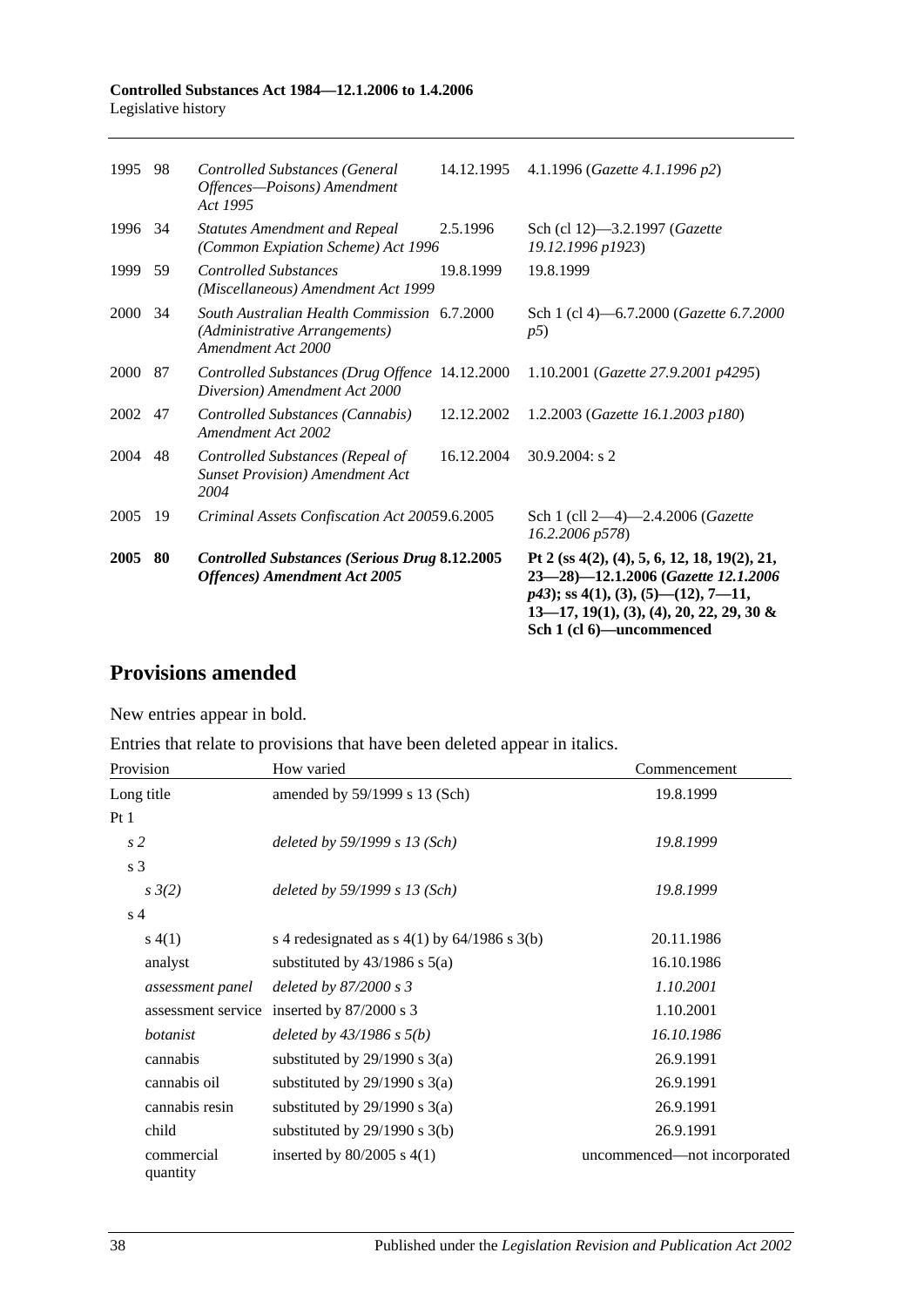|                | controlled drug              | inserted by $80/2005$ s $4(1)$                       | uncommenced—not incorporated |
|----------------|------------------------------|------------------------------------------------------|------------------------------|
|                | controlled plant             | inserted by $80/2005$ s $4(1)$                       | uncommenced-not incorporated |
|                |                              | controlled precursor inserted by 80/2005 s 4(1)      | uncommenced-not incorporated |
|                | cultivate                    | inserted by $80/2005$ s $4(1)$                       | uncommenced-not incorporated |
|                | dentist                      | amended by 59/1999 s 13 (Sch)                        | 19.8.1999                    |
|                |                              | amended by 80/2005 s 4(2)                            | 12.1.2006                    |
|                | the Department               | inserted by $34/2000$ Sch 1 cl $4(a)$                | 6.7.2000                     |
|                | large commercial<br>quantity | inserted by $80/2005$ s $4(3)$                       | uncommenced-not incorporated |
|                | manufacture                  | inserted by $80/2005$ s $4(3)$                       | uncommenced-not incorporated |
|                |                              | medical practitioner amended by 59/1999 s 13 (Sch)   | 19.8.1999                    |
|                | nurse                        | amended by $64/1986$ s $3(a)$                        | 20.11.1986                   |
|                |                              | amended by 80/2005 s 4(4)                            | 12.1.2006                    |
|                | pharmacist                   | substituted by 13/1991 (Sch 2)                       | 21.11.1991                   |
|                | plant                        | deleted by $29/1990 s3(c)$                           | 26.9.1991                    |
|                | possession                   | substituted by $80/2005$ s $4(5)$                    | uncommenced-not incorporated |
|                | produce                      | deleted by $80/2005$ s $4(6)$                        | uncommenced-not incorporated |
|                | product                      | inserted by $80/2005$ s $4(6)$                       | uncommenced-not incorporated |
|                | prohibited<br>substance      | deleted by 80/2005 s 4(7)                            | uncommenced-not incorporated |
|                | related person or<br>body    | deleted by 17/1986 s 13 (Sch)                        | 1.3.1987                     |
|                | sell                         | substituted by $80/2005$ s $4(8)$                    | uncommenced-not incorporated |
|                | school zone                  | inserted by $29/1990$ s $3(d)$                       | 26.9.1991                    |
|                | simple possession<br>offence | substituted by $80/2005$ s $4(9)$                    | uncommenced-not incorporated |
|                | supply                       | substituted by $80/2005$ s $4(10)$                   | uncommenced—not incorporated |
|                | traffic                      | inserted by $80/2005$ s $4(11)$                      | uncommenced-not incorporated |
|                |                              | trafficable quantity inserted by $80/2005$ s $4(11)$ | uncommenced-not incorporated |
|                |                              | veterinary surgeon amended by 59/1999 s 13 (Sch)     | 19.8.1999                    |
|                | s(4(2)                       | inserted by $64/1986$ s $3(b)$                       | 20.11.1986                   |
|                | s(4(3))                      | inserted by $64/1986$ s $3(b)$                       | 20.11.1986                   |
|                |                              | substituted by $80/2005$ s $4(12)$                   | uncommenced-not incorporated |
|                | $s\ 4(4)$ (8)                | inserted by $80/2005$ s $4(12)$                      | uncommenced-not incorporated |
| s <sub>5</sub> |                              |                                                      |                              |
|                | $s\ 5(2)$ and (3)            | amended by 59/1999 s 13 (Sch)                        | 19.8.1999                    |
| Pt 2           |                              |                                                      |                              |
| s <sub>6</sub> |                              |                                                      |                              |
|                | s(6(1))                      | substituted by 59/1999 s 13 (Sch)                    | 19.8.1999                    |
|                | s(6(2))                      | amended by 59/1999 s 13 (Sch)                        | 19.8.1999                    |
|                |                              | amended by 34/2000 Sch 1 cl 4(b)                     | 6.7.2000                     |
|                |                              | amended by $80/2005$ s $5(1)$ , (2)                  | 12.1.2006                    |
|                | s 6(4)                       | amended by 59/1999 s 13 (Sch)                        | 19.8.1999                    |
|                |                              |                                                      |                              |

s 7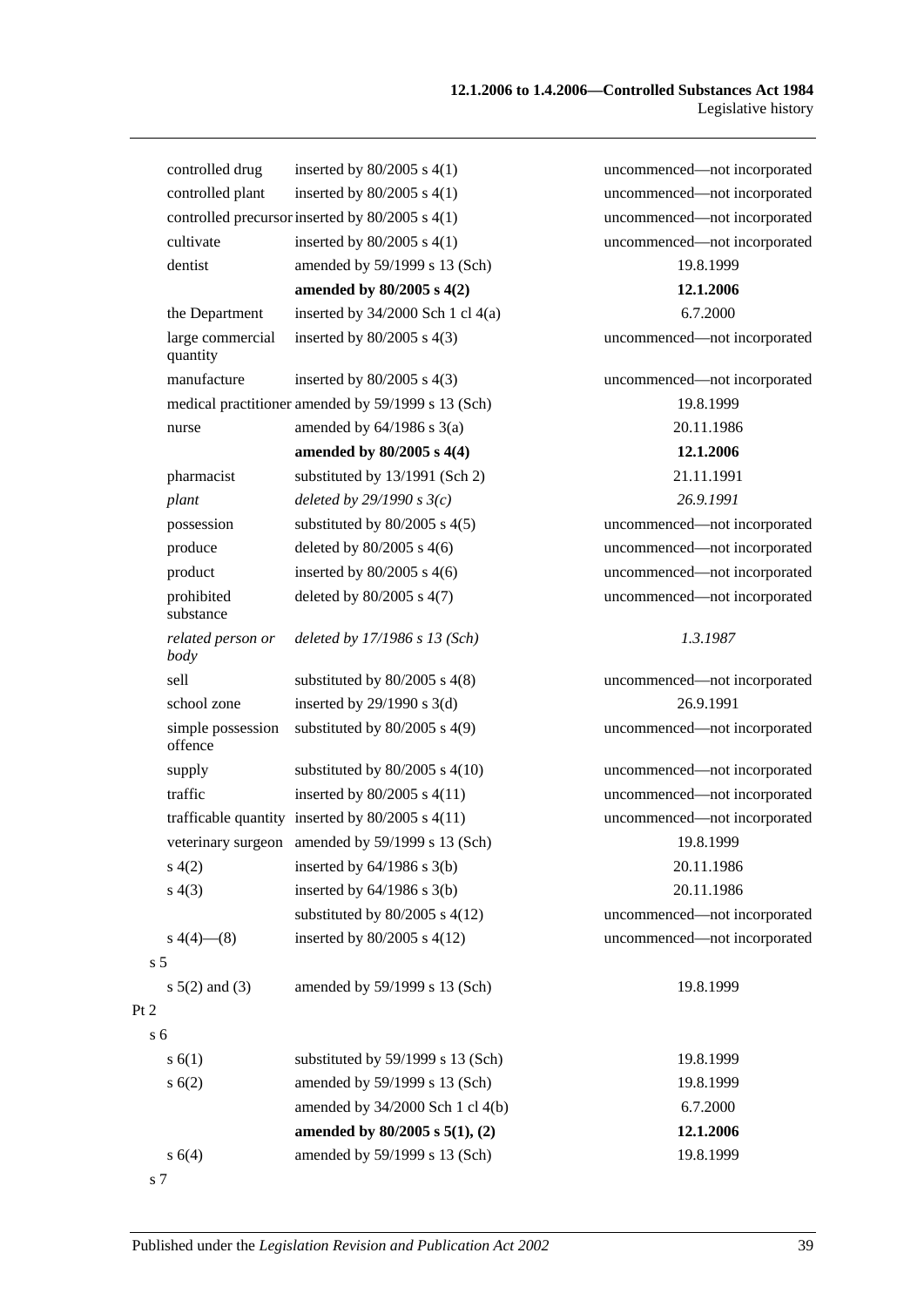| s $7(1)$ —(4)         | amended by 59/1999 s 13 (Sch)        | 19.8.1999                    |
|-----------------------|--------------------------------------|------------------------------|
| ss 8 and 9            | amended by 59/1999 s 13 (Sch)        | 19.8.1999                    |
| s 10                  |                                      |                              |
| 10(1)                 | substituted by 59/1999 s 13 (Sch)    | 19.8.1999                    |
| 10(2)                 | amended by 59/1999 s 13 (Sch)        | 19.8.1999                    |
| s 10(3)               | amended by 59/1999 s 13 (Sch)        | 19.8.1999                    |
|                       | amended by 80/2005 s 6               | 12.1.2006                    |
| s $10(4)$ —(6)        | amended by 59/1999 s 13 (Sch)        | 19.8.1999                    |
| s 11                  |                                      |                              |
| $s\ 11(3), (5)$ —(7)  | amended by 59/1999 s 13 (Sch)        | 19.8.1999                    |
| Pt <sub>3</sub>       |                                      |                              |
| s 12                  |                                      |                              |
| s $12(1)$ and $(3)$   | amended by 59/1999 s 13 (Sch)        | 19.8.1999                    |
| s 12(4)               | amended by 59/1999 s 13 (Sch)        | 19.8.1999                    |
|                       | amended by $80/2005$ s $7(1)$        | uncommenced-not incorporated |
| s $12(4a)$ and $(4b)$ | inserted by $80/2005$ s $7(2)$       | uncommenced-not incorporated |
| $s 12(5)$ (7)         | amended by 59/1999 s 13 (Sch)        | 19.8.1999                    |
| Pt 4                  |                                      |                              |
| s 13                  |                                      |                              |
| s 13(1)               | amended by 98/1995 s 3               | 4.1.1996                     |
|                       | amended by 59/1999 s 13 (Sch)        | 19.8.1999                    |
|                       | amended by $34/2000$ Sch 1 cl 4(c)   | 6.7.2000                     |
|                       | amended by 80/2005 s 8(1)            | uncommenced-not incorporated |
| s 13(3)               | inserted by 59/1999 s 2              | 19.8.1999                    |
| s 13(4)               | inserted by $80/2005$ s $8(2)$       | uncommenced-not incorporated |
| s 14                  |                                      |                              |
| s 14(1)               | amended by 98/1995 s 4               | 4.1.1996                     |
|                       | amended by 59/1999 s 13 (Sch)        | 19.8.1999                    |
|                       | amended by $34/2000$ Sch 1 cl $4(d)$ | 6.7.2000                     |
| s 14(3)               | inserted by 59/1999 s 3              | 19.8.1999                    |
| s 15                  |                                      |                              |
| s 15(1)               | amended by 98/1995 s 5               | 4.1.1996                     |
|                       | amended by 59/1999 s 13 (Sch)        | 19.8.1999                    |
|                       | amended by $34/2000$ Sch 1 cl 4(e)   | 6.7.2000                     |
| s 15(3)               | inserted by 59/1999 s 4              | 19.8.1999                    |
| s 16                  |                                      |                              |
| s $16(1)$ — $(4)$     | amended by 98/1995 s 6               | 4.1.1996                     |
|                       | amended by 59/1999 s 13 (Sch)        | 19.8.1999                    |
| s 17                  | amended by 98/1995 s 7               | 4.1.1996                     |
|                       | amended by 59/1999 s 13 (Sch)        | 19.8.1999                    |
| s 18                  | substituted by 98/1995 s 8           | 4.1.1996                     |
| s 18(1)               | amended by 59/1999 s 13 (Sch)        | 19.8.1999                    |
|                       | amended by 34/2000 Sch 1 cl 4(f)     | 6.7.2000                     |
|                       |                                      |                              |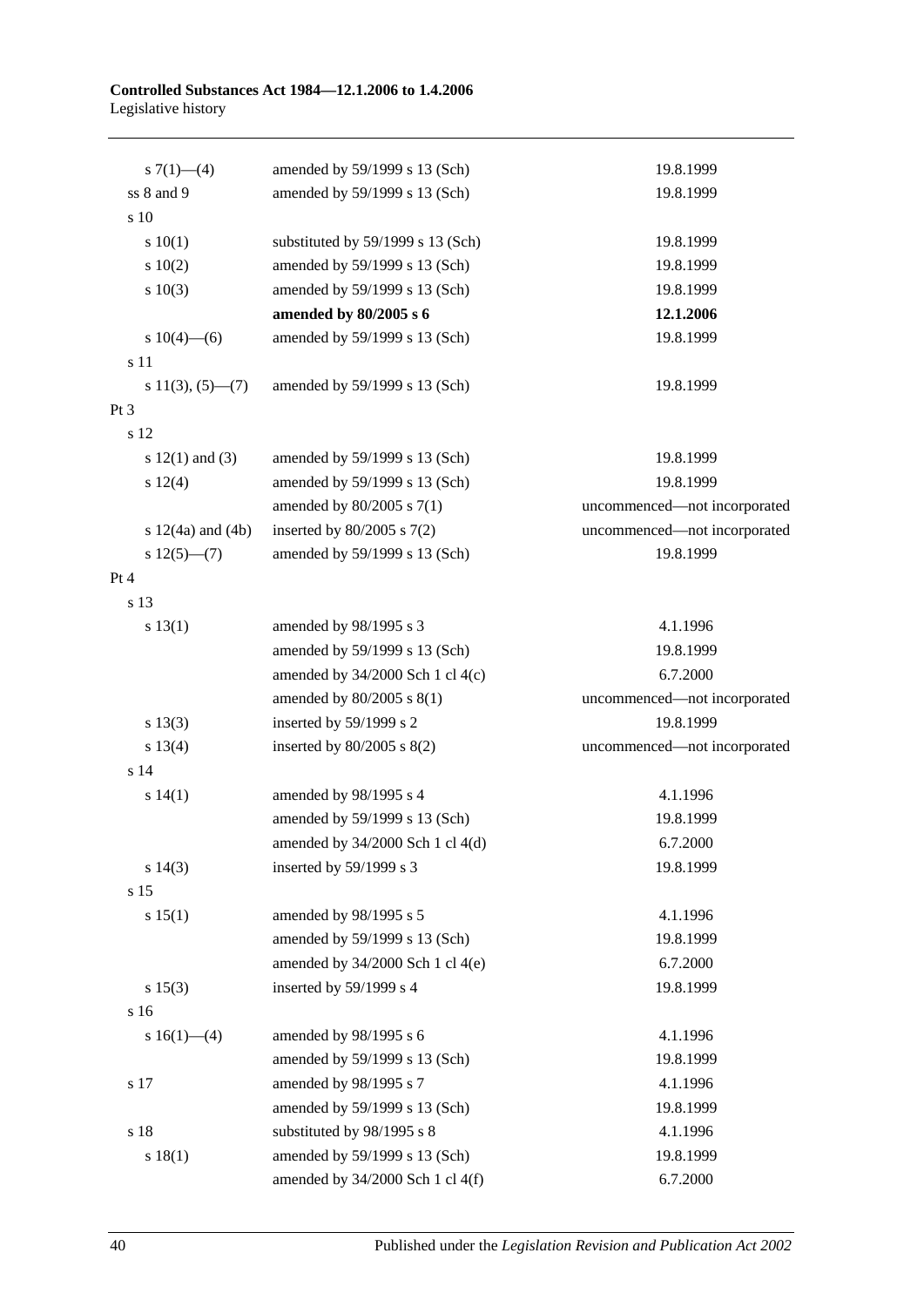| s 18(2)         | amended by 59/1999 s 13 (Sch)        | 19.8.1999                    |
|-----------------|--------------------------------------|------------------------------|
| s 18(3)         | amended by 59/1999 s 13 (Sch)        | 19.8.1999                    |
|                 | amended by $34/2000$ Sch 1 cl $4(g)$ | 6.7.2000                     |
|                 | amended by 80/2005 s 9               | uncommenced-not incorporated |
| s 18(4)         | inserted by 59/1999 s 5              | 19.8.1999                    |
| s 18A           | inserted by 80/2005 s 10             | uncommenced-not incorporated |
| s 19            | amended by 98/1995 s 9               | 4.1.1996                     |
|                 | amended by 59/1999 s 13 (Sch)        | 19.8.1999                    |
| s 20            |                                      |                              |
| $s \ 20(1)$     | amended by 98/1995 s 10              | 4.1.1996                     |
|                 | amended by 59/1999 s 13 (Sch)        | 19.8.1999                    |
|                 | amended by 80/2005 s 11(1), (2)      | uncommenced-not incorporated |
| $s \ 20(2)$     | substituted by $80/2005$ s $11(3)$   | uncommenced-not incorporated |
| s 21            |                                      |                              |
| $s \, 21(1)$    | amended by 59/1999 s 13 (Sch)        | 19.8.1999                    |
|                 | amended by 80/2005 s 12(1), (2)      | 12.1.2006                    |
| $s\ 21(2)$      | amended by 98/1995 s 11              | 4.1.1996                     |
|                 | amended by 59/1999 s 13 (Sch)        | 19.8.1999                    |
| $s \, 21(4)$    | amended by 59/1999 s 13 (Sch)        | 19.8.1999                    |
| s <sub>22</sub> |                                      |                              |
| $s\,22(1)$      | amended by 98/1995 s 12              | 4.1.1996                     |
|                 | amended by 59/1999 s 13 (Sch)        | 19.8.1999                    |
|                 | amended by 34/2000 Sch 1 cl 4(h)     | 6.7.2000                     |
| s 23            |                                      |                              |
| $s\,23(1)$      | amended by 98/1995 s 13              | 4.1.1996                     |
|                 | amended by 59/1999 s 13 (Sch)        | 19.8.1999                    |
| $s\,23(2)$      | amended by 59/1999 s 13 (Sch)        | 19.8.1999                    |
| s 24            | substituted by 98/1995 s 14          | 4.1.1996                     |
|                 | amended by 59/1999 s 13 (Sch)        | 19.8.1999                    |
| s 25            | amended by 98/1995 s 15              | 4.1.1996                     |
|                 | amended by 59/1999 s 13 (Sch)        | 19.8.1999                    |
| s 26            | amended by 98/1995 s 16              | 4.1.1996                     |
|                 | amended by 59/1999 s 13 (Sch)        | 19.8.1999                    |
| s 27            | substituted by 98/1995 s 17          | 4.1.1996                     |
|                 | amended by 59/1999 s 13 (Sch)        | 19.8.1999                    |
| s 28            |                                      |                              |
| $s\,28(1)$      | amended by 98/1995 s 18              | 4.1.1996                     |
|                 | amended by 59/1999 s 13 (Sch)        | 19.8.1999                    |
| s 29            | amended by 98/1995 s 19              | 4.1.1996                     |
|                 | amended by 59/1999 s 13 (Sch)        | 19.8.1999                    |
| s 30            |                                      |                              |
| $s \ 30(1)$     | amended by $98/1995$ s $20(a)$       | 4.1.1996                     |
|                 | amended by 59/1999 s 13 (Sch)        | 19.8.1999                    |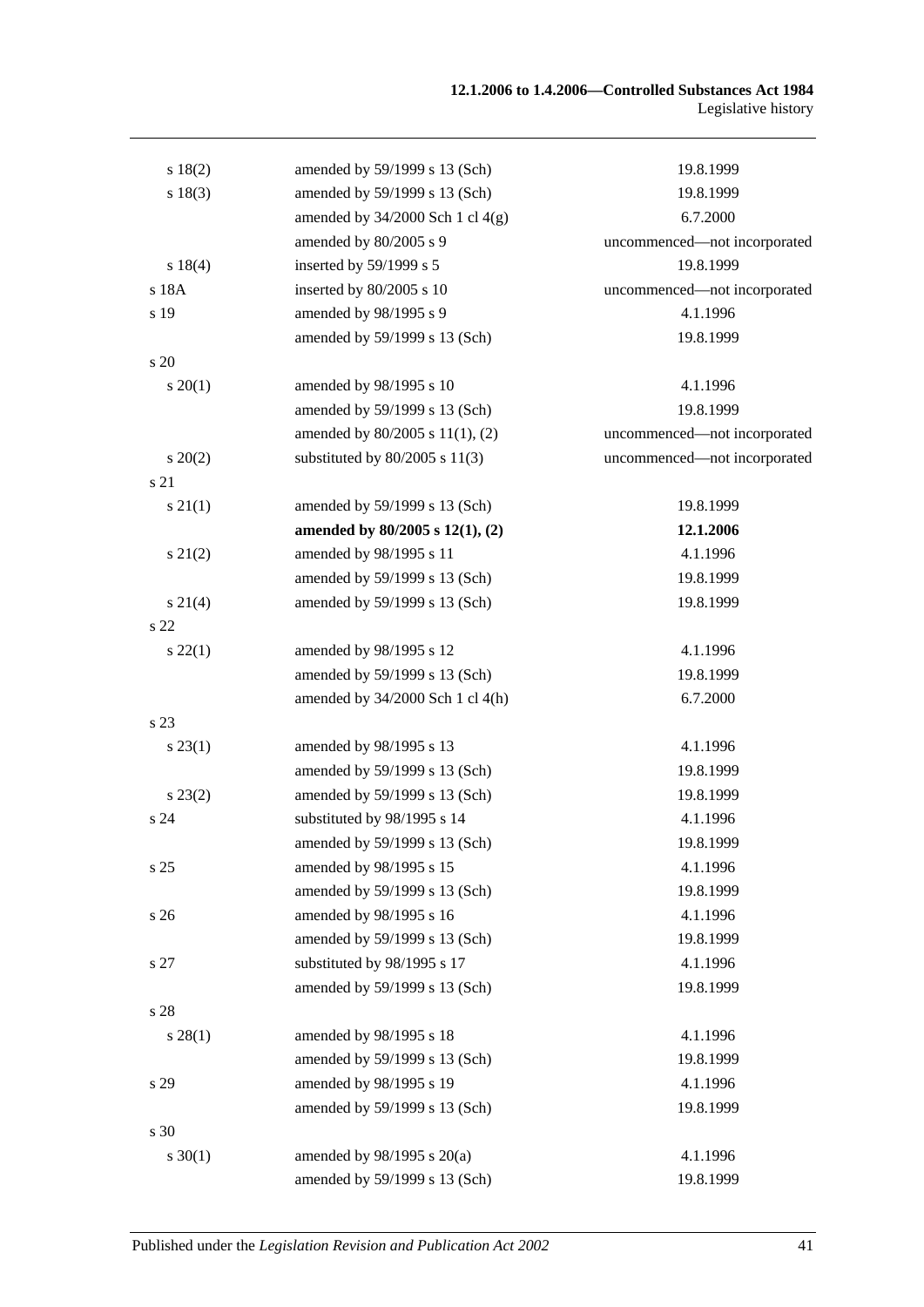| $s \ 30(2)$          | amended by 98/1995 s 20(b)            | 4.1.1996                     |
|----------------------|---------------------------------------|------------------------------|
|                      | amended by 59/1999 s 13 (Sch)         | 19.8.1999                    |
| s $30(2a)$           | inserted by $98/1995$ s $20(c)$       | 4.1.1996                     |
|                      | amended by 59/1999 s 13 (Sch)         | 19.8.1999                    |
| $s \ 30(3)$          | amended by 59/1999 s 13 (Sch)         | 19.8.1999                    |
| Pt 5                 |                                       |                              |
| heading              | substituted by 80/2005 s 13           | uncommenced-not incorporated |
| s 31                 |                                       |                              |
| $s \, 31(1)$         | amended by 59/1999 s 13 (Sch)         | 19.8.1999                    |
| $s \ 31(2)$          | amended by 64/1986 s 4                | 20.11.1986                   |
|                      | amended by 59/1999 s 13 (Sch)         | 19.8.1999                    |
| $s \ 31(3)$          | amended by 59/1999 s 13 (Sch)         | 19.8.1999                    |
|                      | amended by $34/2000$ Sch 1 cl $4(i)$  | 6.7.2000                     |
| $s \ 31(4)$          | amended by 59/1999 s 13 (Sch)         | 19.8.1999                    |
| $s \ 31(5)$          | inserted by 59/1999 s 6               | 19.8.1999                    |
| s 32                 |                                       |                              |
| $s \, 32(1)$         | amended by 59/1999 s 13 (Sch)         | 19.8.1999                    |
| $s \, 32(2)$         | amended by 59/1999 s 13 (Sch)         | 19.8.1999                    |
|                      | amended by $34/2000$ Sch 1 cl $4(j)$  | 6.7.2000                     |
| s $32(3)$ and (4)    | amended by 59/1999 s 13 (Sch)         | 19.8.1999                    |
| $s \, 32(5)$         | amended by 64/1986 s 5                | 20.11.1986                   |
|                      | amended by $29/1990$ s $4(a)$         | 26.9.1991                    |
|                      | amended by $69/1991$ s $16(a)$ , (b)  | 6.7.1992                     |
|                      | amended by $44/1992$ s $3(a)$ , (b)   | 6.7.1992                     |
|                      | B(b)(iii) deleted by $44/1992$ s 3(c) | 6.7.1992                     |
|                      | amended by 59/1999 s 13 (Sch)         | 19.8.1999                    |
| $s \frac{32(5a)}{2}$ | inserted by 28/1990 s 2               | 26.4.1990                    |
| $s \, 32(6)$         | substituted by $29/1990$ s $4(b)$     | 26.9.1991                    |
| $s \, 32(7)$         | inserted by 59/1999 s 7               | 19.8.1999                    |
| s 33                 |                                       |                              |
| $s \, 33(1)$         | amended by $64/1986$ s $6(a)$         | 20.11.1986                   |
|                      | amended by 59/1999 s 13 (Sch)         | 19.8.1999                    |
|                      | amended by $34/2000$ Sch 1 cl $4(k)$  | 6.7.2000                     |
| $s \frac{33}{1a}$    | inserted by $64/1986$ s $6(b)$        | 20.11.1986                   |
|                      | amended by 59/1999 s 13 (Sch)         | 19.8.1999                    |
|                      | amended by 34/2000 Sch 1 cl 4(l)      | 6.7.2000                     |
| $s \, 33(2)$         | amended by 59/1999 s 13 (Sch)         | 19.8.1999                    |
| $s \, 33(3)$         | amended by $64/1986$ s $6(c)$         | 20.11.1986                   |
|                      | amended by $34/2000$ Sch 1 cl $4(m)$  | 6.7.2000                     |
| $s \, 33(4)$         | amended by $64/1986$ s $6(d)$         | 20.11.1986                   |
|                      | amended by $34/2000$ Sch 1 cl $4(n)$  | 6.7.2000                     |
| $s \, 33(5)$         | amended by $64/1986$ s $6(e)$         | 20.11.1986                   |
|                      | amended by 34/2000 Sch 1 cl 4(o), (p) | 6.7.2000                     |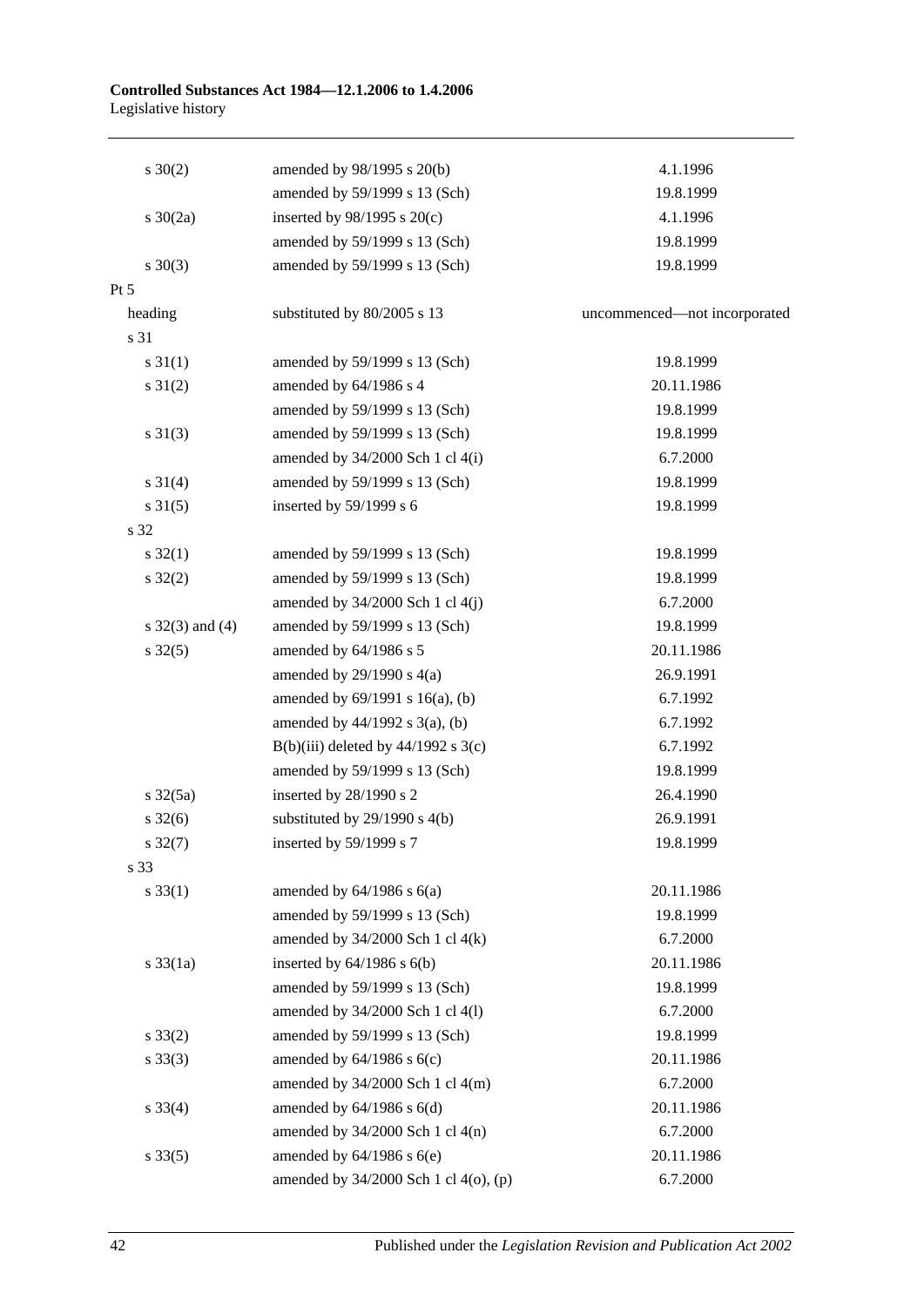| $s \, 33(6)$       | amended by 59/1999 s 13 (Sch)                                                                    | 19.8.1999                    |
|--------------------|--------------------------------------------------------------------------------------------------|------------------------------|
| Pt 5 Div 1         | substituted by 80/2005 s 14                                                                      | uncommenced-not incorporated |
| Pt 5 Div 2         | substituted by 80/2005 s 14                                                                      | uncommenced-not incorporated |
| Pt 5 Div 3         | inserted by 80/2005 s 14                                                                         | uncommenced-not incorporated |
| Pt 5 Div 4         | inserted by 80/2005 s 14                                                                         | uncommenced-not incorporated |
| Pt 5 Div 5         | inserted by 80/2005 s 14                                                                         | uncommenced-not incorporated |
| Pt 5 Div 6         |                                                                                                  |                              |
| heading            | Div 2 heading deleted and Div 6 heading inserted uncommenced—not incorporated<br>by 80/2005 s 14 |                              |
| s 34               | substituted by 64/1986 s 7                                                                       | 29.3.1990                    |
|                    | amended by 59/1999 s 13 (Sch)                                                                    | 19.8.1999                    |
|                    | substituted by 87/2000 s 4                                                                       | 1.10.2001                    |
| $ss 35 - 39$       | amended by 59/1999 s 13 (Sch)                                                                    | 19.8.1999                    |
|                    | substituted by 87/2000 s 4                                                                       | 1.10.2001                    |
| $\mathrm{s}$ 40    | substituted by 87/2000 s 4                                                                       | 1.10.2001                    |
| $s$ 40 $A$         | inserted by 87/2000 s 4                                                                          | 1.10.2001                    |
| $s$ 40 $B$         | inserted by $87/2000 s4$                                                                         | 1.10.2001                    |
|                    | deleted by 48/2004 s 4                                                                           | 30.9.2004                    |
| Pt $6$             | heading substituted by 59/1999 s 8                                                               | 19.8.1999                    |
| Div 1 heading      | deleted by 59/1999 s 9                                                                           | 19.8.1999                    |
| ss 41 and 42       | amended by 59/1999 s 13 (Sch)                                                                    | 19.8.1999                    |
|                    | deleted by 80/2005 s 15                                                                          | uncommenced-not incorporated |
| s <sub>43</sub>    | substituted by 17/1986 s 13 (Sch)                                                                | 1.3.1987                     |
| $s\,43(1)$ and (2) | deleted by $69/1991 s 16(c)$                                                                     | 6.7.1992                     |
| $s\,43(3)$         | amended by 59/1999 s 13 (Sch)                                                                    | 19.8.1999                    |
| s 43               | deleted by 19/2005 Sch 1 cl 2                                                                    | uncommenced-not incorporated |
| s <sub>44</sub>    | amended by 29/1990 s 5                                                                           | 26.9.1991                    |
|                    | amended by 59/1999 s 13 (Sch)                                                                    | 19.8.1999                    |
|                    | amended by 87/2000 s 5                                                                           | 1.10.2001                    |
|                    | amended by 19/2005 Sch 1 cl 3                                                                    | uncommenced-not incorporated |
|                    | amended by $80/2005$ s $16(1)$ —(3)                                                              | uncommenced-not incorporated |
|                    | (db) deleted by $80/2005$ s $16(3)$                                                              | uncommenced-not incorporated |
| s <sub>45</sub>    | amended by 59/1999 s 13 (Sch)                                                                    | 19.8.1999                    |
| s 45A              | inserted by 64/1986 s 8                                                                          | 30.4.1987                    |
| $s\,45A(1)$        | amended by 49/1991 Sch 2                                                                         | 6.7.1992                     |
|                    | amended by 59/1999 s 13 (Sch)                                                                    | 19.8.1999                    |
| $s\,45A(2)$        | amended by 34/1996 s 4 (Sch cl 12)                                                               | 3.2.1997                     |
|                    | amended by 59/1999 s 13 (Sch)                                                                    | 19.8.1999                    |
| $s\,45A(3)$        | substituted by $34/1996$ s 4 (Sch cl 12)                                                         | 3.2.1997                     |
| $s\,45A(4)$ - (6)  | deleted by 34/1996 s 4 (Sch cl 12)                                                               | 3.2.1997                     |
| $s\,45A(8)$        | amended by 29/1990 s 6                                                                           | 26.9.1991                    |
| cultivation        | artificially enhanced inserted by 47/2002 s 3(a)                                                 | 1.2.2003                     |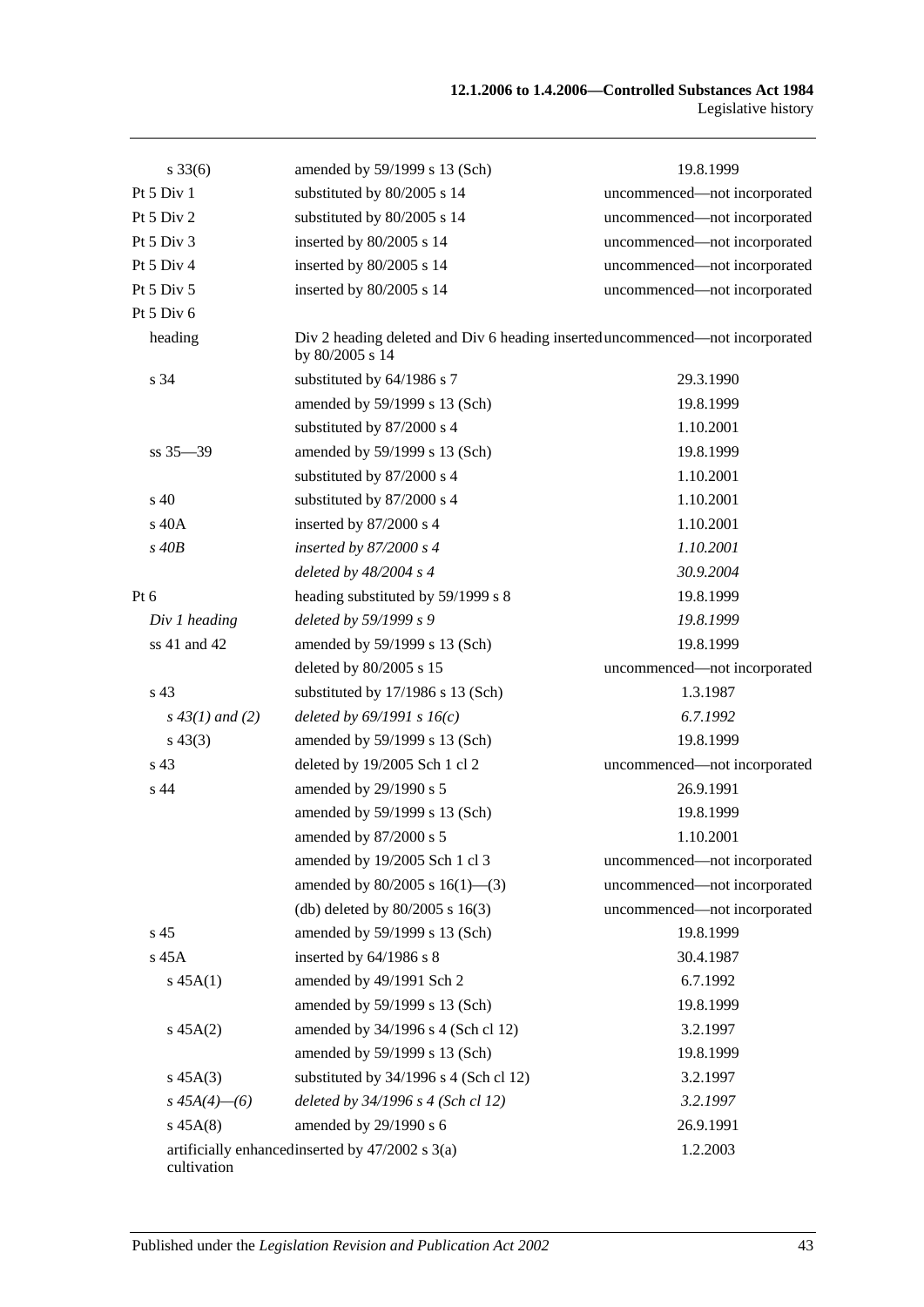| child                      | deleted by 80/2005 s 17              | uncommenced-not incorporated |
|----------------------------|--------------------------------------|------------------------------|
| simple cannabis<br>offence | amended by 59/1999 s 13 (Sch)        | 19.8.1999                    |
|                            | amended by $47/2002$ s 3(b)          | 1.2.2003                     |
|                            | substituted by 80/2005 s 17          | uncommenced-not incorporated |
| Pt 6 Div 2                 | amended by 17/1986 s 13 (Sch)        | 1.3.1987                     |
|                            | deleted by 59/1999 s 10              | 19.8.1999                    |
| Pt 7                       | heading substituted by 59/1999 s 11  | 19.8.1999                    |
| s 50                       |                                      |                              |
| s $50(2)$ and (3)          | amended by 59/1999 s 13 (Sch)        | 19.8.1999                    |
| s 51                       |                                      |                              |
| s 51(1)                    | amended by $43/1986$ s $5(c)$        | 16.10.1986                   |
|                            | amended by 59/1999 s 13 (Sch)        | 19.8.1999                    |
| s 51(2)                    | amended by $43/1986$ s $5(d)$        | 16.10.1986                   |
|                            | amended by 59/1999 s 13 (Sch)        | 19.8.1999                    |
| s 52                       |                                      |                              |
| s 52(2)                    | amended by 17/1986 s 13 (Sch)        | 1.3.1987                     |
|                            | amended by 59/1999 s 13 (Sch)        | 19.8.1999                    |
|                            | amended by $80/2005$ s $18(1)$ —(3)  | 12.1.2006                    |
| s 52(4)                    | amended by 59/1999 s 13 (Sch)        | 19.8.1999                    |
|                            | amended by 80/2005 s 18(4)           | 12.1.2006                    |
| s $52(5)$ (10)             | amended by 59/1999 s 13 (Sch)        | 19.8.1999                    |
| s 52(11)                   | amended by 59/1999 s 13 (Sch)        | 19.8.1999                    |
|                            | substituted by $80/2005$ s $18(5)$   | 12.1.2006                    |
| $s\,52(12)$                | amended by 98/1995 s 21              | 4.1.1996                     |
|                            | amended by 59/1999 s 13 (Sch)        | 19.8.1999                    |
| s 52A                      | inserted by 27/1994 s 3              | 13.10.1994                   |
|                            | substituted by 59/1999 s 12          | 19.8.1999                    |
| $s\,52A(2)$                | amended by 80/2005 s 19(1)           | uncommenced-not incorporated |
| $s$ 52A(6a)                | inserted by 80/2005 s 19(2)          | 12.1.2006                    |
| s 52A(7)                   | amended by 80/2005 s 19(3)           | uncommenced-not incorporated |
| $s$ 52A(10)                | amended by 80/2005 s 19(4)           | uncommenced-not incorporated |
| $s$ 52A(12)                | substituted by 19/2005 Sch 1 cl 4    | uncommenced-not incorporated |
| s 53                       |                                      |                              |
| s 53(1)                    | amended by $43/1986$ s $5(e)$        | 16.10.1986                   |
|                            | amended by 59/1999 s 13 (Sch)        | 19.8.1999                    |
| s 53(2)                    | amended by $43/1986$ s $5(f)$        | 16.10.1986                   |
|                            | amended by 27/1994 s 4               | 13.10.1994                   |
|                            | amended by 80/2005 s 20              | uncommenced-not incorporated |
| s 53(4)                    | amended by $43/1986$ s $5(g)$        | 16.10.1986                   |
|                            | amended by 59/1999 s 13 (Sch)        | 19.8.1999                    |
|                            | amended by $34/2000$ Sch 1 cl $4(r)$ | 6.7.2000                     |
|                            |                                      |                              |

s 54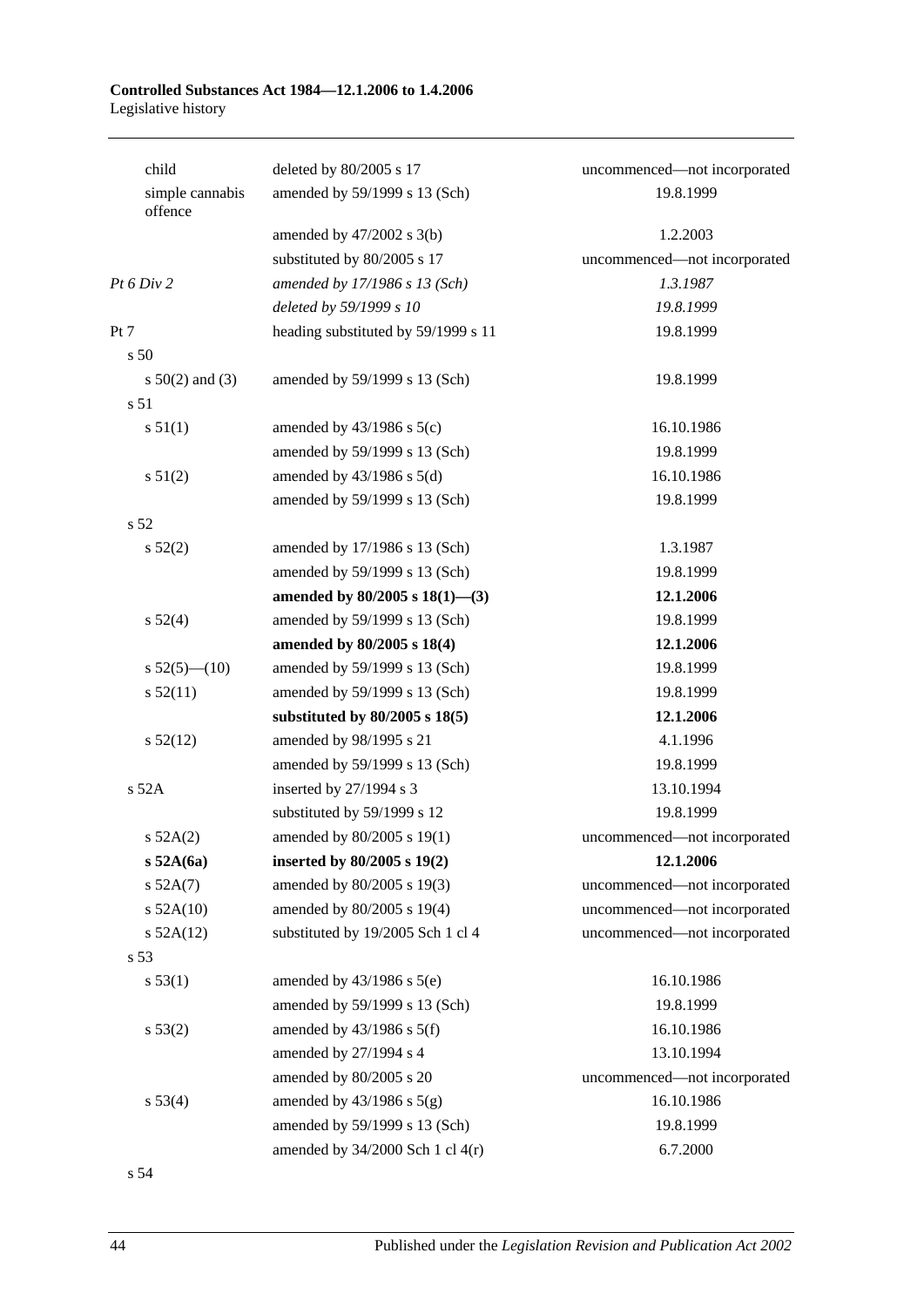| s 54(1)         | amended by $43/1986$ s $5(h)$ , (i)   | 16.10.1986                   |
|-----------------|---------------------------------------|------------------------------|
|                 | (d) deleted by $43/1986$ s $5(i)$     | 16.10.1986                   |
|                 | amended by 59/1999 s 13 (Sch)         | 19.8.1999                    |
| $s\,54(2)$      | amended by 59/1999 s 13 (Sch)         | 19.8.1999                    |
| s 55            |                                       |                              |
| s 55(4)         | amended by 80/2005 s 21(1)            | 12.1.2006                    |
| $s 55(5)$ —(7)  | substituted by $80/2005$ s $21(2)$    | 12.1.2006                    |
| s 55(8)         | inserted by $80/2005$ s $21(2)$       | 12.1.2006                    |
| Pt 8            |                                       |                              |
| s <sub>55</sub> |                                       |                              |
| s 55(1)         | amended by $34/2000$ Sch 1 cl $4(s)$  | 6.7.2000                     |
| s 55(2)         | amended by $34/2000$ Sch 1 cl 4(t)    | 6.7.2000                     |
| s 55(2a)        | inserted by $64/1986$ s $9(a)$        | 20.11.1986                   |
|                 | amended by 98/1995 s 22               | 4.1.1996                     |
|                 | amended by 59/1999 s 13 (Sch)         | 19.8.1999                    |
| s 55(3)         | amended by 59/1999 s 13 (Sch)         | 19.8.1999                    |
|                 | amended by $34/2000$ Sch 1 cl $4(u)$  | 6.7.2000                     |
| s 55(4)         | substituted by $64/1986$ s $9(b)$     | 20.11.1986                   |
|                 | amended by 59/1999 s 13 (Sch)         | 19.8.1999                    |
|                 | amended by 34/2000 Sch 1 cl 4(v), (w) | 6.7.2000                     |
| $s 55(5)$ (7)   | inserted by $64/1986$ s $9(b)$        | 20.11.1986                   |
| s 56            |                                       |                              |
| s 56(1)         | amended by 64/1986 s 10               | 20.11.1986                   |
|                 | amended by 59/1999 s 13 (Sch)         | 19.8.1999                    |
|                 | amended by $34/2000$ Sch 1 cl $4(x)$  | 6.7.2000                     |
|                 | substituted by 80/2005 s 22           | uncommenced-not incorporated |
| s 56(2)         | amended by 59/1999 s 13 (Sch)         | 19.8.1999                    |
| s 57            |                                       |                              |
| s 57(1)         | substituted by $64/1986$ s $11(a)$    | 20.11.1986                   |
|                 | amended by $34/2000$ Sch 1 cl $4(y)$  | 6.7.2000                     |
| s 57(2)         | substituted by $64/1986$ s $11(a)$    | 20.11.1986                   |
|                 | amended by $34/2000$ Sch 1 cl $4(z)$  | 6.7.2000                     |
| s 57(3)         | amended by 64/1986 s 11(b)            | 20.11.1986                   |
|                 | amended by 59/1999 s 13 (Sch)         | 19.8.1999                    |
|                 | amended by 34/2000 Sch 1 cl 4(za)     | 6.7.2000                     |
| s 57(4)         | amended by 98/1995 s 23               | 4.1.1996                     |
|                 | amended by 59/1999 s 13 (Sch)         | 19.8.1999                    |
| s 57(5)         | amended by $64/1986$ s $11(c)$        | 20.11.1986                   |
|                 | substituted by 80/2005 s 23           | 12.1.2006                    |
| s 57(6)         | amended by 59/1999 s 13 (Sch)         | 19.8.1999                    |
|                 | amended by 34/2000 Sch 1 cl (zb)      | 6.7.2000                     |
|                 | substituted by 80/2005 s 23           | 12.1.2006                    |
| s 57(7)         | substituted by 80/2005 s 23           | 12.1.2006                    |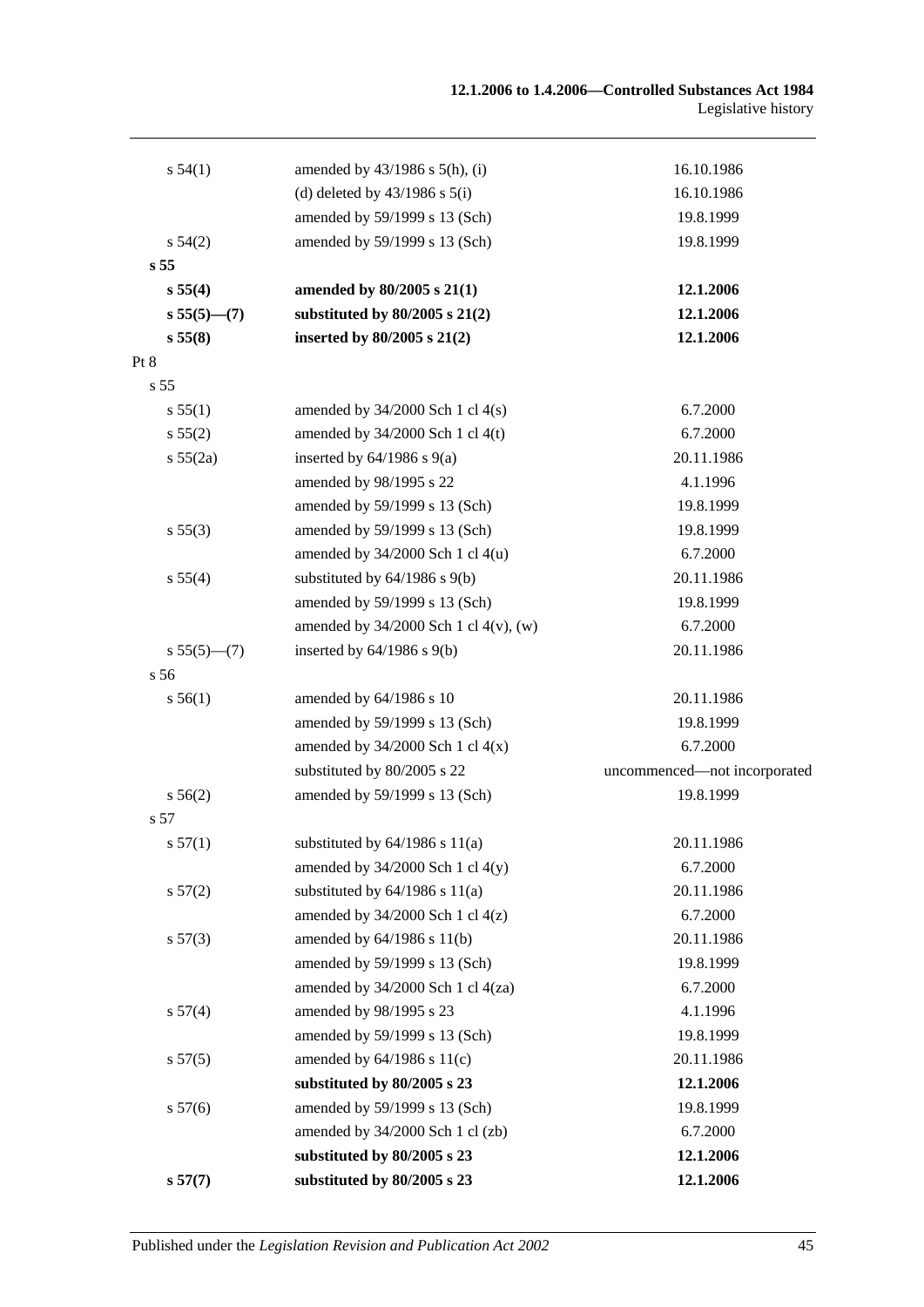| s 57(8)         | inserted by 80/2005 s 23                       | 12.1.2006                    |
|-----------------|------------------------------------------------|------------------------------|
| s 57A           | inserted by 80/2005 s 24                       | 12.1.2006                    |
| s 58            |                                                |                              |
| s 58(1)         | amended by $34/2000$ Sch 1 cl $4(zc)$ , $(zd)$ | 6.7.2000                     |
|                 | amended by $80/2005$ s $25(1)$ —(3)            | 12.1.2006                    |
| s 58(1a)        | inserted by 80/2005 s 25(4)                    | 12.1.2006                    |
| s 58(3)         | amended by 59/1999 s 13 (Sch)                  | 19.8.1999                    |
| s 59            | amended by 98/1995 s 24                        | 4.1.1996                     |
|                 | amended by 59/1999 s 13 (Sch)                  | 19.8.1999                    |
|                 | deleted by 80/2005 s 26                        | 12.1.2006                    |
| s 60            |                                                |                              |
| s 60(1)         | amended by $34/2000$ Sch 1 cl $4(ze)$          | 6.7.2000                     |
|                 | substituted by 80/2005 s 27                    | 12.1.2006                    |
| $s \ 60(2)$     | amended by 59/1999 s 13 (Sch)                  | 19.8.1999                    |
|                 | amended by $34/2000$ Sch 1 cl $4(ze)$ , $(zf)$ | 6.7.2000                     |
| s 60(4)         | amended by 98/1995 s 25                        | 4.1.1996                     |
|                 | amended by 59/1999 s 13 (Sch)                  | 19.8.1999                    |
| ss 60A and 60B  | inserted by 80/2005 s 28                       | 12.1.2006                    |
| s 61            |                                                |                              |
| $s \, 61(1)$    | amended by 59/1999 s 13 (Sch)                  | 19.8.1999                    |
|                 | amended by $34/2000$ Sch 1 cl $4(zg)$          | 6.7.2000                     |
| $s \ 61(2)$     | amended by $43/1986$ s $5(j)$                  | 16.10.1986                   |
|                 | amended by 59/1999 s 13 (Sch)                  | 19.8.1999                    |
| $s \, 61(2a)$   | inserted by 80/2005 s 29(1)                    | uncommenced-not incorporated |
| $s \ 61(3)$     | amended by $43/1986$ s $5(k)$                  | 16.10.1986                   |
|                 | amended by 59/1999 s 13 (Sch)                  | 19.8.1999                    |
| $s \ 61(4)$     | inserted by 80/2005 s 29(2)                    | uncommenced-not incorporated |
| $s$ 61A         | inserted by 64/1986 s 12                       | 20.11.1986                   |
|                 | deleted by $87/2000 s 6$                       | 1.10.2001                    |
| s <sub>62</sub> | amended by 59/1999 s 13 (Sch)                  | 19.8.1999                    |
| $s$ 62A         | inserted by 34/2000 Sch 1 cl 4(zh)             | 6.7.2000                     |
| s 63            |                                                |                              |
| s 63(2)         | amended by 59/1999 s 13 (Sch)                  | 19.8.1999                    |
| $s \, 63(3)$    | amended by $64/1986$ s $13(a)$                 | 20.11.1986                   |
|                 | amended by 29/1990 s 7                         | 26.9.1991                    |
|                 | amended by 59/1999 s 13 (Sch)                  | 19.8.1999                    |
|                 | amended by 80/2005 s 30(1)                     | uncommenced-not incorporated |
| s 63(4)         | amended by 64/1986 s 13(b)                     | 20.11.1986                   |
|                 | amended by 98/1995 s 26(a)                     | 4.1.1996                     |
|                 | amended by $80/2005$ s $30(2)$ —(5)            | uncommenced-not incorporated |
| s 63(5)         | substituted by $98/1995$ s $26(b)$             | 4.1.1996                     |
| $s\,63(5a)$     | inserted by 98/1995 s 26(b)                    | 4.1.1996                     |
| s 63(6)         | amended by 80/2005 s 30(6)                     | uncommenced-not incorporated |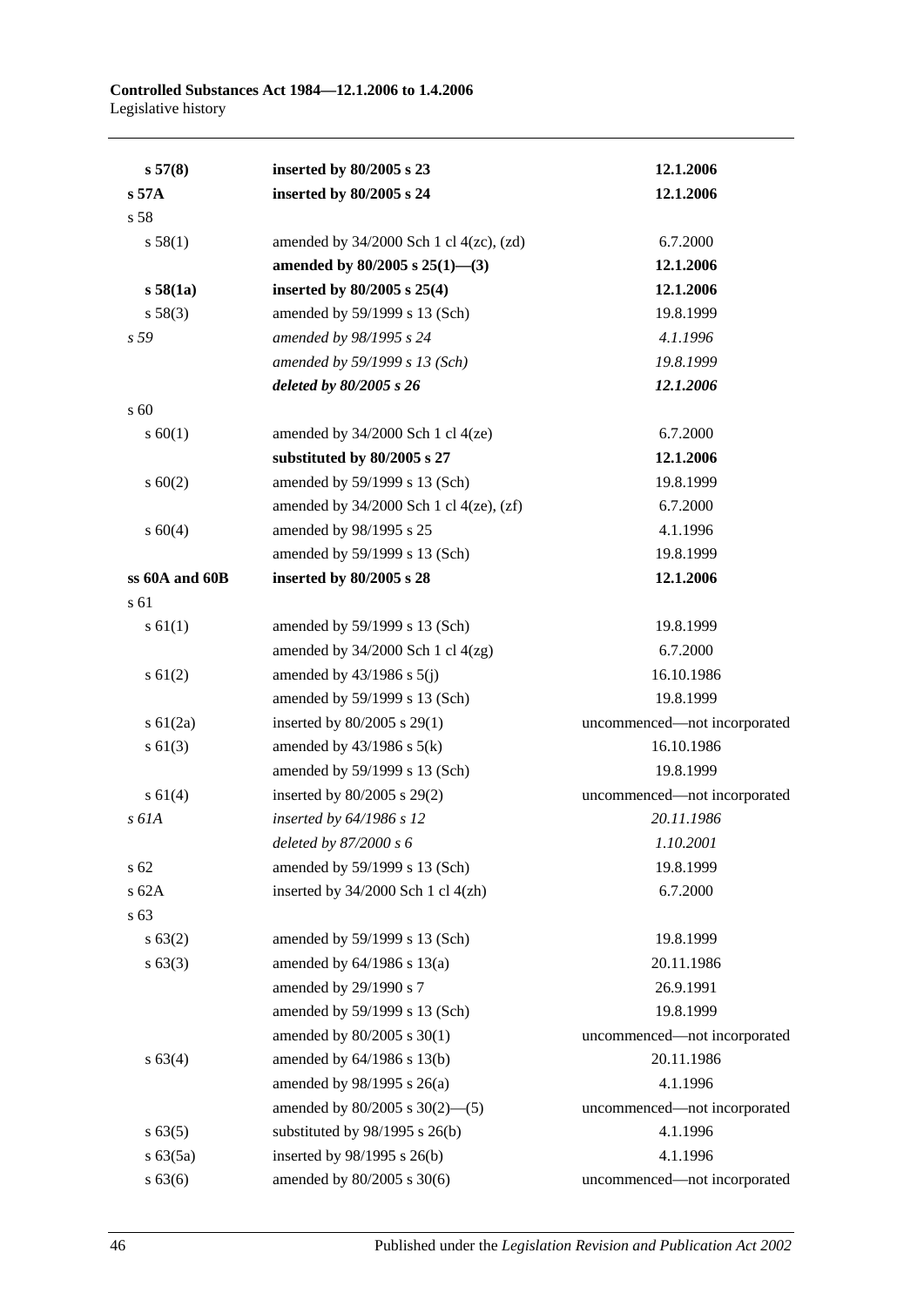## **Transitional etc provisions associated with Act or amendments**

## *Statutes Repeal and Amendment (Courts) Act 1991*

#### **22—Transitional provisions—general**

- (1) This section applies to amendments made by this Act or the *[Justices Amendment](http://www.legislation.sa.gov.au/index.aspx?action=legref&type=act&legtitle=Justices%20Amendment%20Act%201991)  Act [1991](http://www.legislation.sa.gov.au/index.aspx?action=legref&type=act&legtitle=Justices%20Amendment%20Act%201991)*.
- (2) The following transitional provisions apply in relation to those amendments:
	- (a) if the effect of the amendment is to reduce the penalty for an offence, the amendment applies whether the offence was committed before or after the amendment takes effect;
	- (b) if the effect of the amendment is to increase the penalty for an offence, the amendment applies only to offences committed after it takes effect;
	- (c) if the effect of the amendment is to increase or remove a time limit for commencing proceedings for an offence, the previous limit applies in respect of an offence committed before the amendment takes effect;
	- (d) an amendment affecting the classification of an offence as summary or indictable does not apply in relation to an offence committed before the amendment takes effect.

#### *Statutes Amendment and Repeal (Common Expiation Scheme) Act 1996*

#### **5—Transitional provision**

An Act repealed or amended by this Act will continue to apply (as in force immediately prior to the repeal or amendment coming into operation) to an expiation notice issued under the repealed or amended Act.

#### *Controlled Substances (Drug Offence Diversion) Amendment Act 2000*

#### **7—Transitional provision**

- (1) Subject to subsection (2), Division 2 of Part 5 of the principal Act, as amended by this Act, applies in relation to a simple possession offence whether allegedly committed before or after the commencement of this Act.
- (2) Division 2 of Part 5 of the principal Act, as in force immediately before the commencement of this Act, continues to apply in relation to a simple possession offence committed before that commencement if the person alleged to have committed the offence has, at some time before that commencement, been given a notice requiring him or her to appear before an assessment panel in respect of that offence (and, for the purposes of this subsection, section 16 of the *[Acts Interpretation](http://www.legislation.sa.gov.au/index.aspx?action=legref&type=act&legtitle=Acts%20Interpretation%20Act%201915)  Act [1915](http://www.legislation.sa.gov.au/index.aspx?action=legref&type=act&legtitle=Acts%20Interpretation%20Act%201915)* applies).
- (3) The panels of legal practitioners and health professionals established by the Minister under section 34(2) and (3) of the principal Act, as in force immediately before the commencement of this Act—
	- (a) continue in existence and will be maintained by the Minister in the manner contemplated by that section; and